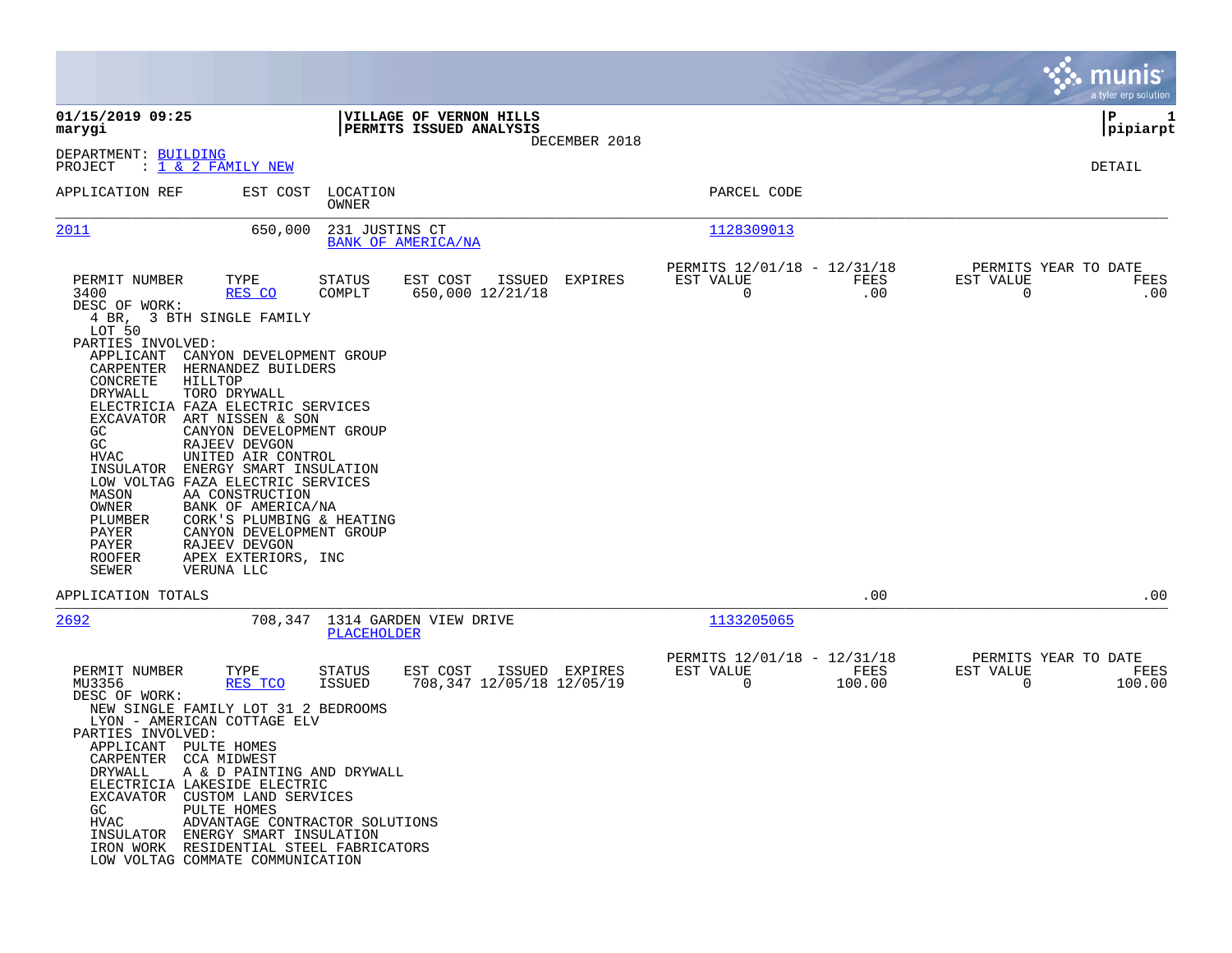|                                                                                                                                                                                                                                                                                                                                                                                                                                                                                                                                                                                                                                                                                                                                                                                                                                                |                                                                               | munis<br>a tyler erp solution                            |
|------------------------------------------------------------------------------------------------------------------------------------------------------------------------------------------------------------------------------------------------------------------------------------------------------------------------------------------------------------------------------------------------------------------------------------------------------------------------------------------------------------------------------------------------------------------------------------------------------------------------------------------------------------------------------------------------------------------------------------------------------------------------------------------------------------------------------------------------|-------------------------------------------------------------------------------|----------------------------------------------------------|
| 01/15/2019 09:25<br>VILLAGE OF VERNON HILLS<br>PERMITS ISSUED ANALYSIS<br>marygi<br>DECEMBER 2018                                                                                                                                                                                                                                                                                                                                                                                                                                                                                                                                                                                                                                                                                                                                              |                                                                               | l P<br>2<br> pipiarpt                                    |
| DEPARTMENT: BUILDING<br><u>: 1 &amp; 2 FAMILY NEW</u><br>PROJECT                                                                                                                                                                                                                                                                                                                                                                                                                                                                                                                                                                                                                                                                                                                                                                               |                                                                               | DETAIL                                                   |
| EST COST<br>APPLICATION REF<br>LOCATION<br>OWNER<br>PRO BROTHERS MASONRY<br>MASON<br>OWNER<br>PLACEHOLDER<br>PLUMBER<br>PLUMBING SYSTEMS & REPAIR<br>PAYER<br><b>PULTE HOMES</b><br><b>ROOFER</b><br>EXTERIOR BUILDERS<br>SEWER<br>HOLIDAY SEWER & WATER                                                                                                                                                                                                                                                                                                                                                                                                                                                                                                                                                                                       | PARCEL CODE                                                                   |                                                          |
| APPLICATION TOTALS                                                                                                                                                                                                                                                                                                                                                                                                                                                                                                                                                                                                                                                                                                                                                                                                                             | 100.00                                                                        | 100.00                                                   |
| 2693<br>685,937<br>522 COUNCIL CIRCLE<br><b>PLACEHOLDER</b>                                                                                                                                                                                                                                                                                                                                                                                                                                                                                                                                                                                                                                                                                                                                                                                    | 1133205059                                                                    |                                                          |
| TYPE<br><b>STATUS</b><br>EST COST<br>PERMIT NUMBER<br>ISSUED EXPIRES<br>MU3377<br>RES TCO<br>685,937 12/13/18 12/13/19<br><b>ISSUED</b><br>DESC OF WORK:<br>NEW SINGLE FAMILY LOT 25<br>WILLWOOD - CRAFTSMAN ELEV<br>PARTIES INVOLVED:<br>APPLICANT<br>PULTE HOMES<br>CARPENTER<br><b>CCA MIDWEST</b><br>CONCRETE<br>FIVE STAR<br>DRYWALL<br>A & D PAINTING AND DRYWALL<br>ELECTRICIA LAKESIDE ELECTRIC<br>EXCAVATOR<br>CUSTOM LAND SERVICES<br>GC.<br>PULTE HOMES<br>HVAC<br>ADVANTAGE CONTRACTOR SOLUTIONS<br>ENERGY SMART INSULATION<br>INSULATOR<br>IRON WORK<br>RESIDENTIAL STEEL FABRICATORS<br>LOW VOLTAG COMMATE COMMUNICATION<br>MASON<br>PRO BROTHERS MASONRY<br>OWNER<br>PLACEHOLDER<br>PLUMBER<br>PLUMBING SYSTEMS & REPAIR<br>PAYER<br>PULTE HOMES<br><b>ROOFER</b><br><b>EXTERIOR BUILDERS</b><br>SEWER<br>HOLIDAY SEWER & WATER | PERMITS 12/01/18 - 12/31/18<br>FEES<br>EST VALUE<br>0<br>100.00               | PERMITS YEAR TO DATE<br>EST VALUE<br>FEES<br>0<br>100.00 |
| APPLICATION TOTALS                                                                                                                                                                                                                                                                                                                                                                                                                                                                                                                                                                                                                                                                                                                                                                                                                             | 100.00                                                                        | 100.00                                                   |
| 2790<br>524 COUNCIL CIRCLE<br>651,127<br><b>PLACEHOLDER</b><br>PERMIT NUMBER<br>TYPE<br>EST COST<br>ISSUED EXPIRES<br>STATUS<br>MU3386<br>RES TCO<br><b>ISSUED</b><br>651,127 12/17/18 12/17/19<br>DESC OF WORK:<br>NEW SINGLE FAMILY HOME 4 BEDROOMS LOT 24<br>MELROSE<br>AMERICAN COTTAGE ELEV.<br>PARTIES INVOLVED:<br>APPLICANT<br>PULTE HOMES<br>CONCRETE<br>FIVE STAR<br>DRYWALL<br>A & D PAINTING AND DRYWALL                                                                                                                                                                                                                                                                                                                                                                                                                           | 1133205058<br>PERMITS 12/01/18 - 12/31/18<br>EST VALUE<br>FEES<br>0<br>100.00 | PERMITS YEAR TO DATE<br>EST VALUE<br>FEES<br>0<br>100.00 |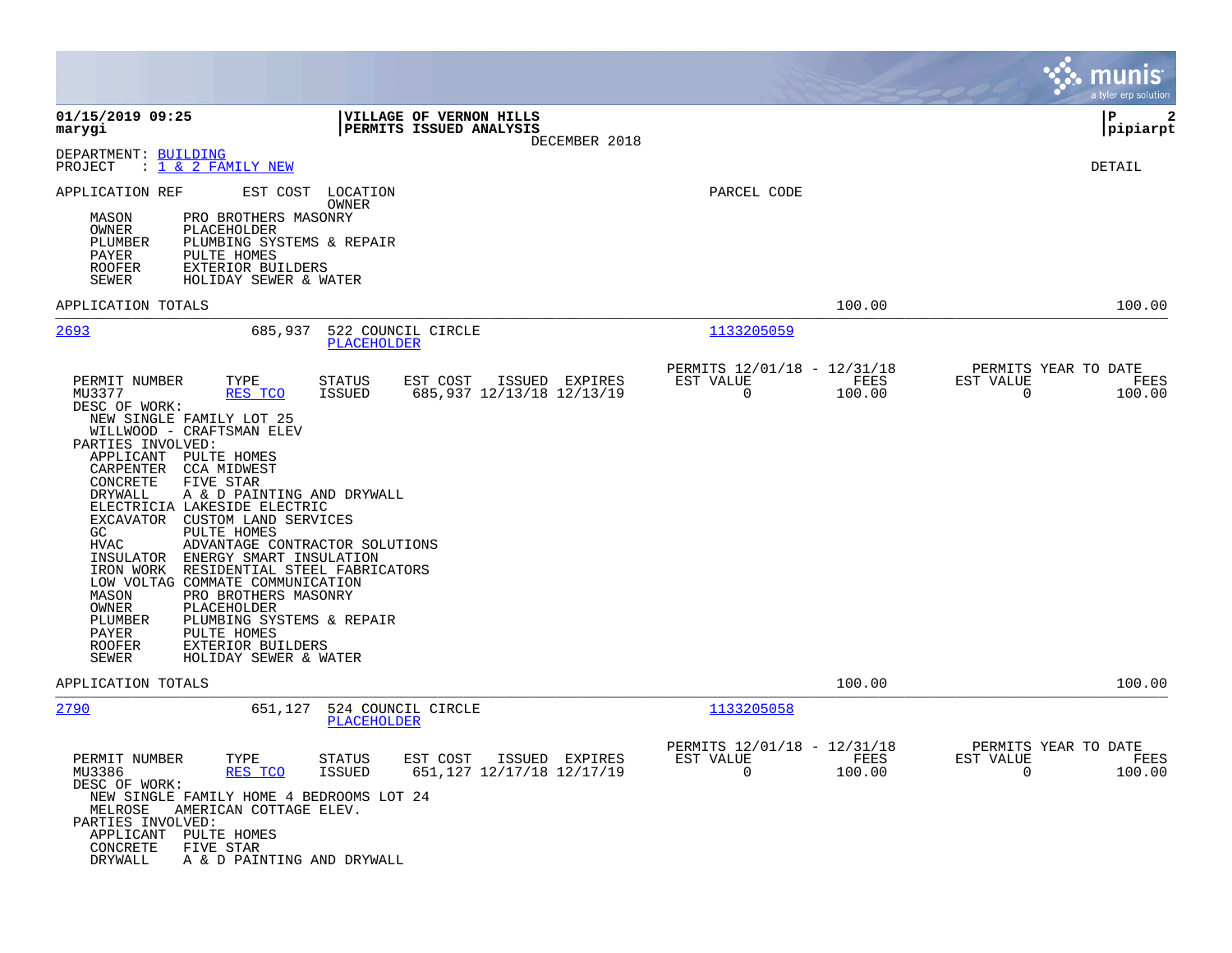|                                                                                                                                                                                                                                                                                                                                                                                                                                                                                                                                                                                                           |                                                                                                                                                         |                                                                          | <b>munis</b><br>a tyler erp solution                              |
|-----------------------------------------------------------------------------------------------------------------------------------------------------------------------------------------------------------------------------------------------------------------------------------------------------------------------------------------------------------------------------------------------------------------------------------------------------------------------------------------------------------------------------------------------------------------------------------------------------------|---------------------------------------------------------------------------------------------------------------------------------------------------------|--------------------------------------------------------------------------|-------------------------------------------------------------------|
| 01/15/2019 09:25<br>marygi                                                                                                                                                                                                                                                                                                                                                                                                                                                                                                                                                                                | VILLAGE OF VERNON HILLS<br>PERMITS ISSUED ANALYSIS<br>DECEMBER 2018                                                                                     |                                                                          | ΙP<br>3<br> pipiarpt                                              |
| DEPARTMENT: BUILDING<br>$\therefore$ 1 & 2 FAMILY NEW<br>PROJECT                                                                                                                                                                                                                                                                                                                                                                                                                                                                                                                                          |                                                                                                                                                         |                                                                          | DETAIL                                                            |
| APPLICATION REF<br>ELECTRICIA LAKESIDE ELECTRIC<br>EXCAVATOR CUSTOM LAND SERVICES<br>PULTE HOMES<br>GC<br>ADVANTAGE CONTRACTOR SOLUTIONS<br>HVAC<br>ENERGY SMART INSULATION<br>INSULATOR<br>RESIDENTIAL STEEL FABRICATORS<br>IRON WORK<br>LOW VOLTAG RAFIK & ALLA MAMEDOV<br>MASON<br>PRO BROTHERS MASONRY<br>OWNER<br>PLACEHOLDER<br>PLUMBING SYSTEMS & REPAIR<br>PLUMBER<br>PAYER<br>PULTE HOMES<br><b>ROOFER</b><br>EXTERIOR BUILDERS<br>SEWER<br>HOLIDAY SEWER & WATER                                                                                                                                | EST COST LOCATION<br>OWNER                                                                                                                              | PARCEL CODE                                                              |                                                                   |
| APPLICATION TOTALS                                                                                                                                                                                                                                                                                                                                                                                                                                                                                                                                                                                        |                                                                                                                                                         | 100.00                                                                   | 100.00                                                            |
| 2998<br>734,274                                                                                                                                                                                                                                                                                                                                                                                                                                                                                                                                                                                           | 547 COUNCIL CIRCLE<br>PLACEHOLDER                                                                                                                       | 1133213005                                                               |                                                                   |
| PERMIT NUMBER<br>TYPE<br>$1&2$ FAM<br>MU3408<br>DESC OF WORK:<br>PARTIES INVOLVED:<br>APPLICANT PULTE HOMES<br>CARPENTER CCA MIDWEST<br>CONCRETE<br>FIVE STAR<br>DRYWALL<br>A & D PAINTING AND DRYWALL<br>ELECTRICIA LAKESIDE ELECTRIC<br>GC<br>PULTE HOMES<br><b>HVAC</b><br>ADVANTAGE CONTRACTOR SOLUTIONS<br>INSULATOR ENERGY SMART INSULATION<br>IRON WORK RESIDENTIAL STEEL FABRICATORS<br>LOW VOLTAG COMMATE COMMUNICATION<br>MASON<br>PRO BROTHERS MASONRY<br>PLACEHOLDER<br>OWNER<br>PLUMBER<br>PLUMBING SYSTEMS & REPAIR<br><b>ROOFER</b><br>EXTERIOR BUILDERS<br>SEWER<br>HOLIDAY SEWER & WATER | EST COST<br>ISSUED EXPIRES<br>STATUS<br><b>ISSUED</b><br>734,274 12/27/18 01/10/20<br>NEW SINGLE FAM LOT 105 MELROSE COTTAGE (CT3M) ELEV 5 BED          | PERMITS 12/01/18 - 12/31/18<br>EST VALUE<br>FEES<br>734,274<br>17,060.74 | PERMITS YEAR TO DATE<br>EST VALUE<br>FEES<br>734,274<br>17,060.74 |
| APPLICATION TOTALS                                                                                                                                                                                                                                                                                                                                                                                                                                                                                                                                                                                        |                                                                                                                                                         | 17,060.74                                                                | 17,060.74                                                         |
| 3284<br>701,098                                                                                                                                                                                                                                                                                                                                                                                                                                                                                                                                                                                           | 532 COUNCIL CIRCLE<br><b>PLACEHOLDER</b>                                                                                                                | 1133205054                                                               |                                                                   |
| PERMIT NUMBER<br>TYPE<br>$1&2$ FAM<br>MU3363<br>DESC OF WORK:                                                                                                                                                                                                                                                                                                                                                                                                                                                                                                                                             | <b>STATUS</b><br>EST COST<br>ISSUED EXPIRES<br>701,098 12/07/18 12/21/19<br><b>ISSUED</b><br>NEW SINGLE FAMILY 4 BEDROOMS WILLWOOD, CRAFTSMAN ELEVATION | PERMITS 12/01/18 - 12/31/18<br>EST VALUE<br>FEES<br>701,098<br>14,850.48 | PERMITS YEAR TO DATE<br>EST VALUE<br>FEES<br>701,098<br>14,850.48 |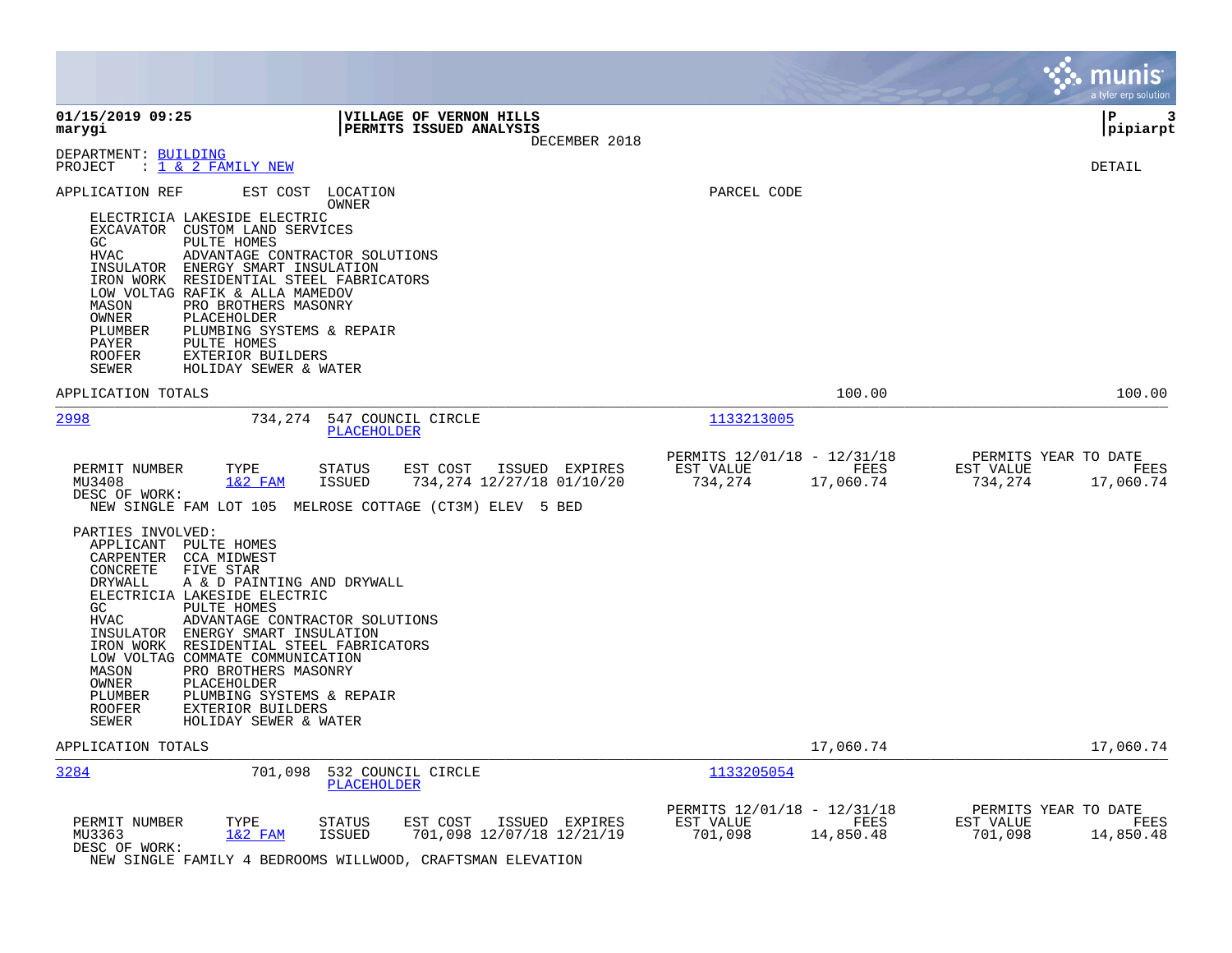|                                                                                                                                                                      |                                                                                                                                                                                                                                                                                                                                                                                                                                                                                                    |                                                                          | munis<br>a tyler erp solution                                     |
|----------------------------------------------------------------------------------------------------------------------------------------------------------------------|----------------------------------------------------------------------------------------------------------------------------------------------------------------------------------------------------------------------------------------------------------------------------------------------------------------------------------------------------------------------------------------------------------------------------------------------------------------------------------------------------|--------------------------------------------------------------------------|-------------------------------------------------------------------|
| 01/15/2019 09:25<br>marygi                                                                                                                                           | VILLAGE OF VERNON HILLS<br>PERMITS ISSUED ANALYSIS                                                                                                                                                                                                                                                                                                                                                                                                                                                 |                                                                          | lР<br> pipiarpt                                                   |
|                                                                                                                                                                      | DECEMBER 2018                                                                                                                                                                                                                                                                                                                                                                                                                                                                                      |                                                                          |                                                                   |
| DEPARTMENT: BUILDING<br>PROJECT                                                                                                                                      | $: 1 \& 2$ FAMILY NEW                                                                                                                                                                                                                                                                                                                                                                                                                                                                              |                                                                          | DETAIL                                                            |
| APPLICATION REF<br>PARTIES INVOLVED:<br>CONCRETE<br>DRYWALL<br>GC.<br><b>HVAC</b><br>MASON<br>OWNER<br>PLUMBER<br>PAYER<br>ROOFER<br>SEWER<br>APPLICATION TOTALS     | EST COST<br>LOCATION<br>OWNER<br>APPLICANT PULTE HOMES<br>CARPENTER CCA MIDWEST<br>FIVE STAR<br>A & D PAINTING AND DRYWALL<br>ELECTRICIA LAKESIDE ELECTRIC<br>EXCAVATOR CUSTOM LAND SERVICES<br>PULTE HOMES<br>ADVANTAGE CONTRACTOR SOLUTIONS<br>INSULATOR ENERGY SMART INSULATION<br>IRON WORK RESIDENTIAL STEEL FABRICATORS<br>LOW VOLTAG COMMATE COMMUNICATION<br>PRO BROTHERS MASONRY<br>PLACEHOLDER<br>PLUMBING SYSTEMS & REPAIR<br>PULTE HOMES<br>EXTERIOR BUILDERS<br>HOLIDAY SEWER & WATER | PARCEL CODE<br>14,850.48                                                 | 14,850.48                                                         |
|                                                                                                                                                                      |                                                                                                                                                                                                                                                                                                                                                                                                                                                                                                    |                                                                          |                                                                   |
| 3322                                                                                                                                                                 | 787,255<br>653 INSULL DRIVE<br><b>PLACEHOLDER</b>                                                                                                                                                                                                                                                                                                                                                                                                                                                  | 1133205088                                                               |                                                                   |
| PERMIT NUMBER<br>MU3407<br>DESC OF WORK:                                                                                                                             | TYPE<br><b>STATUS</b><br>EST COST<br>ISSUED EXPIRES<br>$1&2$ FAM<br><b>ISSUED</b><br>787, 255 12/27/18 12/27/19<br>NEW SINGLE FAMILY LOT 51 3 BEDROOMS LYON, CRAFTSMAN (CR3G)                                                                                                                                                                                                                                                                                                                      | PERMITS 12/01/18 - 12/31/18<br>EST VALUE<br>FEES<br>787,255<br>13,637.34 | PERMITS YEAR TO DATE<br>EST VALUE<br>FEES<br>787,255<br>13,637.34 |
| PARTIES INVOLVED:<br>CARPENTER<br>CONCRETE<br>DRYWALL<br>GC<br><b>HVAC</b><br>INSULATOR<br>IRON WORK<br>MASON<br>OWNER<br>PLUMBER<br>PAYER<br><b>ROOFER</b><br>SEWER | APPLICANT PULTE HOMES<br><b>CCA MIDWEST</b><br>FIVE STAR<br>A & D PAINTING AND DRYWALL<br>ELECTRICIA LAKESIDE ELECTRIC<br>EXCAVATOR CUSTOM LAND SERVICES<br><b>PULTE HOMES</b><br>ADVANTAGE CONTRACTOR SOLUTIONS<br>ENERGY SMART INSULATION<br>RESIDENTIAL STEEL FABRICATORS<br>LOW VOLTAG COMMATE COMMUNICATION<br>PRO BROTHERS MASONRY<br>PLACEHOLDER<br>PLUMBING SYSTEMS & REPAIR<br>PULTE HOMES<br>EXTERIOR BUILDERS<br>HOLIDAY SEWER & WATER                                                  |                                                                          |                                                                   |
| APPLICATION TOTALS                                                                                                                                                   |                                                                                                                                                                                                                                                                                                                                                                                                                                                                                                    | 13,637.34                                                                | 13,637.34                                                         |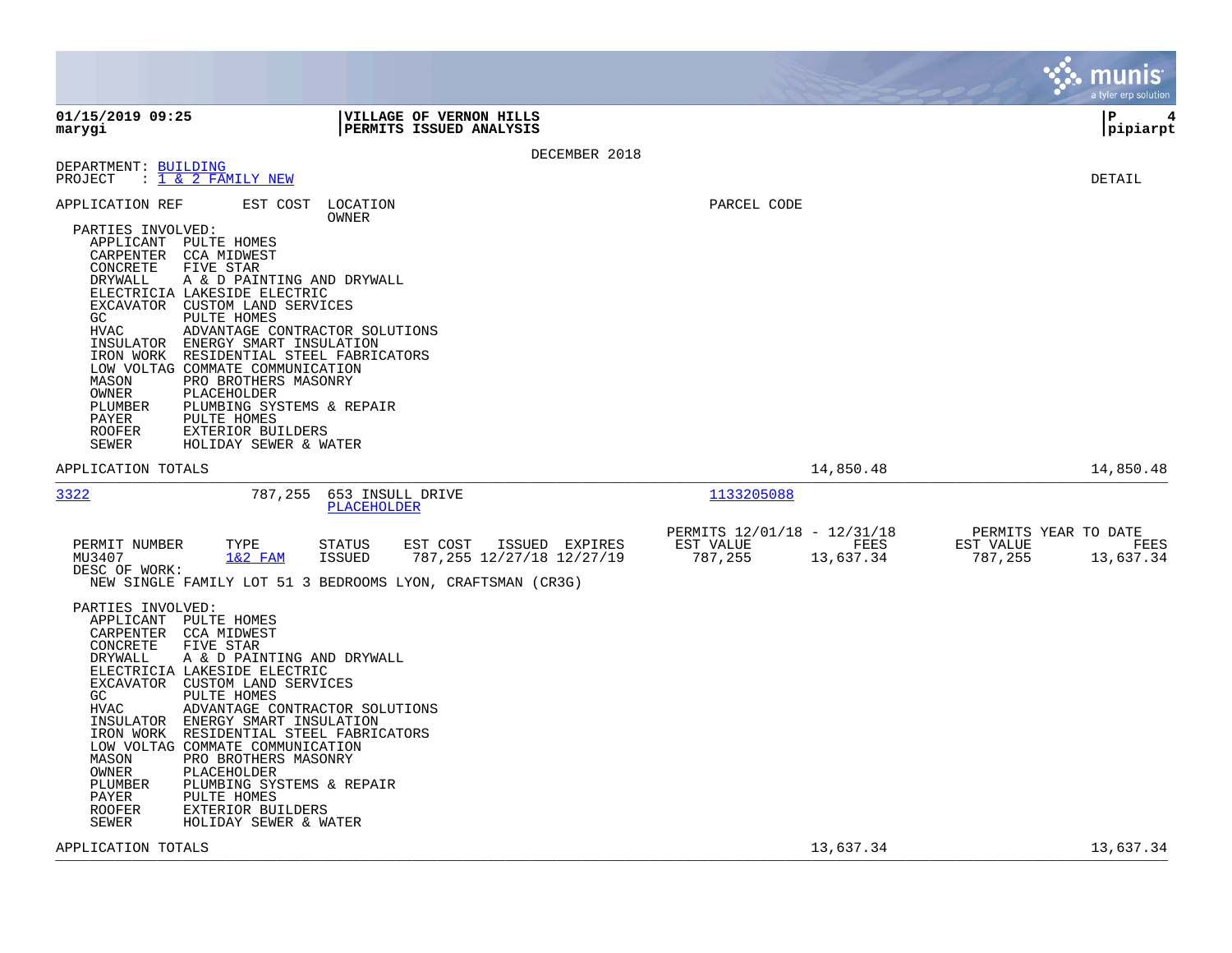|                                                                                                                                                                                                                                                                                                                                                                                                                                                                                                             |                                                                                                                                           |                                                     |                   |                      | munis<br>a tyler erp solution             |
|-------------------------------------------------------------------------------------------------------------------------------------------------------------------------------------------------------------------------------------------------------------------------------------------------------------------------------------------------------------------------------------------------------------------------------------------------------------------------------------------------------------|-------------------------------------------------------------------------------------------------------------------------------------------|-----------------------------------------------------|-------------------|----------------------|-------------------------------------------|
| 01/15/2019 09:25<br>marygi<br>3326                                                                                                                                                                                                                                                                                                                                                                                                                                                                          | VILLAGE OF VERNON HILLS<br>PERMITS ISSUED ANALYSIS<br>882,467 1723 LAKE CHARLES DR<br>STEPHEN LEMME & AMY DAVIS LEMME                     | 1128302024                                          |                   |                      | P<br>5<br> pipiarpt                       |
| PERMIT NUMBER<br>TYPE                                                                                                                                                                                                                                                                                                                                                                                                                                                                                       | <b>STATUS</b><br>EST COST<br>ISSUED EXPIRES<br>DECEMBER 2018                                                                              | PERMITS 12/01/18 - 12/31/18<br>EST VALUE            | FEES              | EST VALUE            | PERMITS YEAR TO DATE<br>FEES              |
| DEPARTMENT: BUILDING<br>$\frac{1}{1}$ & 2 FAMILY NEW<br>PROJECT                                                                                                                                                                                                                                                                                                                                                                                                                                             |                                                                                                                                           |                                                     |                   |                      | DETAIL                                    |
| APPLICATION REF                                                                                                                                                                                                                                                                                                                                                                                                                                                                                             | EST COST LOCATION<br>OWNER                                                                                                                | PARCEL CODE                                         |                   |                      |                                           |
| $1&2$ FAM<br>MU3390<br>DESC OF WORK:<br>NEW SINGLE FAMILY LOT 41 4 BEDROOMS                                                                                                                                                                                                                                                                                                                                                                                                                                 | 882,467 12/19/18 12/19/19<br>ISSUED                                                                                                       | 882,467                                             | 20,357.55         | 882,467              | 20,357.55                                 |
| PARTIES INVOLVED:<br>APPLICANT<br>ICON BUILDING GROUP<br>CARPENTER DELTA CARPENTRY CONTRACTORS INC<br>DECICCO PAINTING & DRYWALL<br>DRYWALL<br>ELECTRICIA INDEPENDENT ELECTRIC<br>EXCAVATOR KEVIN WALSH EXCAVATING INC<br>ICON BUILDING GROUP<br>GC.<br>HVAC<br>INSULATOR<br>ENERGY SMART INSULATION<br>LOW VOLTAG INDEPENDENT ELECTRIC<br>MASON<br>OWNER<br>PLUMBER<br>S3 PLUMBING AND MECHANICAL<br>PAYER<br>ICON BUILDING GROUP<br><b>ROOFER</b><br>TIM COTE, INC<br>SEWER<br>KEVIN WALSH EXCAVATING INC | TEMPCO HEATING & AIR CONDTIONING COMPANY<br>NORTHERN ILLINOIS CONSTRUCTION<br>STEPHEN LEMME & AMY DAVIS LEMME                             |                                                     |                   |                      |                                           |
| APPLICATION TOTALS                                                                                                                                                                                                                                                                                                                                                                                                                                                                                          |                                                                                                                                           |                                                     | 20,357.55         |                      | 20,357.55                                 |
| 3334                                                                                                                                                                                                                                                                                                                                                                                                                                                                                                        | 782,546 1310 GARDEN VIEW DRIVE<br><b>PLACEHOLDER</b>                                                                                      | 1133205066                                          |                   |                      |                                           |
| PERMIT NUMBER<br>TYPE<br>MU3406<br>$1&2$ FAM<br>DESC OF WORK:                                                                                                                                                                                                                                                                                                                                                                                                                                               | EST COST<br>ISSUED EXPIRES<br>STATUS<br>782,546 12/27/18 12/27/19<br>ISSUED<br>SINGLE FAMILY 3 BEDROOMS LOT 32, LYONS, CRAFTMAN 2G (CR2G) | PERMITS 12/01/18 - 12/31/18<br>EST VALUE<br>782,546 | FEES<br>13,637.34 | EST VALUE<br>782,546 | PERMITS YEAR TO DATE<br>FEES<br>13,637.34 |
| PARTIES INVOLVED:<br>APPLICANT PULTE HOMES<br>CARPENTER<br>CCA MIDWEST<br>CONCRETE<br>FIVE STAR<br>DRYWALL<br>A & D PAINTING AND DRYWALL<br>ELECTRICIA LAKESIDE ELECTRIC<br>EXCAVATOR<br>CUSTOM LAND SERVICES<br>GC<br>PULTE HOMES<br><b>HVAC</b><br>ENERGY SMART INSULATION<br>INSULATOR<br>IRON WORK RESIDENTIAL STEEL FABRICATORS<br>LOW VOLTAG COMMATE COMMUNICATION<br>MASON<br>PRO BROTHERS MASONRY<br>OWNER<br>PLACEHOLDER<br>PLUMBING SYSTEMS & REPAIR<br>PLUMBER                                   | ADVANTAGE CONTRACTOR SOLUTIONS                                                                                                            |                                                     |                   |                      |                                           |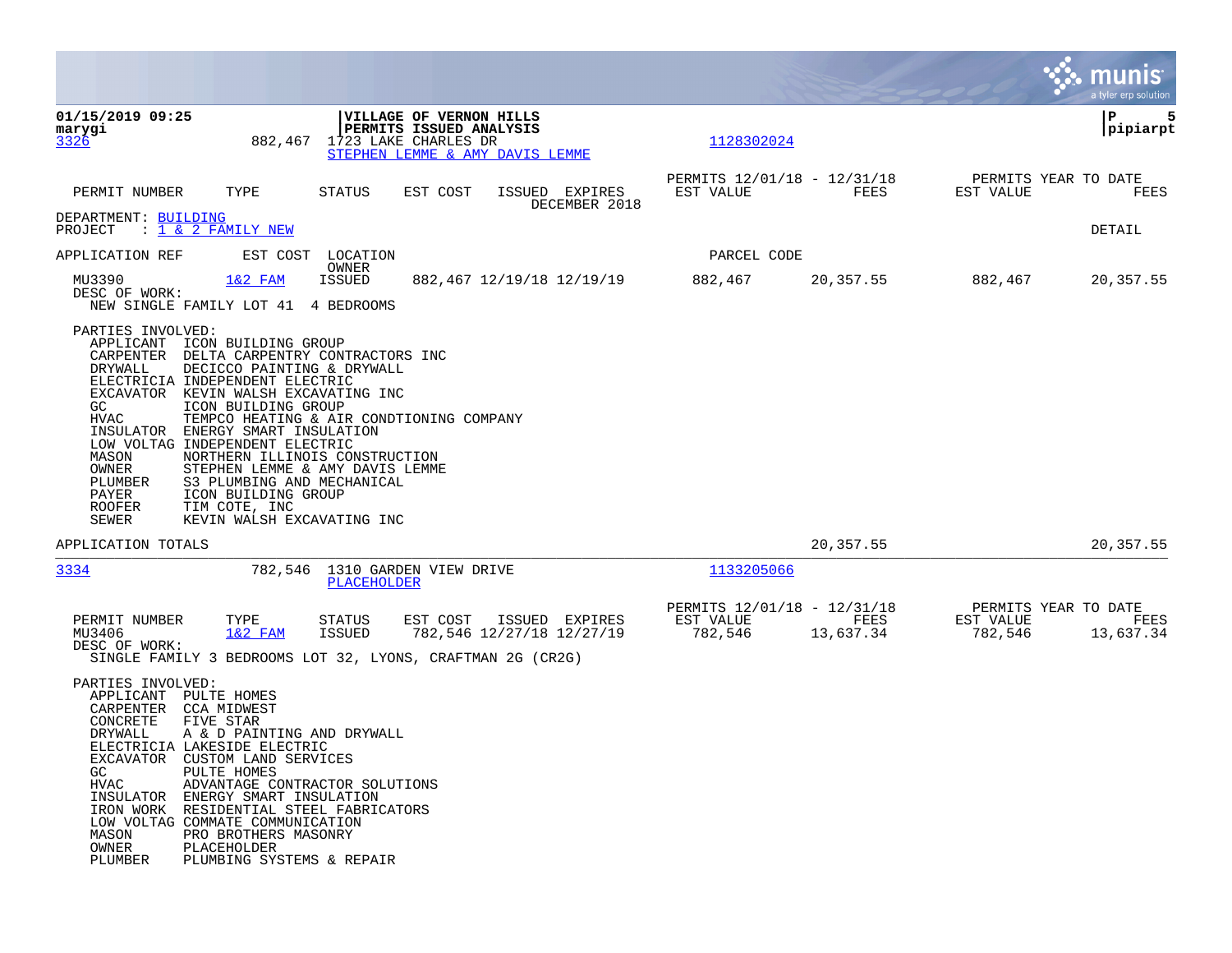|                                             |                                                                              |                   |                                                                            |             |                        |           | munis <sup>®</sup><br>a tyler erp solution |
|---------------------------------------------|------------------------------------------------------------------------------|-------------------|----------------------------------------------------------------------------|-------------|------------------------|-----------|--------------------------------------------|
| 01/15/2019 09:25<br>marygi                  |                                                                              |                   | VILLAGE OF VERNON HILLS<br><b>PERMITS ISSUED ANALYSIS</b><br>DECEMBER 2018 |             |                        |           | l P<br>6<br> pipiarpt                      |
| DEPARTMENT: BUILDING<br>PROJECT             | $: 1 \& 2$ FAMILY NEW                                                        |                   |                                                                            |             |                        |           | DETAIL                                     |
| APPLICATION REF<br>PAYER<br>ROOFER<br>SEWER | EST COST<br>PULTE HOMES<br><b>EXTERIOR BUILDERS</b><br>HOLIDAY SEWER & WATER | LOCATION<br>OWNER |                                                                            | PARCEL CODE |                        |           |                                            |
| APPLICATION TOTALS<br>PROJECT TOTALS        |                                                                              |                   |                                                                            | 3,887,640   | 13,637.34<br>79,843.45 | 3,887,640 | 13,637.34<br>79,843.45                     |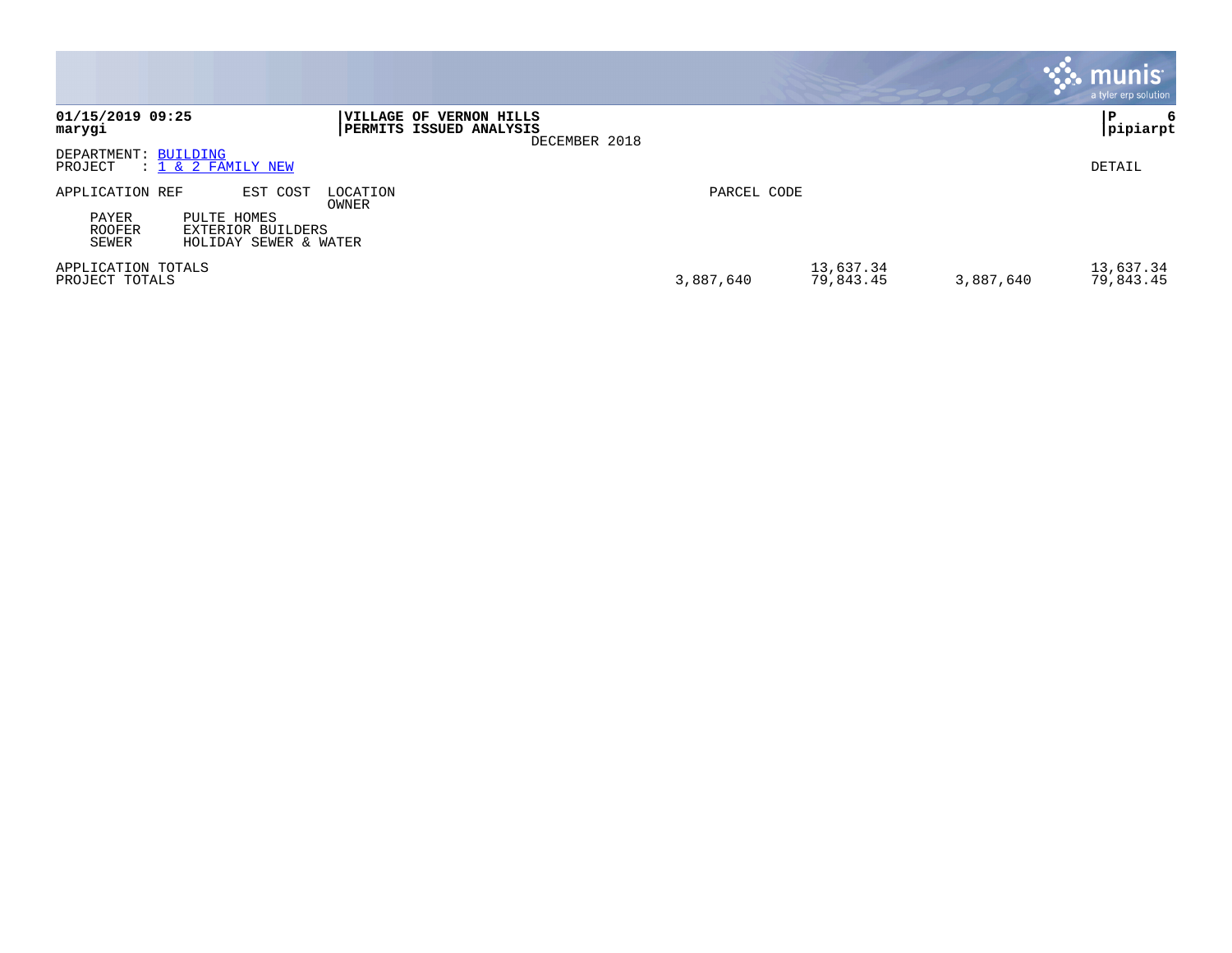|                                                                                                            |                                                                                                                                                                                                                                                |                   |                                                       |               |                                                    |                  |                     | <b>munis</b><br>a tyler erp solution   |
|------------------------------------------------------------------------------------------------------------|------------------------------------------------------------------------------------------------------------------------------------------------------------------------------------------------------------------------------------------------|-------------------|-------------------------------------------------------|---------------|----------------------------------------------------|------------------|---------------------|----------------------------------------|
| 01/15/2019 09:25<br>marygi                                                                                 |                                                                                                                                                                                                                                                |                   | VILLAGE OF VERNON HILLS<br>PERMITS ISSUED ANALYSIS    | DECEMBER 2018 |                                                    |                  |                     | P<br> pipiarpt                         |
| DEPARTMENT: BUILDING<br>PROJECT                                                                            | : COMMERCIAL ADDITION                                                                                                                                                                                                                          |                   |                                                       |               |                                                    |                  |                     | DETAIL                                 |
| APPLICATION REF                                                                                            | EST COST                                                                                                                                                                                                                                       | LOCATION<br>OWNER |                                                       |               | PARCEL CODE                                        |                  |                     |                                        |
| 3175                                                                                                       | 59,000                                                                                                                                                                                                                                         |                   | 1350 NORTH MILWAUKEE AVE<br>LOYOLA UNIVERSITY CHICAGO |               | 1133205072                                         |                  |                     |                                        |
| PERMIT NUMBER<br>MU3370<br>DESC OF WORK:                                                                   | TYPE<br>COM ADDT<br>SINGLE STORY STORAGE GARAGE DETACHED                                                                                                                                                                                       | STATUS<br>ISSUED  | EST COST<br>ISSUED<br>59,000 12/11/18 12/19/19        | EXPIRES       | PERMITS 12/01/18 - 12/31/18<br>EST VALUE<br>59,000 | FEES<br>590.00   | EST VALUE<br>59,000 | PERMITS YEAR TO DATE<br>FEES<br>590.00 |
| PARTIES INVOLVED:<br>APPLICANT<br>CARPENTER<br>CONCRETE<br>ELECTRICIA<br>EXCAVATOR<br>GC<br>OWNER<br>PAYER | BENCHMARK DESIGN BUILD REMODEL<br>BENCHMARK DESIGN BUILD REMODEL<br>ANCHOR CONSTRUCTION<br>CALVARY ELECTRIC<br>BENCHMARK DESIGN BUILD REMODEL<br>BENCHMARK DESIGN BUILD REMODEL<br>LOYOLA UNIVERSITY CHICAGO<br>BENCHMARK DESIGN BUILD REMODEL |                   |                                                       |               |                                                    |                  |                     |                                        |
| APPLICATION TOTALS<br>PROJECT TOTALS                                                                       |                                                                                                                                                                                                                                                |                   |                                                       |               | 59,000                                             | 590.00<br>590.00 | 59,000              | 590.00<br>590.00                       |

 $\mathcal{L}^{\text{max}}$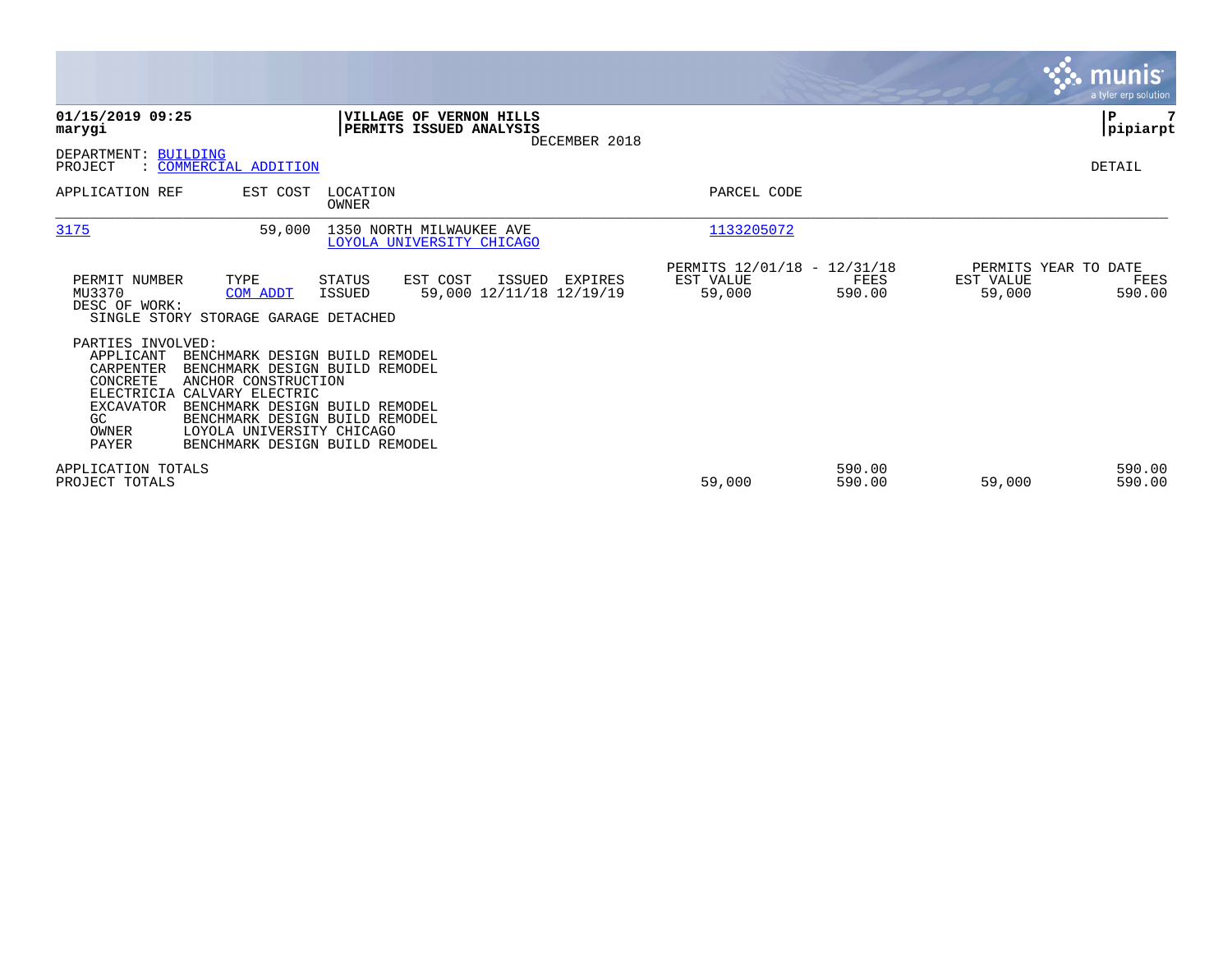|                                                                                                                                                                                                           |                                                                                                                                                                      |                                                    |                |                                                         |             |                                                  | munis<br>a tyler erp solution |
|-----------------------------------------------------------------------------------------------------------------------------------------------------------------------------------------------------------|----------------------------------------------------------------------------------------------------------------------------------------------------------------------|----------------------------------------------------|----------------|---------------------------------------------------------|-------------|--------------------------------------------------|-------------------------------|
| 01/15/2019 09:25<br>marygi                                                                                                                                                                                |                                                                                                                                                                      | VILLAGE OF VERNON HILLS<br>PERMITS ISSUED ANALYSIS | DECEMBER 2018  |                                                         |             |                                                  | P<br>8<br> pipiarpt           |
| DEPARTMENT: BUILDING<br>: COMMERCIAL ALTERATION<br>PROJECT                                                                                                                                                |                                                                                                                                                                      |                                                    |                |                                                         |             |                                                  | DETAIL                        |
| APPLICATION REF                                                                                                                                                                                           | EST COST LOCATION<br><b>OWNER</b>                                                                                                                                    |                                                    |                | PARCEL CODE                                             |             |                                                  |                               |
| <u> 2715</u>                                                                                                                                                                                              | 250,000<br>PLACEHOLDER                                                                                                                                               | 901 NORTH MILWAUKEE AVENUE 650                     |                | 1134302008                                              |             |                                                  |                               |
| PERMIT NUMBER<br>TYPE<br>MU3361<br>DESC OF WORK:<br>BUILD OUT: ANDREAS HOGUE SALON                                                                                                                        | STATUS<br>CO NO FEE<br>COMPLT                                                                                                                                        | EST COST<br>250,000 12/06/18 12/07/19              | ISSUED EXPIRES | PERMITS 12/01/18 - 12/31/18<br>EST VALUE<br>$\mathbf 0$ | FEES<br>.00 | PERMITS YEAR TO DATE<br>EST VALUE<br>$\mathbf 0$ | FEES<br>.00                   |
| PARTIES INVOLVED:<br>APPLICANT<br>CARPENTER<br><b>DRYWALL</b><br>ELECTRICIA CM ELECTRIC<br>GC.<br><b>HVAC</b><br>DANIEL'S HEATING<br><b>OCCUPANT</b><br>OWNER<br>PLACEHOLDER<br>PLUMBER<br>PAYER          | GLAZING RESTORATION<br>GLAZING RESTORATION<br>GLAZING RESTORATION<br>GLAZING RESTORATION<br>ANDREAS HOGUE SALON<br>ALPHA SIGMA KAPPA PLUMBING<br>GLAZING RESTORATION |                                                    |                |                                                         |             |                                                  |                               |
| APPLICATION TOTALS                                                                                                                                                                                        |                                                                                                                                                                      |                                                    |                |                                                         | .00         |                                                  | .00                           |
| 2829                                                                                                                                                                                                      | 8,000                                                                                                                                                                | 50 LAKEVIEW PKY 116<br>ARTHUR J ROGERS & CO        |                | 1504401092                                              |             |                                                  |                               |
| PERMIT NUMBER<br>TYPE<br>MU3375<br>DESC OF WORK:<br>BUILD OUT - ANTON PAAR                                                                                                                                | STATUS<br>CO NO FEE<br>ISSUED                                                                                                                                        | EST COST<br>8,000 12/13/18 12/13/19                | ISSUED EXPIRES | PERMITS 12/01/18 - 12/31/18<br>EST VALUE<br>$\mathbf 0$ | FEES<br>.00 | PERMITS YEAR TO DATE<br>EST VALUE<br>$\mathbf 0$ | FEES<br>.00                   |
| PARTIES INVOLVED:<br>APPLICANT ARTHUR J ROGERS & CO<br>CARPENTER ARTHUR J ROGERS & CO<br>DRYWALL<br>ELECTRICIA DAHL ELECTRIC<br>GC.<br>HVAC<br><b>OCCUPANT</b><br>ANTON PAAR<br>OWNER<br>PLUMBER<br>PAYER | ARTHUR J ROGERS & CO<br>ARTHUR J ROGERS & CO<br>H R STEWART MECHANICAL<br>ARTHUR J ROGERS & CO<br>H R STEWART MECHANICAL<br>ARTHUR J ROGERS & CO                     |                                                    |                |                                                         |             |                                                  |                               |
| APPLICATION TOTALS                                                                                                                                                                                        |                                                                                                                                                                      |                                                    |                |                                                         | .00         |                                                  | .00                           |
| 3002                                                                                                                                                                                                      | 150,000                                                                                                                                                              | 544 LAKEVIEW PARKWAY 202<br>COLLIERS INTERNATIONAL |                | 1504202152                                              |             |                                                  |                               |
| PERMIT NUMBER<br>TYPE                                                                                                                                                                                     | <b>STATUS</b>                                                                                                                                                        | EST COST<br>ISSUED                                 | EXPIRES        | PERMITS 12/01/18 - 12/31/18<br>EST VALUE                | FEES        | PERMITS YEAR TO DATE<br>EST VALUE                | FEES                          |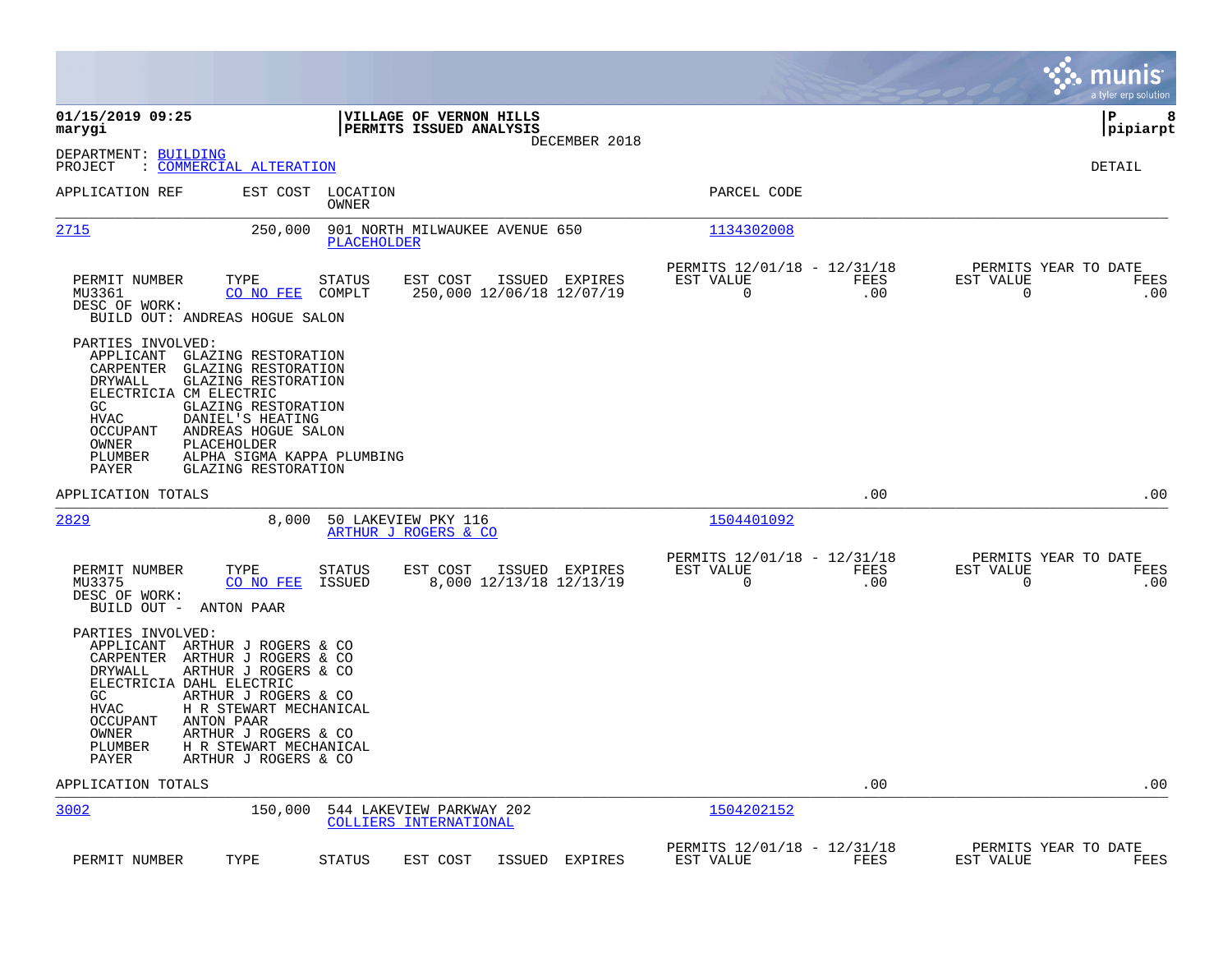|                                                                                                                                                                                                                                                                                                                                                                                                                         |                                                     |                  |                                              | a tyler erp solution    |
|-------------------------------------------------------------------------------------------------------------------------------------------------------------------------------------------------------------------------------------------------------------------------------------------------------------------------------------------------------------------------------------------------------------------------|-----------------------------------------------------|------------------|----------------------------------------------|-------------------------|
| 01/15/2019 09:25<br>VILLAGE OF VERNON HILLS<br>PERMITS ISSUED ANALYSIS<br>marygi<br>DECEMBER 2018                                                                                                                                                                                                                                                                                                                       |                                                     |                  |                                              | l P<br>9<br> pipiarpt   |
| DEPARTMENT: BUILDING<br>: COMMERCIAL ALTERATION<br>PROJECT                                                                                                                                                                                                                                                                                                                                                              |                                                     |                  |                                              | DETAIL                  |
| APPLICATION REF<br>EST COST<br>LOCATION                                                                                                                                                                                                                                                                                                                                                                                 | PARCEL CODE                                         |                  |                                              |                         |
| OWNER<br>MU3397<br>COMPLT<br>150,000 12/20/18 12/20/19<br>CO NO FEE<br>DESC OF WORK:<br>COMMERCIAL ALTERATION - HOUSING HEADQUARTERS                                                                                                                                                                                                                                                                                    | $\mathbf 0$                                         | .00              | $\mathbf 0$                                  | .00                     |
| PARTIES INVOLVED:<br>APPLICANT<br>QUINCY CONSTRUTION & DEVELOPMENT<br>STATON CONTRACTING<br>CARPENTER<br>ELECTRICIA MOHAWK ELECTRIC<br>QUINCY CONSTRUTION & DEVELOPMENT<br>GC.<br>MK INDUSTRIES , INC<br><b>HVAC</b><br>HOUSING HEADQUARTERS<br>OCCUPANT<br>COLLIERS INTERNATIONAL<br>OWNER<br>NATIONAL HEAT & POWER CORP<br>PLUMBER<br>OUINCY CONSTRUTION & DEVELOPMENT<br>PAYER                                       |                                                     |                  |                                              |                         |
| APPLICATION TOTALS                                                                                                                                                                                                                                                                                                                                                                                                      |                                                     | .00              |                                              | .00                     |
| 3181<br>120,000<br>925 NORTH MILWAUKEE AVENUE 300<br><b>PLACEHOLDER</b>                                                                                                                                                                                                                                                                                                                                                 | 1134302008                                          |                  |                                              |                         |
| <b>STATUS</b><br>EST COST<br>PERMIT NUMBER<br>TYPE<br>ISSUED EXPIRES<br><b>ISSUED</b><br>120,000 12/19/18 12/19/19<br>MU3393<br>COM ALT<br>DESC OF WORK:<br>BUILD OUT: ALIGNED MODERN HEALTH                                                                                                                                                                                                                            | PERMITS 12/01/18 - 12/31/18<br>EST VALUE<br>120,000 | FEES<br>1,400.00 | PERMITS YEAR TO DATE<br>EST VALUE<br>120,000 | <b>FEES</b><br>1,400.00 |
| PARTIES INVOLVED:<br>APPLICANT<br>DAMEN 4 MANAGEMENT OF IL<br>COHN INC<br>CARPENTER<br>COHN INC<br>DRYWALL<br><b>DRYWALL</b><br>COHN INC<br>ELECTRICIA LIN ELECTRICAL PENAR CONSTRUCTION INC<br>GC<br>COHN INC<br><b>HVAC</b><br>ROBERTS HEATING & AIR CONDITIONING INC<br>INSULATOR<br>COHN INC<br>OCCUPANT<br>ALIGNED MODERN HEALTH<br>OWNER<br>PLACEHOLDER<br>MKC PLUMBING<br>PLUMBER<br>PAYER<br>KRESKA CONSULTANTS |                                                     |                  |                                              |                         |
| APPLICATION TOTALS                                                                                                                                                                                                                                                                                                                                                                                                      |                                                     | 1,400.00         |                                              | 1,400.00                |
| 3358<br>12,000<br>150 NORTH FAIRWAY DR 140<br>ARTHUR J ROGERS & CO                                                                                                                                                                                                                                                                                                                                                      | 1504303179                                          |                  |                                              |                         |
| PERMIT NUMBER<br>TYPE<br><b>STATUS</b><br>EST COST<br>ISSUED EXPIRES<br>MU3396<br><b>ISSUED</b><br>12,000 12/20/18 01/10/20<br>COM ALT<br>DESC OF WORK:<br>NEW TENANT SPACE<br>ADD SHOWERS TO EXISTING BATH ROOMS<br>PARTIES INVOLVED:                                                                                                                                                                                  | PERMITS 12/01/18 - 12/31/18<br>EST VALUE<br>12,000  | FEES<br>120.00   | PERMITS YEAR TO DATE<br>EST VALUE<br>12,000  | FEES<br>120.00          |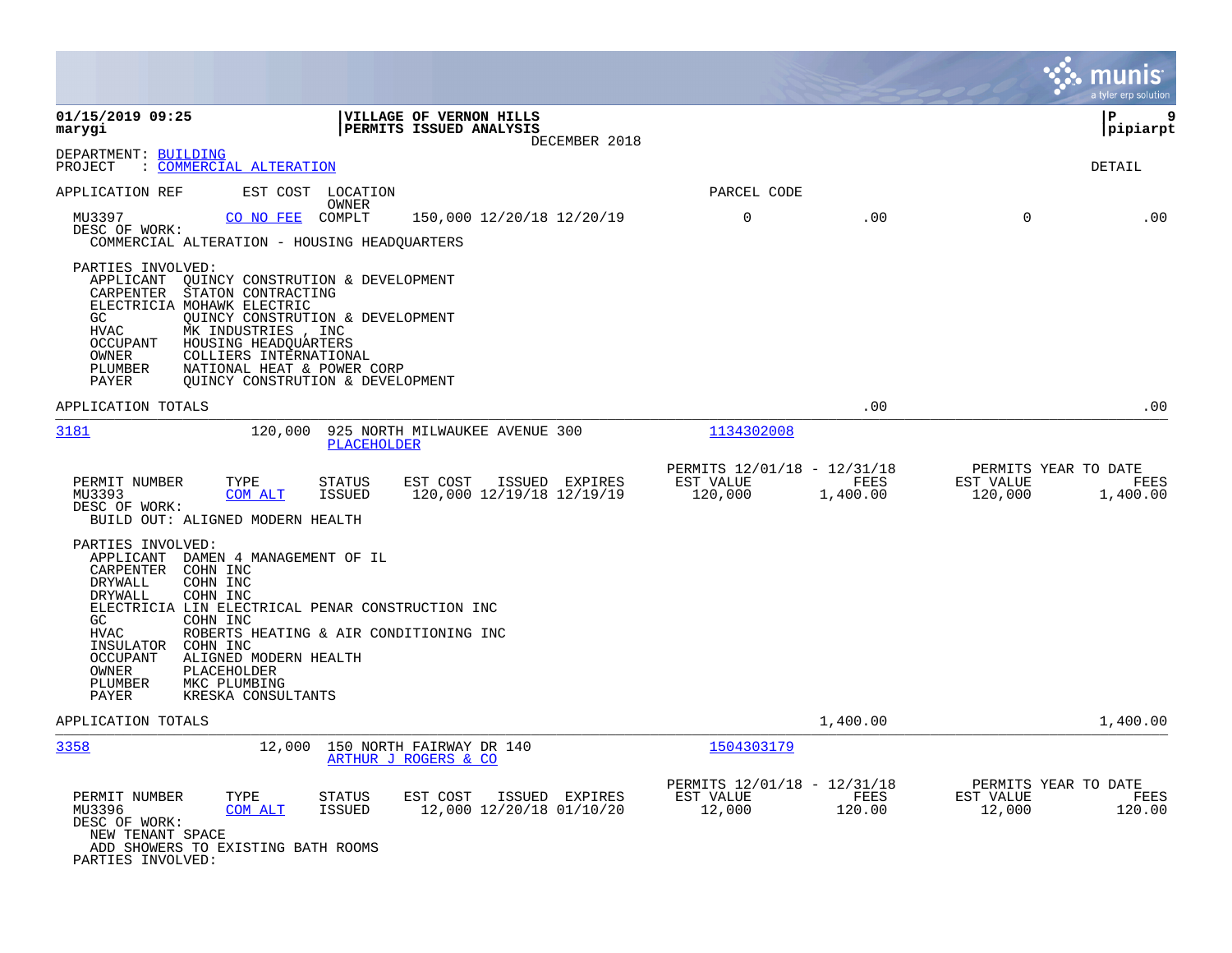|                                                                                                                                                                                                                                                                                                                       |                                                                                      |             |                    |         | <b>munis</b><br>a tyler erp solution |
|-----------------------------------------------------------------------------------------------------------------------------------------------------------------------------------------------------------------------------------------------------------------------------------------------------------------------|--------------------------------------------------------------------------------------|-------------|--------------------|---------|--------------------------------------|
| 01/15/2019 09:25<br>marygi                                                                                                                                                                                                                                                                                            | <b>VILLAGE OF</b><br><b>VERNON HILLS</b><br>PERMITS ISSUED ANALYSIS<br>DECEMBER 2018 |             |                    |         | 10<br>IΡ<br> pipiarpt                |
| DEPARTMENT: BUILDING<br>: COMMERCIAL ALTERATION<br>PROJECT                                                                                                                                                                                                                                                            |                                                                                      |             |                    |         | DETAIL                               |
| APPLICATION REF<br>EST COST<br>APPLICANT<br>ASTRO CONSTRUCTION<br>CARPENTER<br>ASTRO CONSTRUCTION<br>DRYWALL<br>ASTRO CONSTRUCTION<br>ELECTRICIA<br>ALEX GUIGLI<br>GC.<br>ASTRO CONSTRUCTION<br>CROSSFIT CARBON<br>OCCUPANT<br>OWNER<br>ARTHUR J ROGERS & CO<br>PLUMB CRAZY<br>PLUMBER<br>ASTRO CONSTRUCTION<br>PAYER | LOCATION<br>OWNER                                                                    | PARCEL CODE |                    |         |                                      |
| APPLICATION TOTALS<br>PROJECT TOTALS                                                                                                                                                                                                                                                                                  |                                                                                      | 132,000     | 120.00<br>1,520.00 | 132,000 | 120.00<br>1,520.00                   |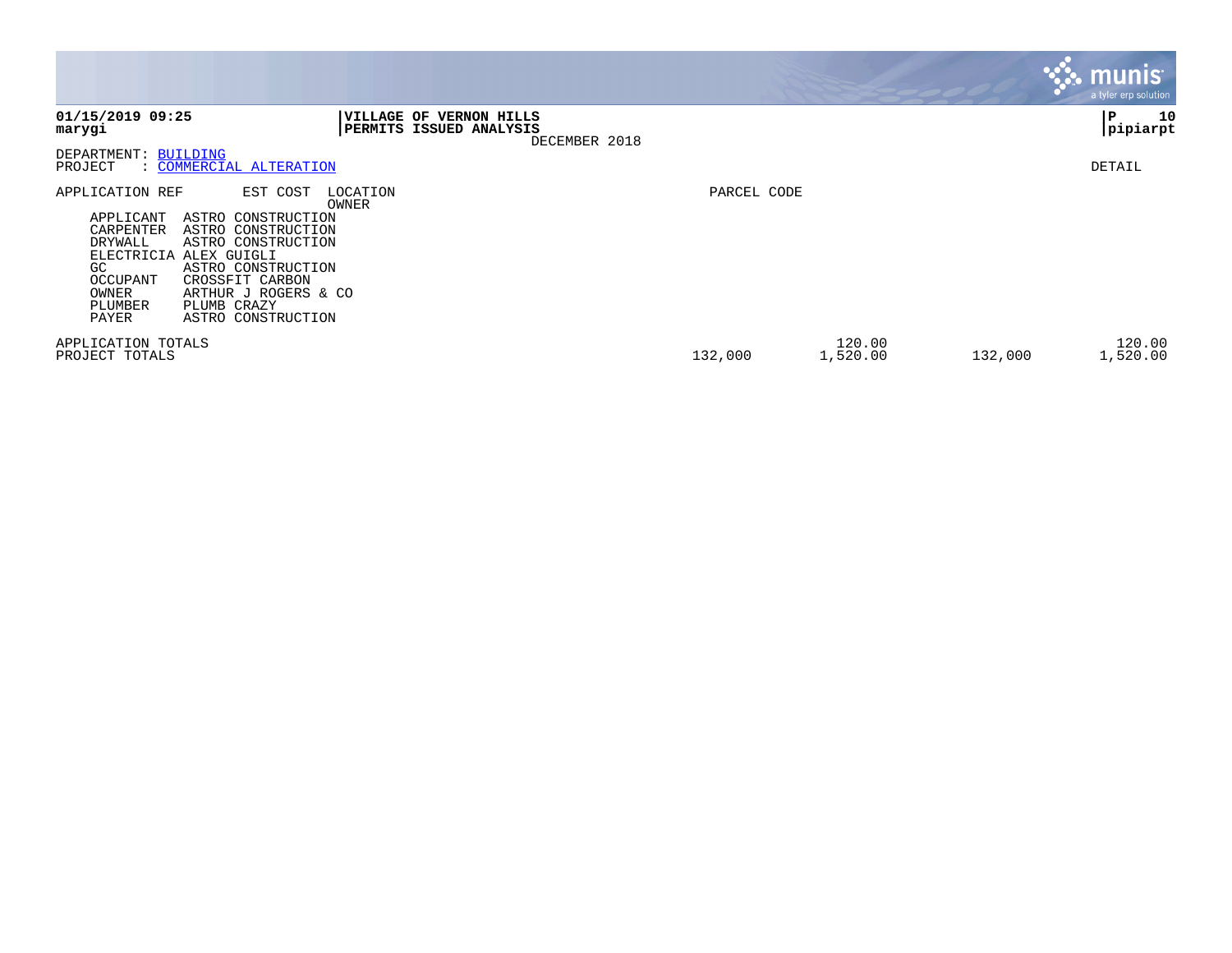|                                                                                                                                                                                                                                               |                                                                                                                                                                                                                                                                                                                                                                 |                         |                                                        |        |               |                                                         |                |                                                  | munis<br>a tyler erp solution |
|-----------------------------------------------------------------------------------------------------------------------------------------------------------------------------------------------------------------------------------------------|-----------------------------------------------------------------------------------------------------------------------------------------------------------------------------------------------------------------------------------------------------------------------------------------------------------------------------------------------------------------|-------------------------|--------------------------------------------------------|--------|---------------|---------------------------------------------------------|----------------|--------------------------------------------------|-------------------------------|
| 01/15/2019 09:25<br>marygi                                                                                                                                                                                                                    |                                                                                                                                                                                                                                                                                                                                                                 |                         | VILLAGE OF VERNON HILLS<br>PERMITS ISSUED ANALYSIS     |        |               |                                                         |                |                                                  | 11<br>IΡ<br> pipiarpt         |
| DEPARTMENT: BUILDING<br>PROJECT                                                                                                                                                                                                               | : COMMERCIAL NEW                                                                                                                                                                                                                                                                                                                                                |                         |                                                        |        | DECEMBER 2018 |                                                         |                |                                                  | DETAIL                        |
| APPLICATION REF                                                                                                                                                                                                                               | EST COST                                                                                                                                                                                                                                                                                                                                                        | LOCATION<br>OWNER       |                                                        |        |               | PARCEL CODE                                             |                |                                                  |                               |
| 2131                                                                                                                                                                                                                                          | 3,000,000                                                                                                                                                                                                                                                                                                                                                       |                         | 1800 NORTH MILWAUKEE AVENUE<br>USTRUST BOA CUNEO TRUST |        |               | 1128413070                                              |                |                                                  |                               |
| PERMIT NUMBER<br>MU3359<br>DESC OF WORK:<br>COMM NEW: ALDI                                                                                                                                                                                    | TYPE<br>COMM TCO                                                                                                                                                                                                                                                                                                                                                | <b>STATUS</b><br>ISSUED | EST COST<br>3,000,000 12/06/18                         | ISSUED | EXPIRES       | PERMITS 12/01/18 - 12/31/18<br>EST VALUE<br>$\mathbf 0$ | FEES<br>350.00 | PERMITS YEAR TO DATE<br>EST VALUE<br>$\mathbf 0$ | FEES<br>350.00                |
| PARTIES INVOLVED:<br>APPLICANT ALDI INC<br>CARPENTER<br>CONCRETE<br><b>DRYWALL</b><br>EXCAVATOR<br>GC.<br>GLASS<br>HVAC<br>INSULATOR<br>IRON WORK<br>MASON<br><b>OCCUPANT</b><br>OWNER<br>PLUMBER<br>PAYER<br>PAYER<br><b>ROOFER</b><br>SEWER | CREATION CARPENTY<br>RC SMITH CONCRETE<br>CREATION CARPENTY<br>ELECTRICIA OMEGA ELECTRIC CO<br>J PEASE<br>GA JOHNSON<br>EURO ARHITECTUAL PRODUCTS<br>ELGIN SHEET METAL CO<br>CREATION CARPENTY<br>ALL ERECTION<br>GC MASONRY<br>ALDI FOODS<br>USTRUST BOA CUNEO TRUST<br>KELLENBERGER PLUMBING<br>ALDI INC<br>GA JOHNSON<br>ROOFS, INC<br>KELLENBERGER PLUMBING |                         |                                                        |        |               |                                                         |                |                                                  |                               |
| APPLICATION TOTALS                                                                                                                                                                                                                            |                                                                                                                                                                                                                                                                                                                                                                 |                         |                                                        |        |               |                                                         | 350.00         |                                                  | 350.00                        |
| 2261                                                                                                                                                                                                                                          |                                                                                                                                                                                                                                                                                                                                                                 | PLACEHOLDER             | 1,200,000 1115 NORTH MILWAUKEE AVENUE                  |        |               | 1134302003                                              |                |                                                  |                               |
| PERMIT NUMBER<br>MU3373<br>DESC OF WORK:                                                                                                                                                                                                      | TYPE<br>COMM TCO<br>COMMERCIAL NEW: LAZY DOG RESTAURANT                                                                                                                                                                                                                                                                                                         | STATUS<br>ISSUED        | EST COST<br>1,200,000 12/12/18                         | ISSUED | EXPIRES       | PERMITS 12/01/18 - 12/31/18<br>EST VALUE<br>$\mathbf 0$ | FEES<br>350.00 | PERMITS YEAR TO DATE<br>EST VALUE<br>$\Omega$    | FEES<br>350.00                |
| PARTIES INVOLVED:<br>ELECTRICIA KELSO-BURNETT<br>FENCE<br>GC<br>OCCUPANT<br>OWNER<br>PLUMBER<br>PAYER<br>ROOFER                                                                                                                               | APPLICANT LAZY DOG RESTAURANTS LLC<br>USA- RENT-A-FENCE<br>SHAWMUT DESIGN & CONSTRUCTION<br>LAZY DOG RESTAURANTS LLC<br>PLACEHOLDER<br>BIRK PLUMBING INC<br>LAZY DOG RESTAURANTS, LLC<br>SULLIVAN ROOFING                                                                                                                                                       |                         |                                                        |        |               |                                                         |                |                                                  |                               |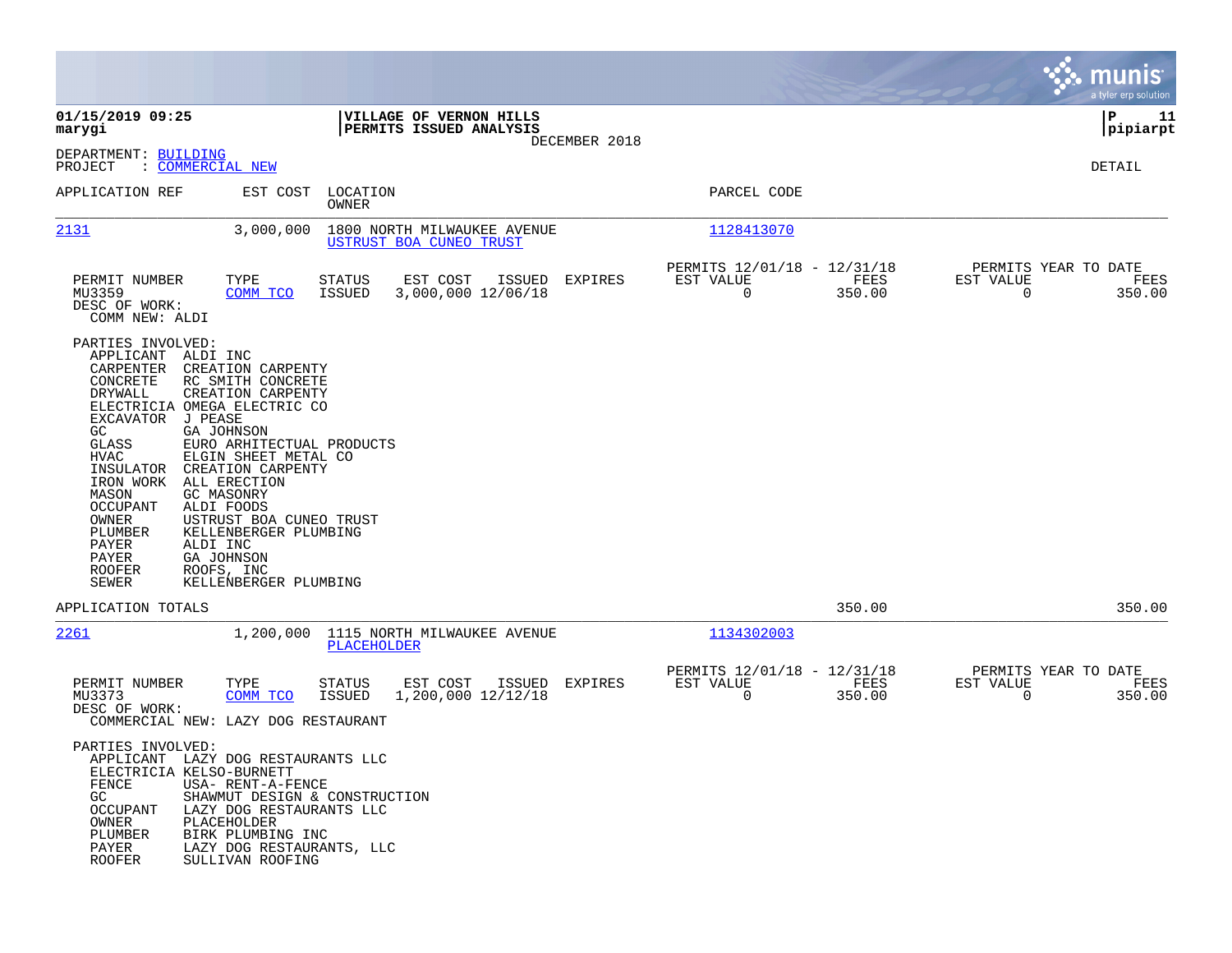|                                                     |          |                                                    |               |             |                  | $\cdot$ munis $\cdot$<br>a tyler erp solution |
|-----------------------------------------------------|----------|----------------------------------------------------|---------------|-------------|------------------|-----------------------------------------------|
| 01/15/2019 09:25<br>marygi                          |          | VILLAGE OF VERNON HILLS<br>PERMITS ISSUED ANALYSIS | DECEMBER 2018 |             |                  | 12<br>P<br> pipiarpt                          |
| DEPARTMENT: BUILDING<br>: COMMERCIAL NEW<br>PROJECT |          |                                                    |               |             |                  | DETAIL                                        |
| APPLICATION REF                                     | EST COST | LOCATION<br>OWNER                                  |               | PARCEL CODE |                  |                                               |
| APPLICATION TOTALS<br>PROJECT TOTALS                |          |                                                    |               |             | 350.00<br>700.00 | 350.00<br>700.00                              |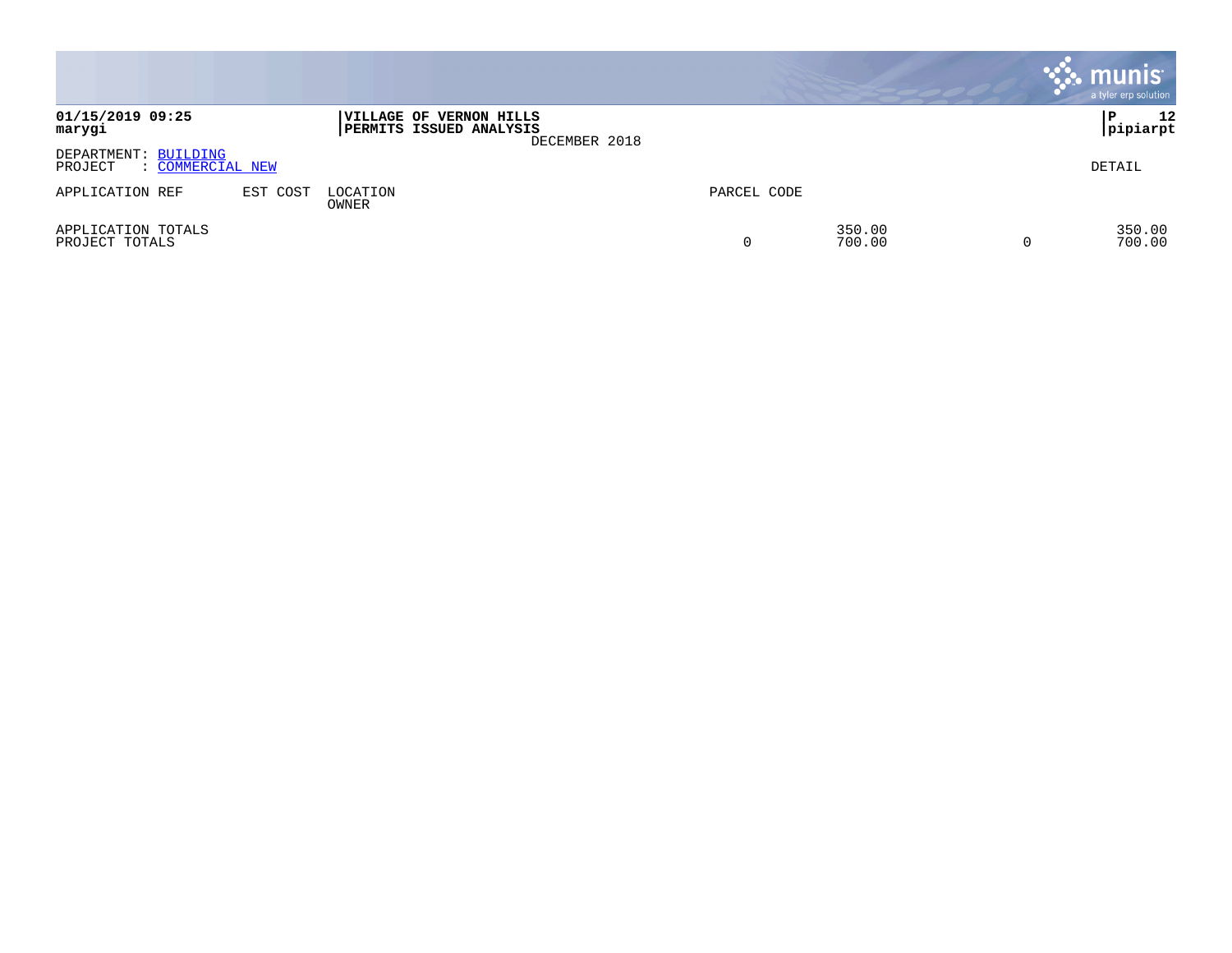|                                                                                                                                                                                              |                                                                                   |                                                                           | munis<br>a tyler erp solution                                   |
|----------------------------------------------------------------------------------------------------------------------------------------------------------------------------------------------|-----------------------------------------------------------------------------------|---------------------------------------------------------------------------|-----------------------------------------------------------------|
| 01/15/2019 09:25<br>marygi                                                                                                                                                                   | VILLAGE OF VERNON HILLS<br>PERMITS ISSUED ANALYSIS<br>DECEMBER 2018               |                                                                           | ΙP<br>13<br> pipiarpt                                           |
| DEPARTMENT: BUILDING<br>: AC/FURNACE<br>PROJECT                                                                                                                                              |                                                                                   |                                                                           | DETAIL                                                          |
| APPLICATION REF                                                                                                                                                                              | EST COST LOCATION<br>OWNER                                                        | PARCEL CODE                                                               |                                                                 |
| 6,200<br>3345                                                                                                                                                                                | 209 NOBLE CIR<br><b>JAMES &amp; PAMELA HEIDNER</b>                                | 1508401088                                                                |                                                                 |
| PERMIT NUMBER<br>TYPE<br>MU3350<br><b>AC/FURN</b><br>DESC OF WORK:<br>FURNACE AND A/C                                                                                                        | EST COST<br>ISSUED EXPIRES<br><b>STATUS</b><br>6,200 12/04/18 12/13/19<br>COMPLT  | PERMITS 12/01/18 - 12/31/18<br>EST VALUE<br>FEES<br>62.00<br>$\mathbf 0$  | PERMITS YEAR TO DATE<br>EST VALUE<br>FEES<br>$\Omega$<br>62.00  |
| PARTIES INVOLVED:<br>APPLICANT<br>JAMES & PAMELA HEIDNER<br>GC.<br>JAMES & PAMELA HEIDNER<br><b>HVAC</b><br>ABT<br>OWNER<br>JAMES & PAMELA HEIDNER<br><b>PAYER</b><br>JAMES & PAMELA HEIDNER |                                                                                   |                                                                           |                                                                 |
| APPLICATION TOTALS                                                                                                                                                                           |                                                                                   | 62.00                                                                     | 62.00                                                           |
| 3346<br>12,000                                                                                                                                                                               | 2086 LAUREL VALLEY DR<br>COLIN F & SARAH E BRENNAN TRUSTEES                       | 1129209005                                                                |                                                                 |
| PERMIT NUMBER<br>TYPE<br>MU3351<br><b>AC/FURN</b><br>DESC OF WORK:<br>2 FURNACES                                                                                                             | <b>STATUS</b><br>EST COST<br>ISSUED EXPIRES<br>12,000 12/04/18 12/04/19<br>COMPLT | PERMITS 12/01/18 - 12/31/18<br>EST VALUE<br>FEES<br>$\mathbf 0$<br>120.00 | PERMITS YEAR TO DATE<br>EST VALUE<br>FEES<br>$\Omega$<br>120.00 |
| PARTIES INVOLVED:<br>APPLICANT ARS OF ILLINOIS<br>GC<br>ARS OF ILLINOIS<br>HVAC<br>ARS OF ILLINOIS<br>OWNER<br>PAYER<br>ARS OF ILLINOIS                                                      | COLIN F & SARAH E BRENNAN TRUSTEES                                                |                                                                           |                                                                 |
| APPLICATION TOTALS                                                                                                                                                                           |                                                                                   | 120.00                                                                    | 120.00                                                          |
| 3352<br>3,200                                                                                                                                                                                | 821 HUGHES PL<br>CYNTHIA RANGEL                                                   | 1132416030                                                                |                                                                 |
| PERMIT NUMBER<br>TYPE<br>MU3355<br><b>AC/FURN</b><br>DESC OF WORK:<br>FURNACE ONLY                                                                                                           | STATUS<br>EST COST<br>ISSUED EXPIRES<br>3,200 12/04/18 12/10/19<br>COMPLT         | PERMITS 12/01/18 - 12/31/18<br>EST VALUE<br>FEES<br>0<br>50.00            | PERMITS YEAR TO DATE<br>EST VALUE<br>FEES<br>0<br>50.00         |
| PARTIES INVOLVED:<br>APPLICANT CYNTHIA RANGEL<br>GC<br>CYNTHIA RANGEL<br>HVAC<br>OWNER<br>CYNTHIA RANGEL<br>PAYER<br>CYNTHIA RANGEL                                                          | TOPTEC HEATING, COOLING, PLUMBING & ELEC                                          |                                                                           |                                                                 |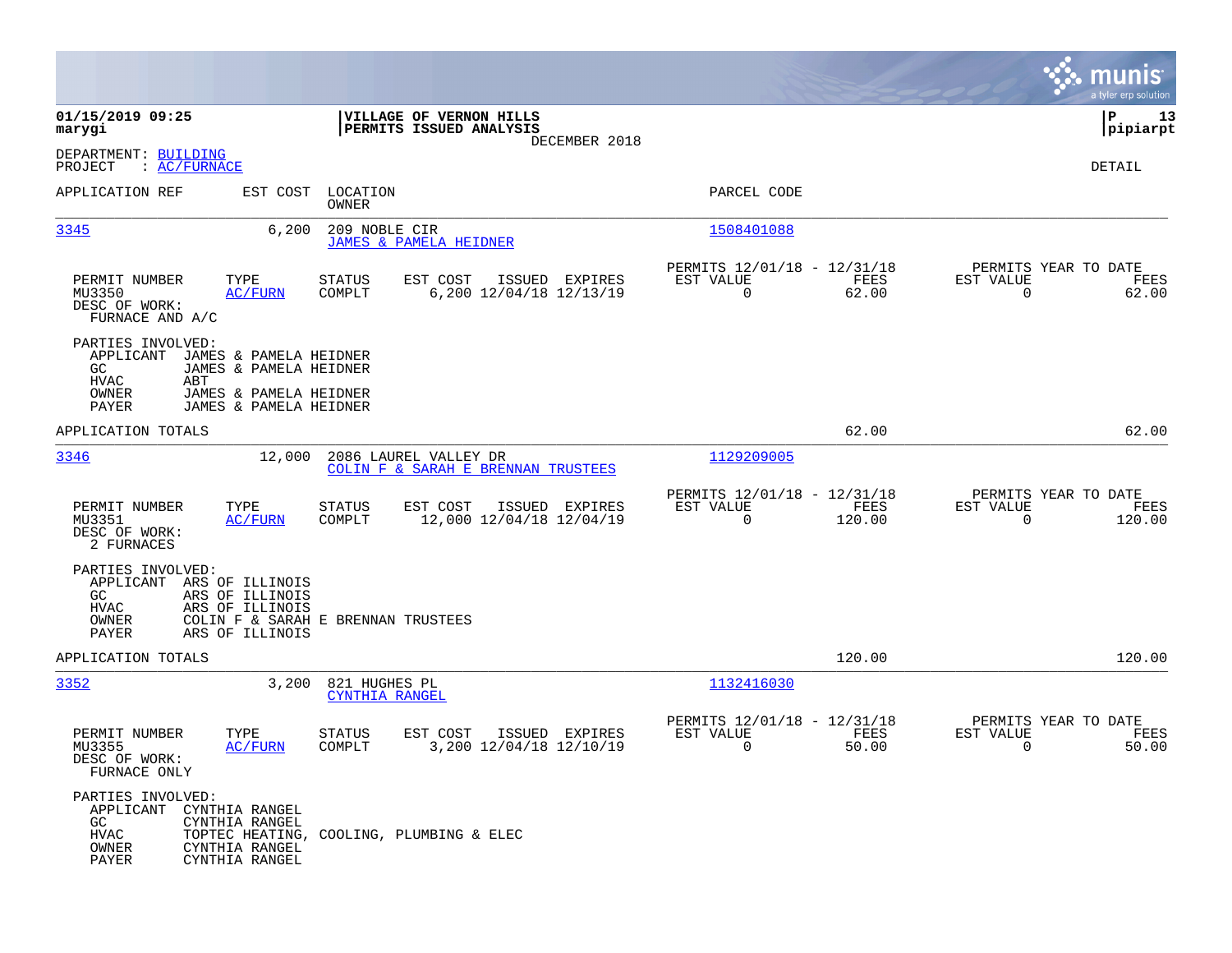|                                                                                           |                                                                                                                                                 |                                         |                                                    |                |                                                         |               |                                                     | munis<br>a tyler erp solution |
|-------------------------------------------------------------------------------------------|-------------------------------------------------------------------------------------------------------------------------------------------------|-----------------------------------------|----------------------------------------------------|----------------|---------------------------------------------------------|---------------|-----------------------------------------------------|-------------------------------|
| 01/15/2019 09:25<br>marygi                                                                |                                                                                                                                                 |                                         | VILLAGE OF VERNON HILLS<br>PERMITS ISSUED ANALYSIS | DECEMBER 2018  |                                                         |               |                                                     | P<br>14<br> pipiarpt          |
| DEPARTMENT: BUILDING<br>: AC/FURNACE<br>PROJECT                                           |                                                                                                                                                 |                                         |                                                    |                |                                                         |               |                                                     | DETAIL                        |
| APPLICATION REF                                                                           | EST COST                                                                                                                                        | LOCATION<br>OWNER                       |                                                    |                | PARCEL CODE                                             |               |                                                     |                               |
| APPLICATION TOTALS                                                                        |                                                                                                                                                 |                                         |                                                    |                |                                                         | 50.00         |                                                     | 50.00                         |
| 3376                                                                                      | 3,149                                                                                                                                           | 209 ANNAPOLIS DR                        | RYAN & JENNIFER DANIELS                            |                | 1505410020                                              |               |                                                     |                               |
| PERMIT NUMBER<br>MU3381<br>DESC OF WORK:<br>FURNACE ONLY                                  | TYPE<br><b>AC/FURN</b>                                                                                                                          | <b>STATUS</b><br><b>ISSUED</b>          | EST COST<br>3, 149 12/14/18 12/14/19               | ISSUED EXPIRES | PERMITS 12/01/18 - 12/31/18<br>EST VALUE<br>$\mathbf 0$ | FEES<br>50.00 | PERMITS YEAR TO DATE<br>EST VALUE<br>$\mathbf 0$    | FEES<br>50.00                 |
| PARTIES INVOLVED:<br>APPLICANT<br>GC<br><b>HVAC</b><br>OWNER<br>PAYER                     | FOUR SEASONS HEATING & AIR<br>FOUR SEASONS HEATING & AIR<br>FOUR SEASONS HEATING & AIR<br>RYAN & JENNIFER DANIELS<br>FOUR SEASONS HEATING & AIR |                                         |                                                    |                |                                                         |               |                                                     |                               |
| APPLICATION TOTALS                                                                        |                                                                                                                                                 |                                         |                                                    |                |                                                         | 50.00         |                                                     | 50.00                         |
| 3389                                                                                      | 2,700                                                                                                                                           | PLACEHOLDER                             | 1415 CLAIRMONT COURT                               |                | 1133101146                                              |               |                                                     |                               |
| PERMIT NUMBER<br>MU3391<br>DESC OF WORK:<br>FURNACE AND WATER HEATER                      | TYPE<br><b>AC/FURN</b>                                                                                                                          | <b>STATUS</b><br>COMPLT                 | EST COST<br>2,700 12/19/18 12/21/19                | ISSUED EXPIRES | PERMITS 12/01/18 - 12/31/18<br>EST VALUE<br>$\Omega$    | FEES<br>50.00 | PERMITS YEAR TO DATE<br>EST VALUE<br>$\Omega$       | FEES<br>50.00                 |
| PARTIES INVOLVED:<br>APPLICANT KAREN DAHL<br>GC<br><b>HVAC</b><br>OWNER<br>OWNER<br>PAYER | KAREN DAHL<br>TOP TEC HEATING, PL & ELEC<br>PLACEHOLDER<br><b>KAREN DAHL</b><br><b>KAREN DAHL</b>                                               |                                         |                                                    |                |                                                         |               |                                                     |                               |
| APPLICATION TOTALS                                                                        |                                                                                                                                                 |                                         |                                                    |                |                                                         | 50.00         |                                                     | 50.00                         |
| 3400                                                                                      | 6,400                                                                                                                                           | 212 CRABTREE LN<br><b>CRAIG SCHMIDT</b> |                                                    |                | 1504308007                                              |               |                                                     |                               |
| PERMIT NUMBER<br>MU3409<br>DESC OF WORK:<br>FURNANCE                                      | TYPE<br><b>AC/FURN</b>                                                                                                                          | <b>STATUS</b><br><b>ISSUED</b>          | EST COST<br>6,400 12/27/18 12/27/19                | ISSUED EXPIRES | PERMITS 12/01/18 - 12/31/18<br>EST VALUE<br>$\mathbf 0$ | FEES<br>64.00 | PERMITS YEAR TO DATE<br>EST VALUE<br>$\overline{0}$ | FEES<br>64.00                 |
| PARTIES INVOLVED:<br>APPLICANT FOUR SEASONS HEATING & AIR<br>GC                           | FOUR SEASONS HEATING & AIR                                                                                                                      |                                         |                                                    |                |                                                         |               |                                                     |                               |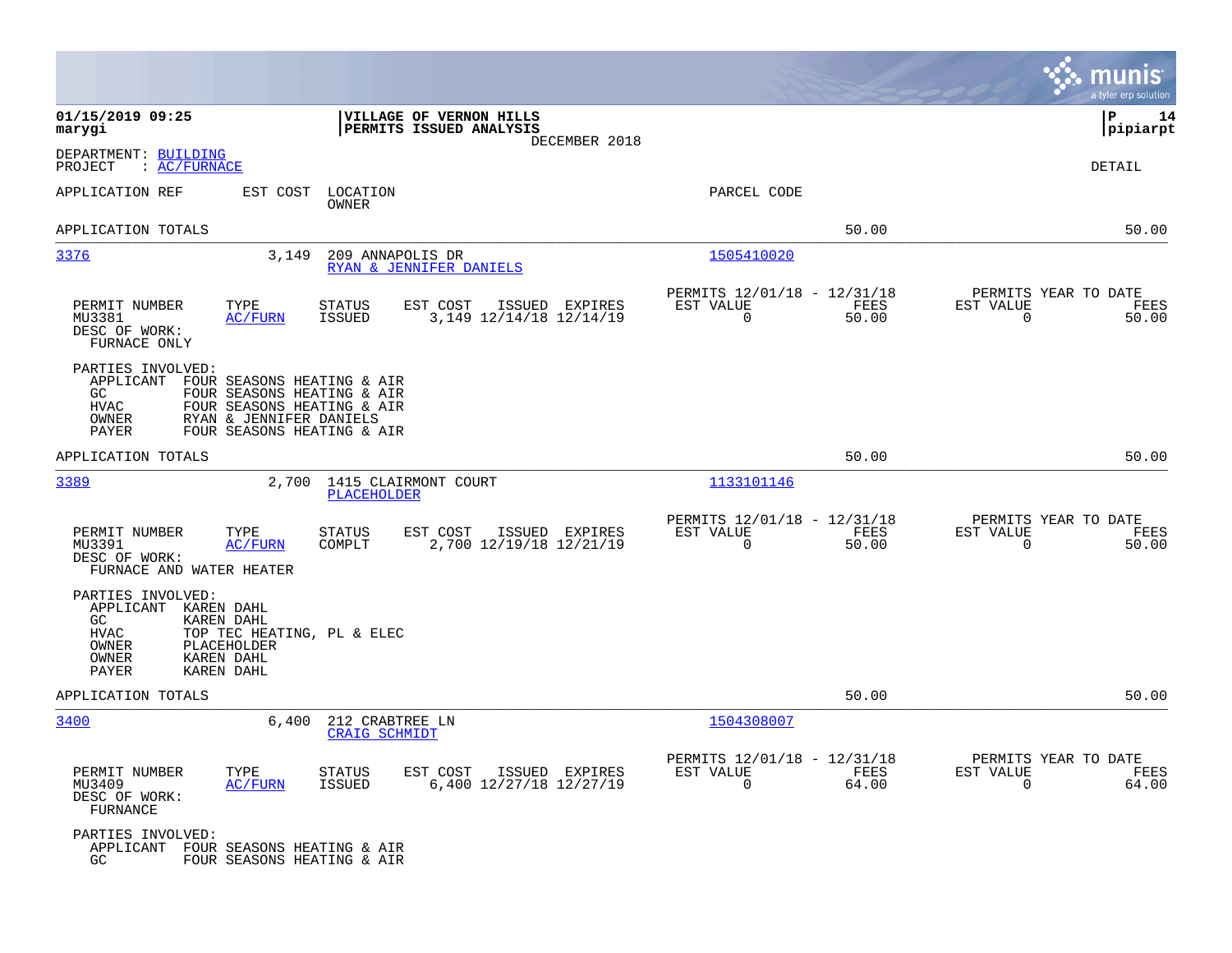|                                                               |                                                                     |             |                 | <b>munis</b><br>a tyler erp solution |
|---------------------------------------------------------------|---------------------------------------------------------------------|-------------|-----------------|--------------------------------------|
| 01/15/2019 09:25<br>marygi                                    | VILLAGE OF VERNON HILLS<br>PERMITS ISSUED ANALYSIS<br>DECEMBER 2018 |             |                 | 15<br>P<br> pipiarpt                 |
| DEPARTMENT: BUILDING<br>PROJECT<br>$\colon$ AC/FURNACE        |                                                                     |             |                 | DETAIL                               |
| APPLICATION REF<br>EST COST                                   | LOCATION<br>OWNER                                                   | PARCEL CODE |                 |                                      |
| OWNER<br>CRAIG SCHMIDT<br>PAYER<br>FOUR SEASONS HEATING & AIR |                                                                     |             |                 |                                      |
| APPLICATION TOTALS<br>PROJECT TOTALS                          |                                                                     | 0           | 64.00<br>396.00 | 64.00<br>396.00<br>$\overline{0}$    |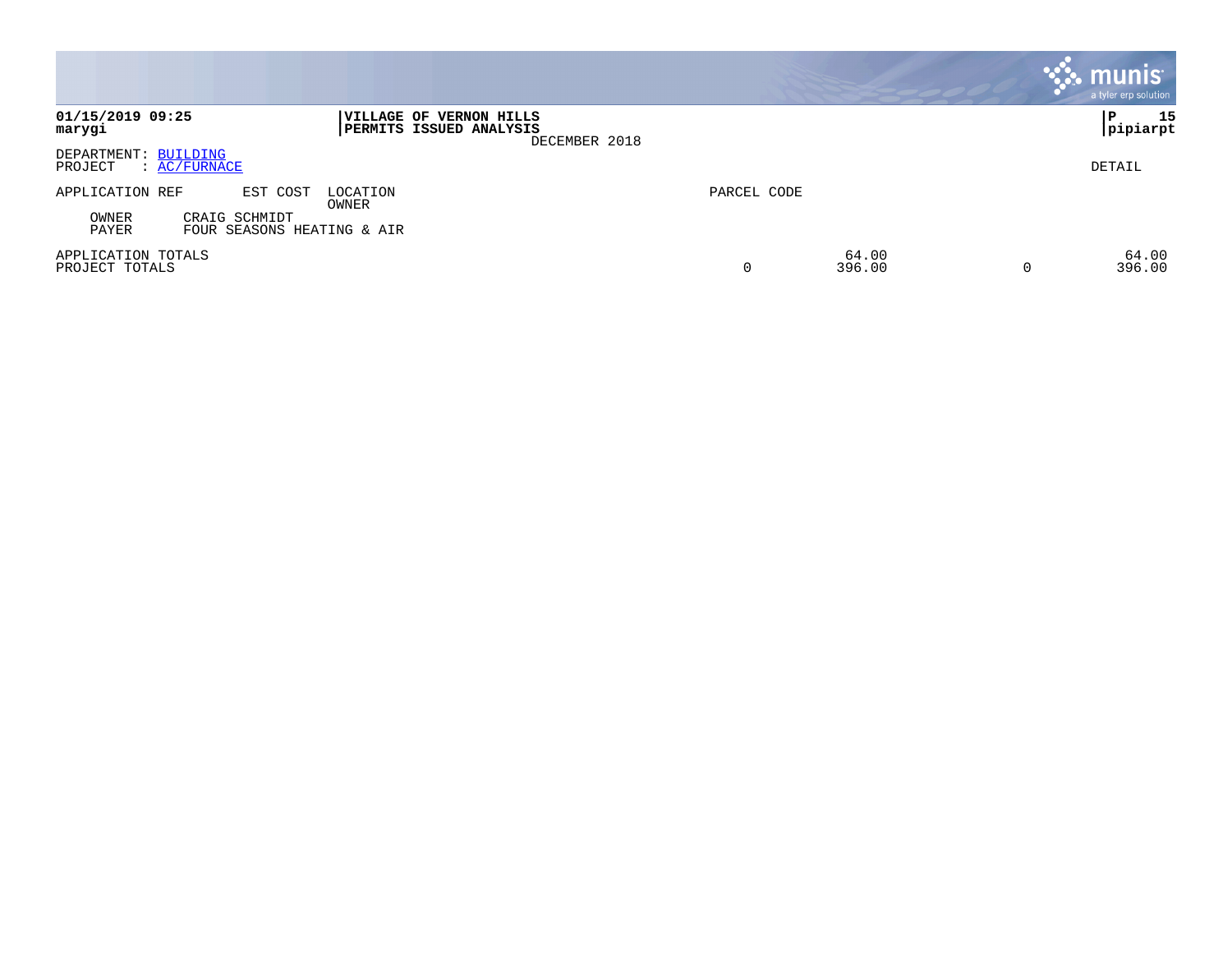|                                                                                  |                                                                                                                                                  |                                |                                                    |               |                                                      |                  |                                   | munis<br>a tyler erp solution |
|----------------------------------------------------------------------------------|--------------------------------------------------------------------------------------------------------------------------------------------------|--------------------------------|----------------------------------------------------|---------------|------------------------------------------------------|------------------|-----------------------------------|-------------------------------|
| 01/15/2019 09:25<br>marygi                                                       |                                                                                                                                                  |                                | VILLAGE OF VERNON HILLS<br>PERMITS ISSUED ANALYSIS | DECEMBER 2018 |                                                      |                  |                                   | P<br>16<br> pipiarpt          |
| DEPARTMENT: BUILDING<br>PROJECT                                                  | : ANSUL SYSTEM                                                                                                                                   |                                |                                                    |               |                                                      |                  |                                   | DETAIL                        |
| APPLICATION REF                                                                  | EST COST                                                                                                                                         | LOCATION<br>OWNER              |                                                    |               | PARCEL CODE                                          |                  |                                   |                               |
| 3375                                                                             | 3,900                                                                                                                                            | <b>PLACEHOLDER</b>             | 899 NORTH MILWAUKEE AVENUE 100                     |               | 1134302008                                           |                  |                                   |                               |
| PERMIT NUMBER<br>MU3415<br>DESC OF WORK:<br>ANSUL SYSTEM                         | TYPE<br><b>ANSUL</b>                                                                                                                             | <b>STATUS</b><br><b>ISSUED</b> | EST COST<br>ISSUED<br>3,900 12/28/18 12/28/19      | EXPIRES       | PERMITS 12/01/18 - 12/31/18<br>EST VALUE<br>$\Omega$ | FEES<br>325.00   | PERMITS YEAR TO DATE<br>EST VALUE | FEES<br>325.00                |
| PARTIES INVOLVED:<br>APPLICANT<br>FIRE SPRIN<br>GC<br>OCCUPANT<br>OWNER<br>PAYER | FOX VALLEY FIRE SYSTEM<br>FOX VALLEY FIRE SYSTEM<br>FOX VALLEY FIRE SYSTEM<br>NEXT DOOR AMERICAN EATERY<br>PLACEHOLDER<br>FOX VALLEY FIRE SYSTEM |                                |                                                    |               |                                                      |                  |                                   |                               |
| APPLICATION TOTALS<br>PROJECT TOTALS                                             |                                                                                                                                                  |                                |                                                    |               | 0                                                    | 325.00<br>325.00 | $\Omega$                          | 325.00<br>325.00              |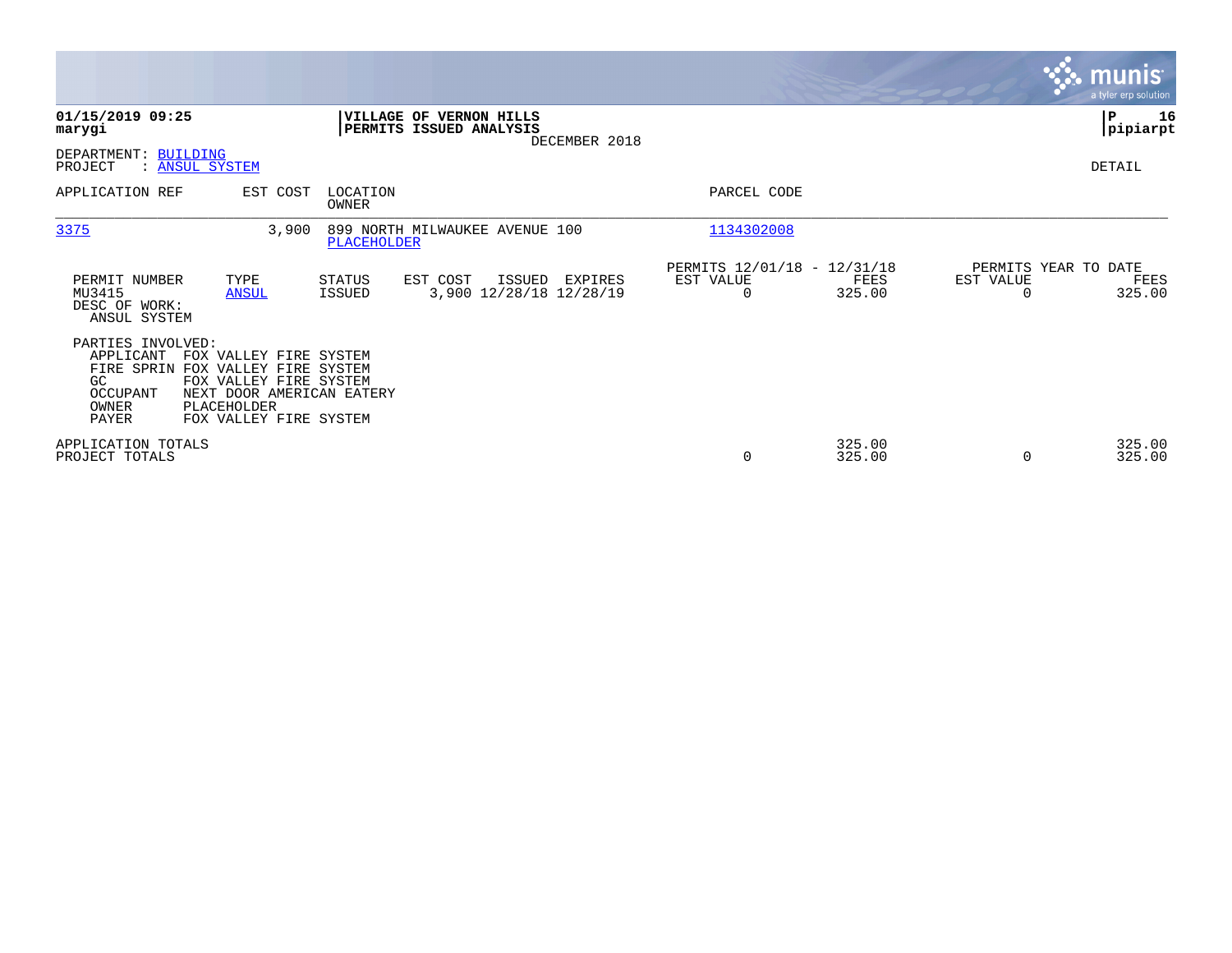|                                                           |                                                                        |                                          |                                                    |               |                                               |                  |           | munis <sup>®</sup><br>a tyler erp solution |
|-----------------------------------------------------------|------------------------------------------------------------------------|------------------------------------------|----------------------------------------------------|---------------|-----------------------------------------------|------------------|-----------|--------------------------------------------|
| 01/15/2019 09:25<br>marygi                                |                                                                        |                                          | VILLAGE OF VERNON HILLS<br>PERMITS ISSUED ANALYSIS | DECEMBER 2018 |                                               |                  |           | ∣P<br>17<br> pipiarpt                      |
| DEPARTMENT: BUILDING<br>PROJECT                           | : NEW BUSINESS NO REMODEL                                              |                                          |                                                    |               |                                               |                  |           | DETAIL                                     |
| APPLICATION REF                                           | EST COST                                                               | LOCATION<br>OWNER                        |                                                    |               | PARCEL CODE                                   |                  |           |                                            |
| 3368                                                      | $\Omega$                                                               | 940 WOODLANDS PKY<br>VAN VLISSINGEN & CO |                                                    |               | 1515103034                                    |                  |           |                                            |
| PERMIT NUMBER<br>MU3369<br>DESC OF WORK:<br>CO: LETOM USA | TYPE<br>NO REMODEL ISSUED                                              | STATUS                                   | EST COST<br>ISSUED<br>$0$ 12/10/18 12/18/19        | EXPIRES       | PERMITS 12/01/18 - 12/31/18<br>EST VALUE<br>0 | FEES<br>150.00   | EST VALUE | PERMITS YEAR TO DATE<br>FEES<br>150.00     |
| PARTIES INVOLVED:<br>GC.<br>OCCUPANT<br>OWNER<br>PAYER    | LETOM USA INC<br>LETOM USA INC<br>VAN VLISSINGEN & CO<br>LETOM USA INC |                                          |                                                    |               |                                               |                  |           |                                            |
| APPLICATION TOTALS<br>PROJECT TOTALS                      |                                                                        |                                          |                                                    |               | $\mathbf 0$                                   | 150.00<br>150.00 | $\Omega$  | 150.00<br>150.00                           |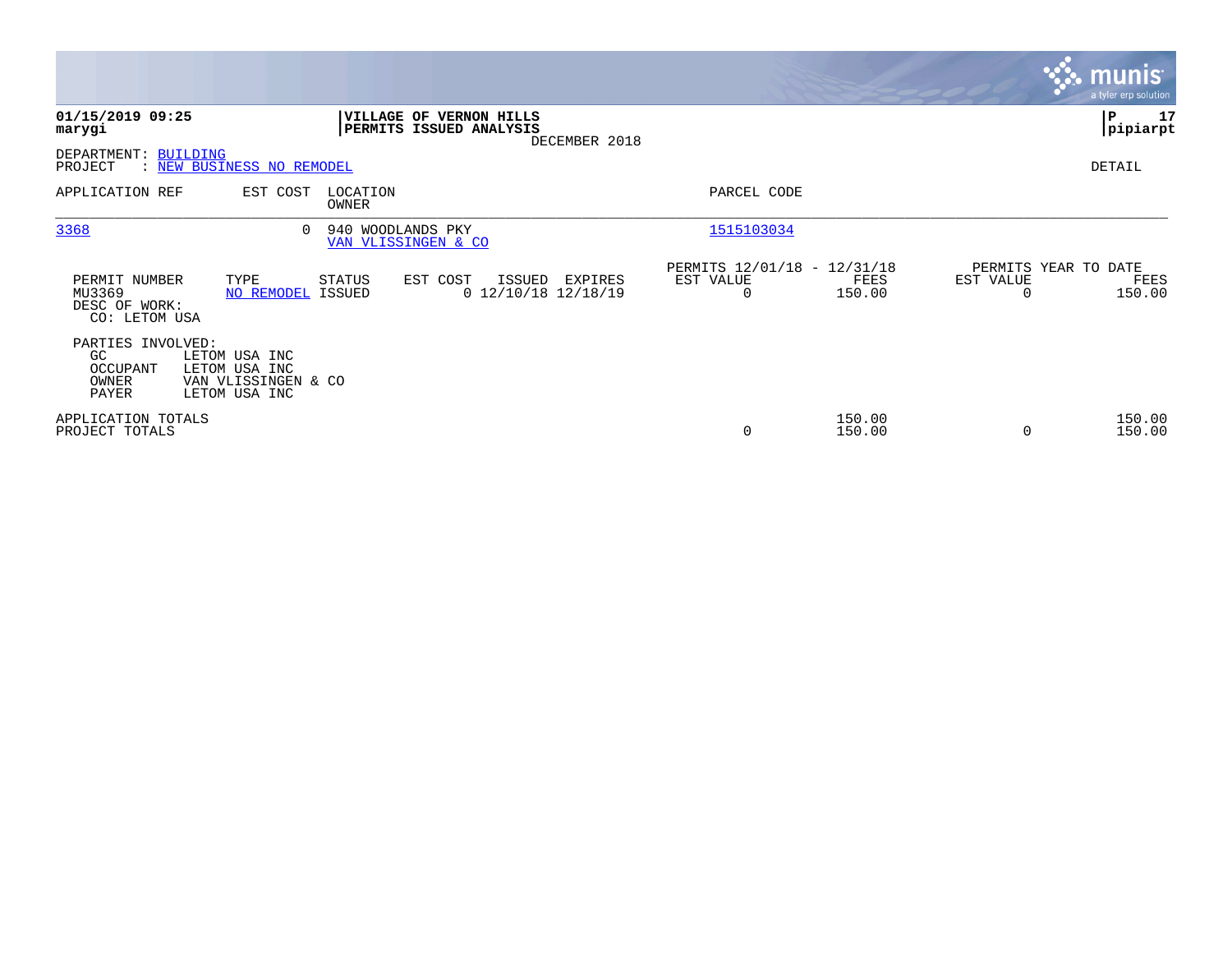|                                                                     |                                                                                                                                                       |                          |                                                                            |                                                      |                  |                                   | <b>munis</b><br>a tyler erp solution |
|---------------------------------------------------------------------|-------------------------------------------------------------------------------------------------------------------------------------------------------|--------------------------|----------------------------------------------------------------------------|------------------------------------------------------|------------------|-----------------------------------|--------------------------------------|
| 01/15/2019 09:25<br>marygi                                          |                                                                                                                                                       |                          | <b>VILLAGE OF VERNON HILLS</b><br>PERMITS ISSUED ANALYSIS<br>DECEMBER 2018 |                                                      |                  |                                   | ∣P<br>18<br> pipiarpt                |
| DEPARTMENT:<br>PROJECT                                              | <b>BUILDING</b><br>: COMMERCIAL ROOFTOP HVAC                                                                                                          |                          |                                                                            |                                                      |                  |                                   | DETAIL                               |
| APPLICATION REF                                                     | EST COST                                                                                                                                              | LOCATION<br><b>OWNER</b> |                                                                            | PARCEL CODE                                          |                  |                                   |                                      |
| 3363                                                                | 74,618                                                                                                                                                |                          | 353 CORPORATE WOODS PARKWAY<br>RICHARD WOLF MEDICAL INSTRUMENTS CORP.      | 1509402039                                           |                  |                                   |                                      |
| PERMIT NUMBER<br>MU3367<br>DESC OF WORK:<br>HVAC - ROOFTOP          | TYPE<br>RFTP HVAC                                                                                                                                     | STATUS<br>ISSUED         | EST COST<br>ISSUED<br>EXPIRES<br>74,618 12/07/18 12/07/19                  | PERMITS 12/01/18 - 12/31/18<br>EST VALUE<br>$\Omega$ | FEES<br>746.18   | PERMITS YEAR TO DATE<br>EST VALUE | FEES<br>746.18                       |
| PARTIES INVOLVED:<br>APPLICANT<br>GC.<br>OCCUPANT<br>OWNER<br>PAYER | EDWARDS ENGINEERING<br>EDWARDS ENGINEERING<br>RICHARD WOLF MEDICAL INSTRUMENTS CORP.<br>RICHARD WOLF MEDICAL INSTRUMENTS CORP.<br>EDWARDS ENGINEERING |                          |                                                                            |                                                      |                  |                                   |                                      |
| APPLICATION TOTALS<br>PROJECT TOTALS                                |                                                                                                                                                       |                          |                                                                            | 0                                                    | 746.18<br>746.18 |                                   | 746.18<br>746.18                     |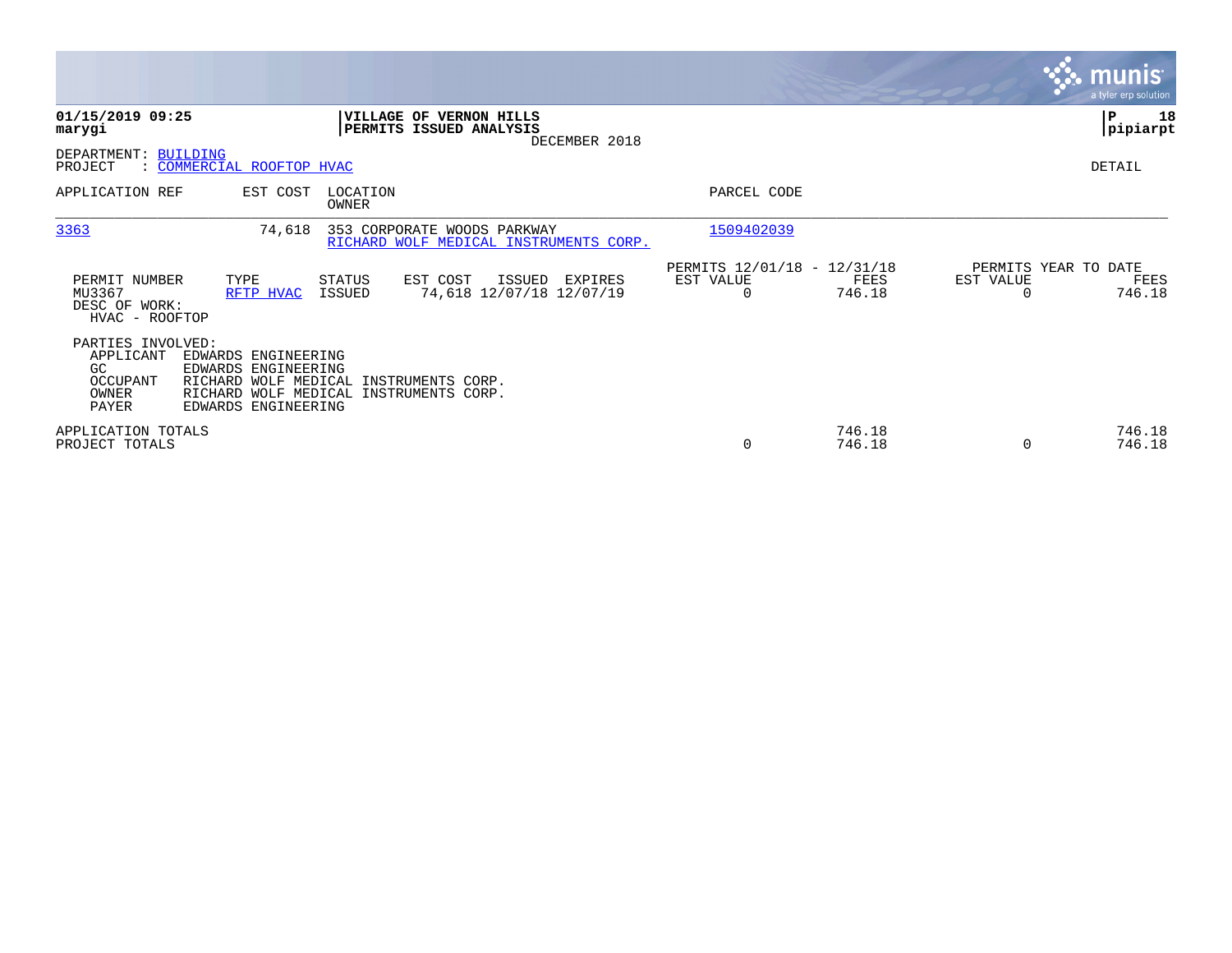|                                                                 |                                                                                                  |                         |                                                    |               |                                                         |                |                       | <b>munis</b><br>a tyler erp solution  |
|-----------------------------------------------------------------|--------------------------------------------------------------------------------------------------|-------------------------|----------------------------------------------------|---------------|---------------------------------------------------------|----------------|-----------------------|---------------------------------------|
| 01/15/2019 09:25<br>marygi                                      |                                                                                                  |                         | VILLAGE OF VERNON HILLS<br>PERMITS ISSUED ANALYSIS | DECEMBER 2018 |                                                         |                |                       | P<br>19<br> pipiarpt                  |
| DEPARTMENT: BUILDING<br>PROJECT<br>: FENCE                      |                                                                                                  |                         |                                                    |               |                                                         |                |                       | DETAIL                                |
| APPLICATION REF                                                 | EST COST                                                                                         | LOCATION<br>OWNER       |                                                    |               | PARCEL CODE                                             |                |                       |                                       |
| 3336                                                            | 6,800                                                                                            | <b>SCOTT GOLAN</b>      | 502 COUNCIL CIRCLE                                 |               | 1133205081                                              |                |                       |                                       |
| PERMIT NUMBER<br>MU3371<br>DESC OF WORK:<br>FENCE               | TYPE<br><b>FENCE</b>                                                                             | STATUS<br><b>ISSUED</b> | EST COST<br>ISSUED<br>6,800 12/12/18 12/14/19      | EXPIRES       | PERMITS 12/01/18 - 12/31/18<br>EST VALUE<br>$\mathbf 0$ | FEES<br>68.00  | EST VALUE<br>$\Omega$ | PERMITS YEAR TO DATE<br>FEES<br>68.00 |
| PARTIES INVOLVED:<br>APPLICANT<br>FENCE<br>GC<br>OWNER<br>PAYER | <b>CUSTOM BUILT</b><br><b>CUSTOM BUILT</b><br><b>CUSTOM BUILT</b><br>SCOTT GOLAN<br>CUSTOM BUILT |                         |                                                    |               |                                                         |                |                       |                                       |
| APPLICATION TOTALS<br>PROJECT TOTALS                            |                                                                                                  |                         |                                                    |               | 0                                                       | 68.00<br>68.00 | $\Omega$              | 68.00<br>68.00                        |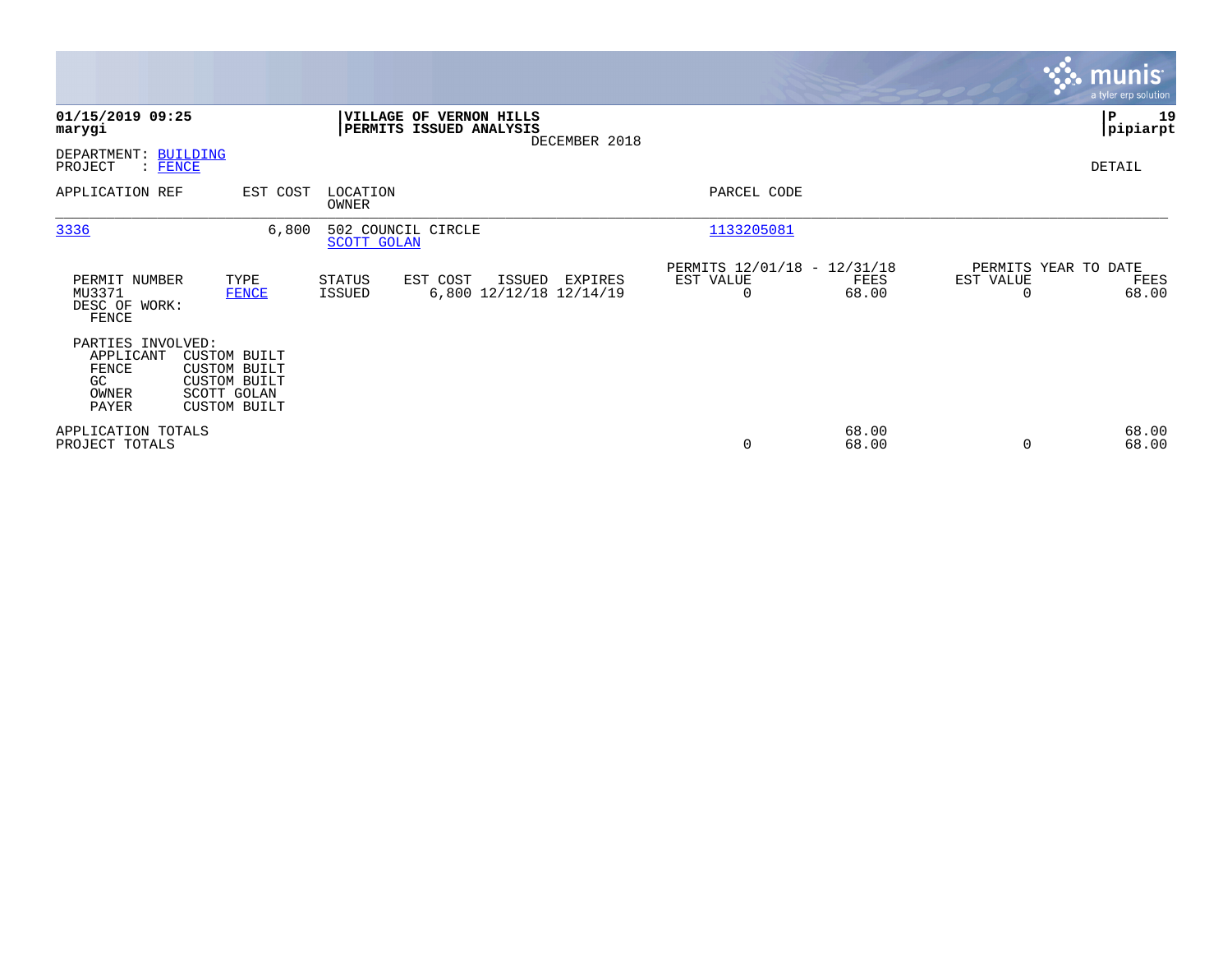|                                                                 |                                                                                          |                   |                                                                     |                                                      |                  |                                               | <b>munis</b><br>a tyler erp solution |
|-----------------------------------------------------------------|------------------------------------------------------------------------------------------|-------------------|---------------------------------------------------------------------|------------------------------------------------------|------------------|-----------------------------------------------|--------------------------------------|
| 01/15/2019 09:25<br>marygi                                      |                                                                                          |                   | VILLAGE OF VERNON HILLS<br>PERMITS ISSUED ANALYSIS<br>DECEMBER 2018 |                                                      |                  |                                               | 20<br>∣P<br> pipiarpt                |
| DEPARTMENT: BUILDING<br>PROJECT                                 | : FIRE ALARM                                                                             |                   |                                                                     |                                                      |                  |                                               | DETAIL                               |
| APPLICATION REF                                                 | EST COST                                                                                 | LOCATION<br>OWNER |                                                                     | PARCEL CODE                                          |                  |                                               |                                      |
| 3365                                                            | 7,000                                                                                    | PLACEHOLDER       | 899 NORTH MILWAUKEE AVENUE 100                                      | 1134302008                                           |                  |                                               |                                      |
| PERMIT NUMBER<br>MU3392<br>DESC OF WORK:<br>FIRE ALARM          | TYPE<br>FIRE ALARM ISSUED                                                                | STATUS            | EST COST<br>ISSUED<br>EXPIRES<br>7,000 12/19/18 12/19/19            | PERMITS 12/01/18 - 12/31/18<br>EST VALUE<br>$\Omega$ | FEES<br>400.00   | PERMITS YEAR TO DATE<br>EST VALUE<br>$\Omega$ | FEES<br>400.00                       |
| PARTIES INVOLVED:<br>ALARM<br>GC.<br>OCCUPANT<br>OWNER<br>PAYER | ARDENT ALARM<br>ARDENT ALARM<br>NEXT DOOR AMERICAN EATERY<br>PLACEHOLDER<br>ARDENT ALARM |                   |                                                                     |                                                      |                  |                                               |                                      |
| APPLICATION TOTALS<br>PROJECT TOTALS                            |                                                                                          |                   |                                                                     | 0                                                    | 400.00<br>400.00 | $\Omega$                                      | 400.00<br>400.00                     |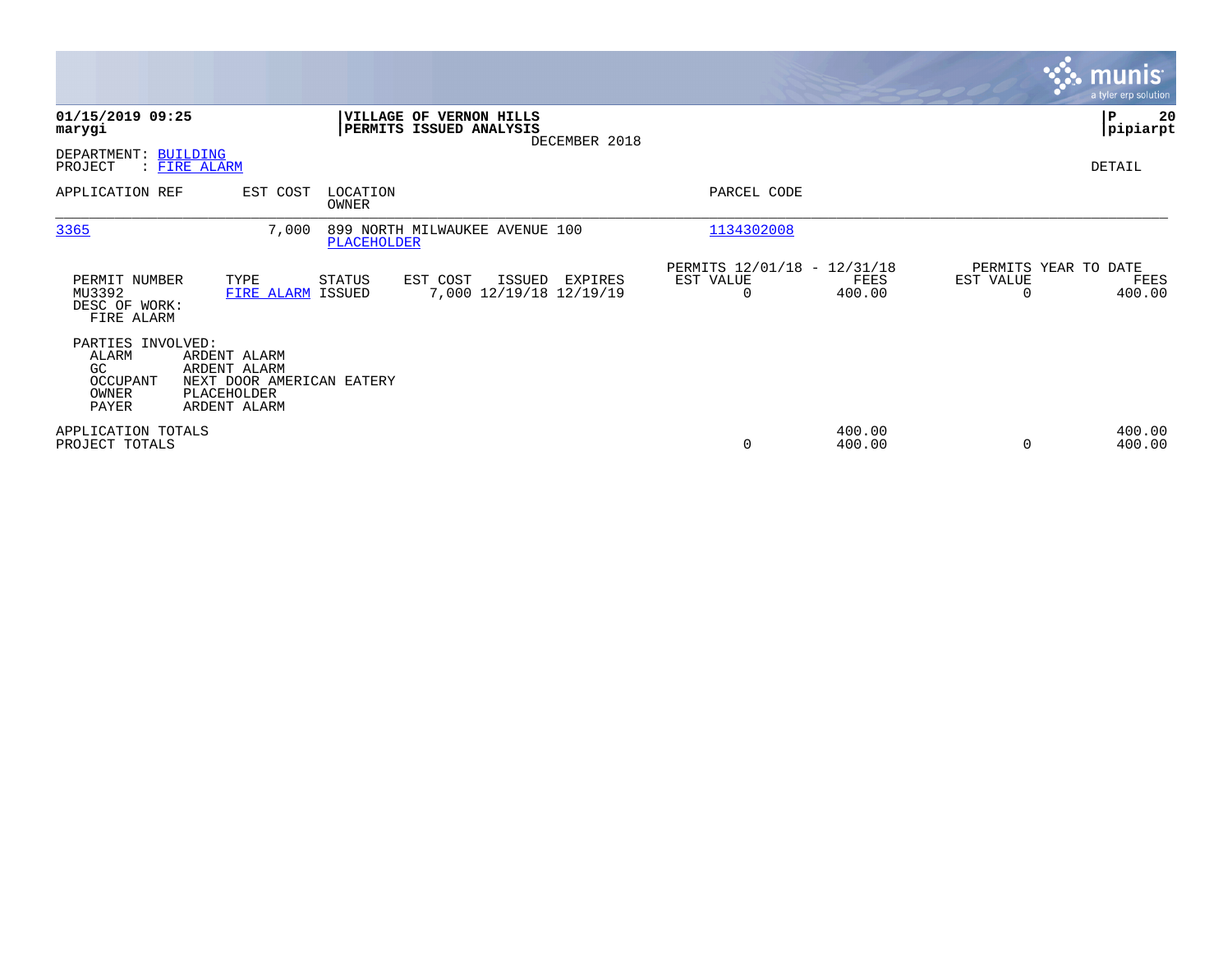|                                                                                                                                                                                                                                                   |                                                                                                              |                     |                                                    |                |                                                                                                                                                                                                                                                                                                                                                                                |                |                                               | munis<br>a tyler erp solution |
|---------------------------------------------------------------------------------------------------------------------------------------------------------------------------------------------------------------------------------------------------|--------------------------------------------------------------------------------------------------------------|---------------------|----------------------------------------------------|----------------|--------------------------------------------------------------------------------------------------------------------------------------------------------------------------------------------------------------------------------------------------------------------------------------------------------------------------------------------------------------------------------|----------------|-----------------------------------------------|-------------------------------|
| 01/15/2019 09:25<br>marygi                                                                                                                                                                                                                        |                                                                                                              |                     | VILLAGE OF VERNON HILLS<br>PERMITS ISSUED ANALYSIS |                |                                                                                                                                                                                                                                                                                                                                                                                |                |                                               | P<br>21<br> pipiarpt          |
| DEPARTMENT: BUILDING<br>PROJECT<br>: FIRE SPRINKLER                                                                                                                                                                                               |                                                                                                              |                     |                                                    | DECEMBER 2018  |                                                                                                                                                                                                                                                                                                                                                                                |                |                                               | DETAIL                        |
| APPLICATION REF                                                                                                                                                                                                                                   | EST COST LOCATION                                                                                            | OWNER               |                                                    |                | PARCEL CODE                                                                                                                                                                                                                                                                                                                                                                    |                |                                               |                               |
| 3102                                                                                                                                                                                                                                              | 5,600                                                                                                        | 50 LAKEVIEW PKY 116 | ARTHUR J ROGERS & CO                               |                | 1504401092                                                                                                                                                                                                                                                                                                                                                                     |                |                                               |                               |
| PERMIT NUMBER<br>MU3091<br>DESC OF WORK:<br>FIRE SPRINKLER                                                                                                                                                                                        | TYPE<br>FIRE SPR                                                                                             | STATUS<br>COMPLT    | EST COST<br>5,600 12/13/18 12/13/19                | ISSUED EXPIRES | PERMITS 12/01/18 - 12/31/18<br>EST VALUE<br>$\overline{0}$                                                                                                                                                                                                                                                                                                                     | FEES<br>356.00 | PERMITS YEAR TO DATE<br>EST VALUE<br>$\Omega$ | FEES<br>356.00                |
| PARTIES INVOLVED:<br>APPLICANT METROLPOLITAN FIRE PROTECTION INC<br>FIRE SPRIN METROLPOLITAN FIRE PROTECTION INC<br>GC.<br>OCCUPANT<br>OWNER<br>PAYER                                                                                             | METROLPOLITAN FIRE PROTECTION INC<br>ANTON PAAR<br>ARTHUR J ROGERS & CO<br>METROLPOLITAN FIRE PROTECTION INC |                     |                                                    |                |                                                                                                                                                                                                                                                                                                                                                                                |                |                                               |                               |
| APPLICATION TOTALS                                                                                                                                                                                                                                |                                                                                                              |                     |                                                    |                |                                                                                                                                                                                                                                                                                                                                                                                | 356.00         |                                               | 356.00                        |
| 3267                                                                                                                                                                                                                                              |                                                                                                              | PLACEHOLDER         | 8,742 436 WOODLAND CHASE LANE                      |                | 1516104036                                                                                                                                                                                                                                                                                                                                                                     |                |                                               |                               |
| PERMIT NUMBER<br>MU3372<br>DESC OF WORK:<br>FIRE SPRINKLER                                                                                                                                                                                        | TYPE<br>FIRE SPR                                                                                             | STATUS<br>ISSUED    | EST COST<br>8,742 12/12/18 12/12/19                | ISSUED EXPIRES | PERMITS 12/01/18 - 12/31/18<br>EST VALUE<br>$\Omega$                                                                                                                                                                                                                                                                                                                           | FEES<br>602.42 | PERMITS YEAR TO DATE<br>EST VALUE<br>$\Omega$ | FEES<br>602.42                |
| PARTIES INVOLVED:<br>APPLICANT NOVA FIRE PROTECTION<br>FIRE SPRIN NOVA FIRE PROTECTION<br>GC<br>OWNER<br>PAYER                                                                                                                                    | NOVA FIRE PROTECTION<br>PLACEHOLDER<br>NOVA FIRE PROTECTION                                                  |                     |                                                    |                |                                                                                                                                                                                                                                                                                                                                                                                |                |                                               |                               |
| APPLICATION TOTALS                                                                                                                                                                                                                                |                                                                                                              |                     |                                                    |                |                                                                                                                                                                                                                                                                                                                                                                                | 602.42         |                                               | 602.42                        |
| 3341                                                                                                                                                                                                                                              |                                                                                                              | PLACEHOLDER         | 5,134 925 NORTH MILWAUKEE AVENUE 300               |                | 1134302008                                                                                                                                                                                                                                                                                                                                                                     |                |                                               |                               |
| PERMIT NUMBER<br>MU3385<br>DESC OF WORK:<br>FIRE SPRINKLER                                                                                                                                                                                        | TYPE<br>FIRE SPR ISSUED                                                                                      | STATUS              | EST COST<br>5,134 12/17/18 12/17/19                | ISSUED EXPIRES | PERMITS 12/01/18 - 12/31/18<br>EST VALUE<br>$\overline{a}$ and $\overline{a}$ and $\overline{a}$ and $\overline{a}$ and $\overline{a}$ and $\overline{a}$ and $\overline{a}$ and $\overline{a}$ and $\overline{a}$ and $\overline{a}$ and $\overline{a}$ and $\overline{a}$ and $\overline{a}$ and $\overline{a}$ and $\overline{a}$ and $\overline{a}$ and $\overline{a}$ and | FEES<br>329.00 | PERMITS YEAR TO DATE<br>EST VALUE<br>$\sim$ 0 | FEES<br>329.00                |
| PARTIES INVOLVED:<br>APPLICANT ABSOLUTE FIRE PROTECTION<br>APPLICANT ABSOLUTE FIRE PROTECTION<br>GC and the control of the control of the control of the control of the control of the control of the control o<br>OCCUPANT ALIGNED MODERN HEALTH | ABSOLUTE FIRE PROTECTION                                                                                     |                     |                                                    |                |                                                                                                                                                                                                                                                                                                                                                                                |                |                                               |                               |

 $\mathcal{L}^{\text{max}}$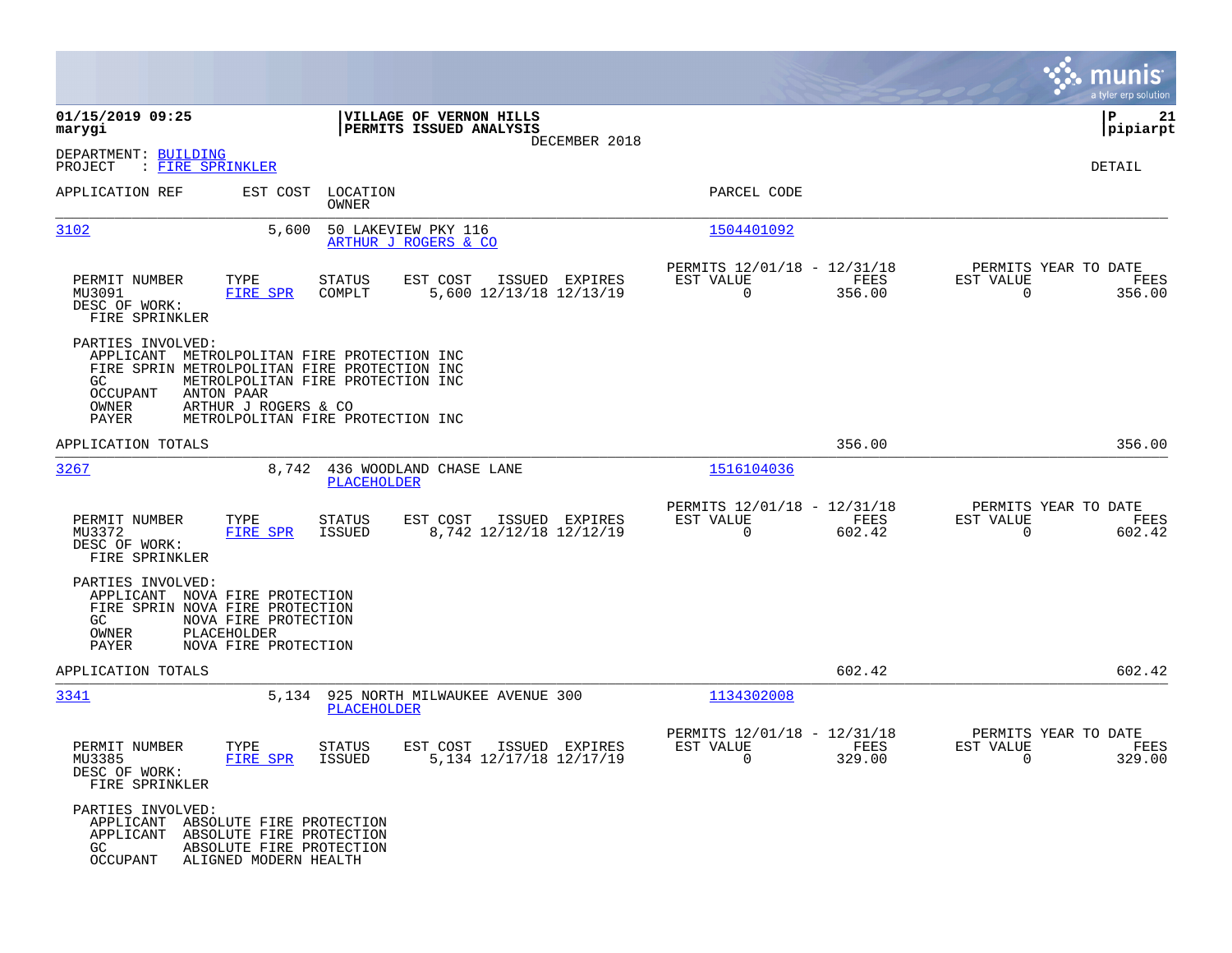|                                                                                                                                                                                                                                        |                                                                                   |                                                                              | munis<br>a tyler erp solution                                      |
|----------------------------------------------------------------------------------------------------------------------------------------------------------------------------------------------------------------------------------------|-----------------------------------------------------------------------------------|------------------------------------------------------------------------------|--------------------------------------------------------------------|
| 01/15/2019 09:25<br>marygi                                                                                                                                                                                                             | VILLAGE OF VERNON HILLS<br>PERMITS ISSUED ANALYSIS<br>DECEMBER 2018               |                                                                              | l P<br>22<br> pipiarpt                                             |
| DEPARTMENT: BUILDING<br>: FIRE SPRINKLER<br>PROJECT                                                                                                                                                                                    |                                                                                   |                                                                              | <b>DETAIL</b>                                                      |
| APPLICATION REF                                                                                                                                                                                                                        | EST COST LOCATION<br>OWNER                                                        | PARCEL CODE                                                                  |                                                                    |
| <b>PLACEHOLDER</b><br>OWNER<br>PAYER<br>ABSOLUTE FIRE PROTECTION                                                                                                                                                                       |                                                                                   |                                                                              |                                                                    |
| APPLICATION TOTALS                                                                                                                                                                                                                     |                                                                                   | 329.00                                                                       | 329.00                                                             |
| 3342                                                                                                                                                                                                                                   | 6,662 899 NORTH MILWAUKEE AVENUE 100<br><b>PLACEHOLDER</b>                        | 1134302008                                                                   |                                                                    |
| TYPE<br>PERMIT NUMBER<br>MU3384<br>FIRE SPR<br>DESC OF WORK:<br>FIRE SPRINKLER                                                                                                                                                         | <b>STATUS</b><br>EST COST<br>ISSUED EXPIRES<br>ISSUED<br>6,662 12/17/18 12/17/19  | PERMITS 12/01/18 - 12/31/18<br>EST VALUE<br>FEES<br>$\overline{0}$<br>374.00 | PERMITS YEAR TO DATE<br>EST VALUE<br>FEES<br>$\Omega$<br>374.00    |
| PARTIES INVOLVED:<br>APPLICANT ABSOLUTE FIRE PROTECTION<br>FIRE SPRIN ABSOLUTE FIRE PROTECTION<br>ABSOLUTE FIRE PROTECTION<br>GC<br>OCCUPANT<br>NEXT DOOR AMERICAN EATERY<br>OWNER<br>PLACEHOLDER<br>ABSOLUTE FIRE PROTECTION<br>PAYER |                                                                                   |                                                                              |                                                                    |
| APPLICATION TOTALS                                                                                                                                                                                                                     |                                                                                   | 374.00                                                                       | 374.00                                                             |
| 3353<br>10,430                                                                                                                                                                                                                         | 1310 GARDEN VIEW DRIVE<br><b>PLACEHOLDER</b>                                      | 1133205066                                                                   |                                                                    |
| PERMIT NUMBER<br>TYPE<br>MU3404<br>FIRE SPR<br>DESC OF WORK:<br>FIRE SPRINKLERS                                                                                                                                                        | <b>STATUS</b><br>EST COST<br>ISSUED EXPIRES<br>10,430 12/21/18 12/21/19<br>ISSUED | PERMITS 12/01/18 - 12/31/18<br>EST VALUE<br>FEES<br>$\Omega$<br>304.30       | PERMITS YEAR TO DATE<br>EST VALUE<br>FEES<br>$\mathbf 0$<br>304.30 |
| PARTIES INVOLVED:<br>APPLICANT NOVA FIRE PROTECTION<br>FIRE SPRIN NOVA FIRE PROTECTION<br>GC<br>NOVA FIRE PROTECTION<br>PLACEHOLDER<br>OWNER<br>PAYER<br>NOVA FIRE PROTECTION                                                          |                                                                                   |                                                                              |                                                                    |
| APPLICATION TOTALS                                                                                                                                                                                                                     |                                                                                   | 304.30                                                                       | 304.30                                                             |
| 3370                                                                                                                                                                                                                                   | 10,600 520 COUNCIL CIRCLE<br><b>PLACEHOLDER</b>                                   | 1133205060                                                                   |                                                                    |
| PERMIT NUMBER<br>TYPE<br>MU3402<br><b>FIRE SPR</b><br>DESC OF WORK:<br>FIRE SPRINKLER                                                                                                                                                  | EST COST<br>STATUS<br>ISSUED EXPIRES<br><b>ISSUED</b><br>10,600 12/21/18 12/21/19 | PERMITS 12/01/18 - 12/31/18<br>EST VALUE<br>FEES<br>$\mathbf 0$<br>306.00    | PERMITS YEAR TO DATE<br>EST VALUE<br>FEES<br>$\mathbf 0$<br>306.00 |

PARTIES INVOLVED: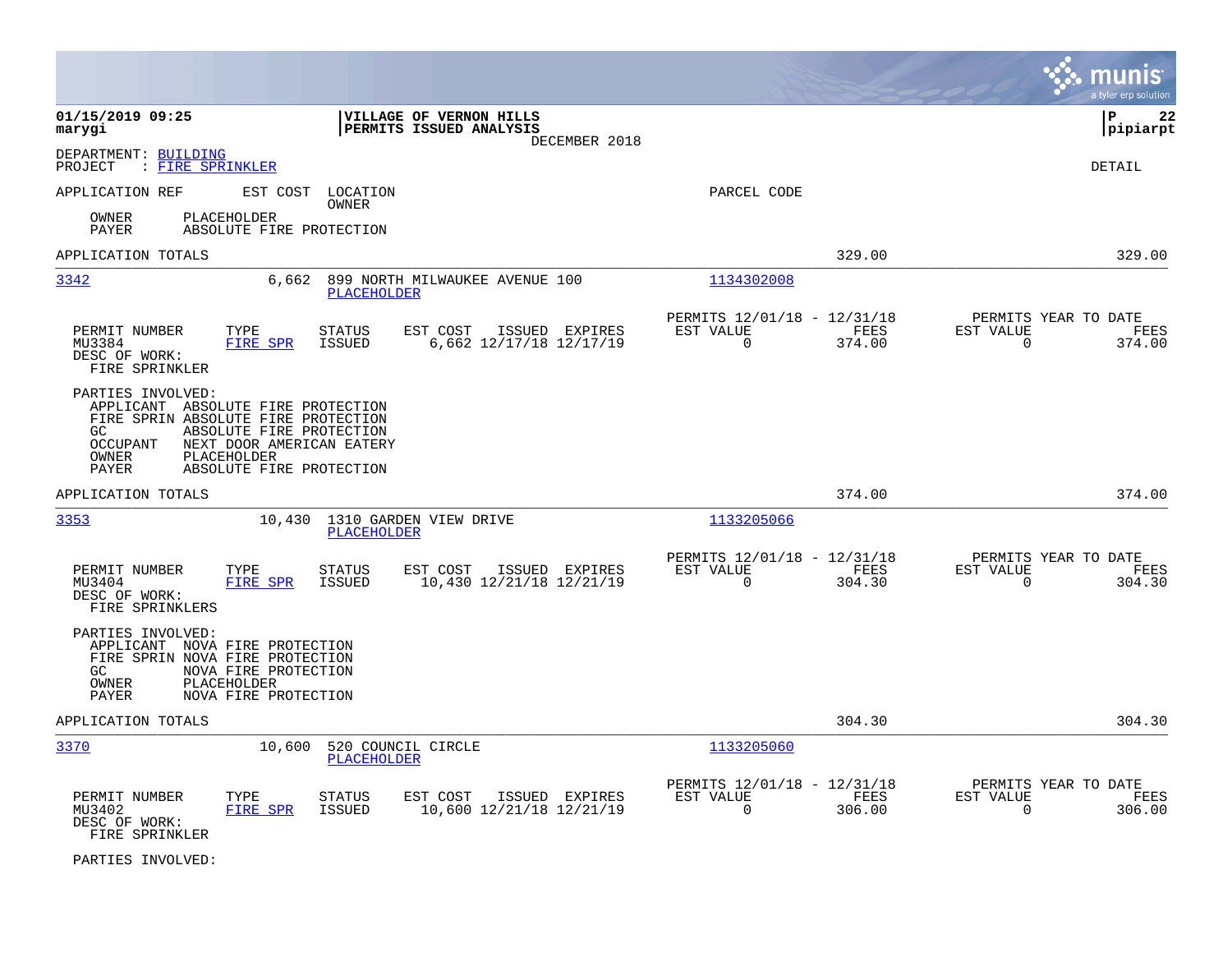|                                                                                                                                                                                                                   |                                                                        | munis<br>a tyler erp solution                                   |
|-------------------------------------------------------------------------------------------------------------------------------------------------------------------------------------------------------------------|------------------------------------------------------------------------|-----------------------------------------------------------------|
| 01/15/2019 09:25<br>VILLAGE OF VERNON HILLS<br>PERMITS ISSUED ANALYSIS<br>marygi<br>DECEMBER 2018                                                                                                                 |                                                                        | ΙP<br>23<br>pipiarpt                                            |
| DEPARTMENT: BUILDING<br>PROJECT<br>: FIRE SPRINKLER                                                                                                                                                               |                                                                        | <b>DETAIL</b>                                                   |
| APPLICATION REF<br>EST COST LOCATION<br><b>OWNER</b><br>APPLICANT NOVA FIRE PROTECTION<br>FIRE SPRIN NOVA FIRE PROTECTION<br>NOVA FIRE PROTECTION<br>GC.<br>OWNER<br>PLACEHOLDER<br>PAYER<br>NOVA FIRE PROTECTION | PARCEL CODE                                                            |                                                                 |
| APPLICATION TOTALS                                                                                                                                                                                                | 306.00                                                                 | 306.00                                                          |
| 3372<br>8,742<br>452 WOODLAND CHASE LANE<br><b>PLACEHOLDER</b>                                                                                                                                                    | 1516104041                                                             |                                                                 |
| PERMIT NUMBER<br>TYPE<br><b>STATUS</b><br>EST COST<br>ISSUED EXPIRES<br>8,742 12/21/18 12/21/19<br>MU3401<br><b>FIRE SPR</b><br>ISSUED<br>DESC OF WORK:<br>FIRE SPRINKLER                                         | PERMITS 12/01/18 - 12/31/18<br>FEES<br>EST VALUE<br>$\Omega$<br>837.42 | PERMITS YEAR TO DATE<br>EST VALUE<br>FEES<br>$\Omega$<br>837.42 |
| PARTIES INVOLVED:<br>APPLICANT NOVA FIRE PROTECTION<br>FIRE SPRIN NOVA FIRE PROTECTION<br>NOVA FIRE PROTECTION<br>GC<br>PLACEHOLDER<br>OWNER<br>PAYER<br>NOVA FIRE PROTECTION                                     |                                                                        |                                                                 |
| APPLICATION TOTALS                                                                                                                                                                                                | 837.42                                                                 | 837.42                                                          |
| 3373<br>11,692 1723 LAKE CHARLES DR<br>BANK OF AMERICA/NA                                                                                                                                                         | 1128309022                                                             |                                                                 |
| PERMIT NUMBER<br>TYPE<br><b>STATUS</b><br>EST COST<br>ISSUED EXPIRES<br>MU3403<br><b>FIRE SPR</b><br><b>ISSUED</b><br>11,692 12/21/18 12/21/19<br>DESC OF WORK:<br>FIRE SPRINKLER                                 | PERMITS 12/01/18 - 12/31/18<br>EST VALUE<br>FEES<br>$\Omega$<br>316.92 | PERMITS YEAR TO DATE<br>EST VALUE<br>FEES<br>316.92<br>$\Omega$ |
| PARTIES INVOLVED:<br>APPLICANT NOVA FIRE PROTECTION<br>FIRE SPRIN NOVA FIRE PROTECTION<br>GC<br>NOVA FIRE PROTECTION<br>OWNER<br>BANK OF AMERICA/NA<br>PAYER<br>NOVA FIRE PROTECTION                              |                                                                        |                                                                 |
| APPLICATION TOTALS<br>PROJECT TOTALS                                                                                                                                                                              | 316.92<br>$\Omega$<br>3,426.06                                         | 316.92<br>$\Omega$<br>3,426.06                                  |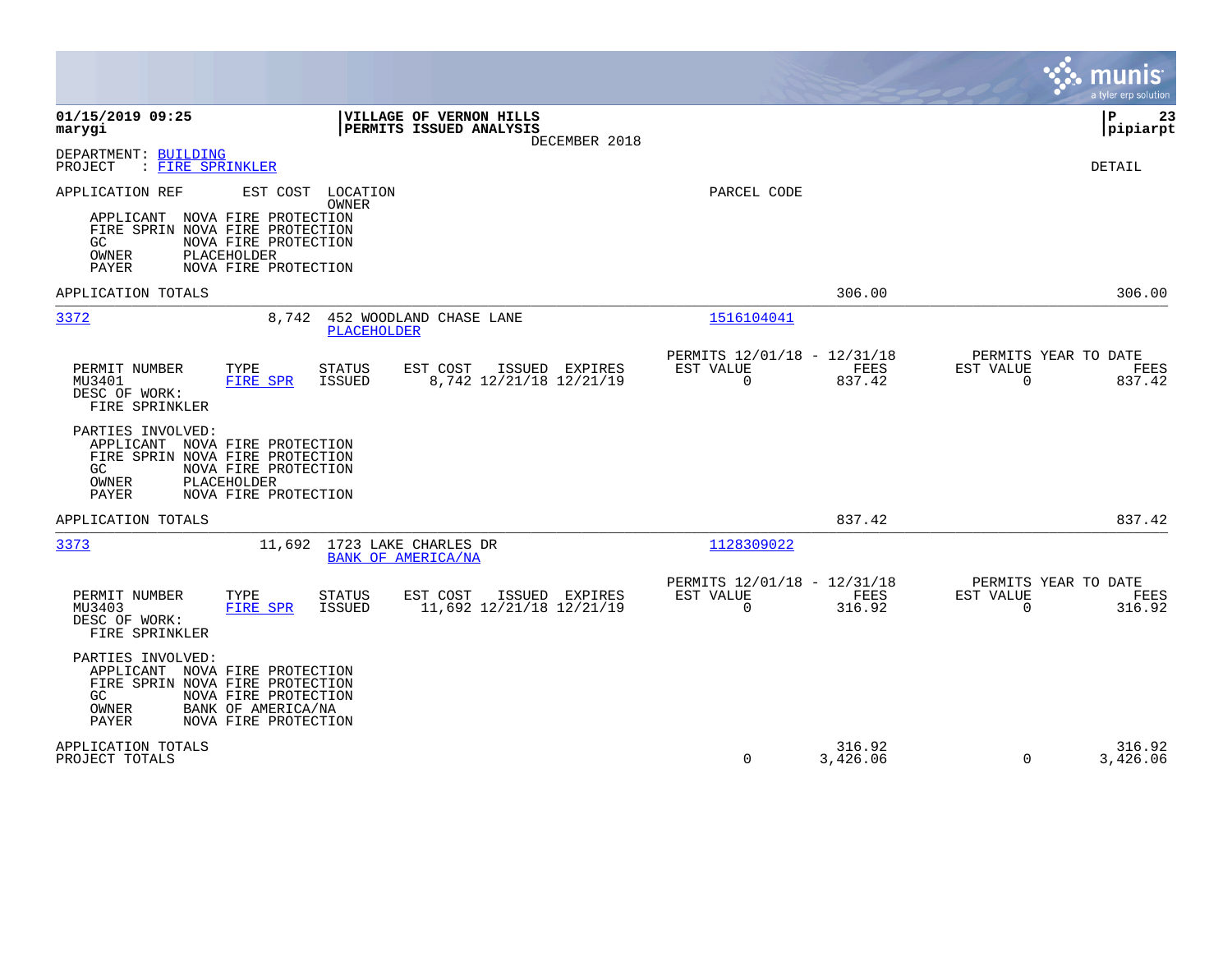|                                                                                                                                                                                                                                     |                                                                                          |                                                                                         | munis<br>a tyler erp solution                                             |
|-------------------------------------------------------------------------------------------------------------------------------------------------------------------------------------------------------------------------------------|------------------------------------------------------------------------------------------|-----------------------------------------------------------------------------------------|---------------------------------------------------------------------------|
| 01/15/2019 09:25<br>marygi                                                                                                                                                                                                          | VILLAGE OF VERNON HILLS<br>PERMITS ISSUED ANALYSIS<br>DECEMBER 2018                      |                                                                                         | P<br>24<br> pipiarpt                                                      |
| DEPARTMENT: BUILDING<br>: MISC COMMERCIAL<br>PROJECT                                                                                                                                                                                |                                                                                          |                                                                                         | <b>DETAIL</b>                                                             |
| APPLICATION REF<br>EST COST                                                                                                                                                                                                         | LOCATION<br>OWNER                                                                        | PARCEL CODE                                                                             |                                                                           |
| 2297<br>5,500                                                                                                                                                                                                                       | 700 CORPORATE WOODS PARKWAY<br>VAN VLISSINGEN & CO                                       | 1509401055                                                                              |                                                                           |
| PERMIT NUMBER<br>TYPE<br>MISC COMM<br>MU3410<br>DESC OF WORK:<br>ADDING INTERIOR WALL                                                                                                                                               | <b>STATUS</b><br>EST COST<br>ISSUED EXPIRES<br>COMPLT<br>5,500 12/27/18 12/27/19         | PERMITS 12/01/18 - 12/31/18<br><b>EST VALUE</b><br><b>FEES</b><br>$\mathbf 0$<br>319.00 | PERMITS YEAR TO DATE<br>EST VALUE<br>FEES<br>$\Omega$<br>319.00           |
| PARTIES INVOLVED:<br>APPLICANT<br>ADVERSITY VBC<br>GC.<br>ADVERSITY VBC<br><b>OCCUPANT</b><br>ADVERSITY VBC<br>OWNER<br>VAN VLISSINGEN & CO<br><b>PAYER</b><br>ADVERSITY VBC                                                        |                                                                                          |                                                                                         |                                                                           |
| APPLICATION TOTALS                                                                                                                                                                                                                  |                                                                                          | 319.00                                                                                  | 319.00                                                                    |
| 3331<br>75,000                                                                                                                                                                                                                      | 544 LAKEVIEW PARKWAY 201<br>COLLIERS INTERNATIONAL                                       | 1504202152                                                                              |                                                                           |
| PERMIT NUMBER<br>TYPE<br>MU3380<br>MISC COMM<br>DESC OF WORK:<br><b>GENERATOR</b>                                                                                                                                                   | <b>STATUS</b><br>EST COST<br>ISSUED EXPIRES<br><b>ISSUED</b><br>75,000 12/13/18 12/13/19 | PERMITS 12/01/18 - 12/31/18<br>EST VALUE<br>FEES<br>$\mathbf 0$<br>750.00               | PERMITS YEAR TO DATE<br><b>EST VALUE</b><br>FEES<br>$\mathbf 0$<br>750.00 |
| PARTIES INVOLVED:<br>APPLICANT<br>PRINCIPLE CONSTRUCTION<br>ELECTRICIA MOHAWK ELECTRIC<br>GC<br>PRINCIPLE CONSTRUCTION<br><b>OCCUPANT</b><br>WONDERLIC<br>OWNER<br>COLLIERS INTERNATIONAL<br><b>PAYER</b><br>PRINCIPLE CONSTRUCTION |                                                                                          |                                                                                         |                                                                           |
| APPLICATION TOTALS<br>PROJECT TOTALS                                                                                                                                                                                                |                                                                                          | 750.00<br>0<br>1,069.00                                                                 | 750.00<br>$\Omega$<br>1,069.00                                            |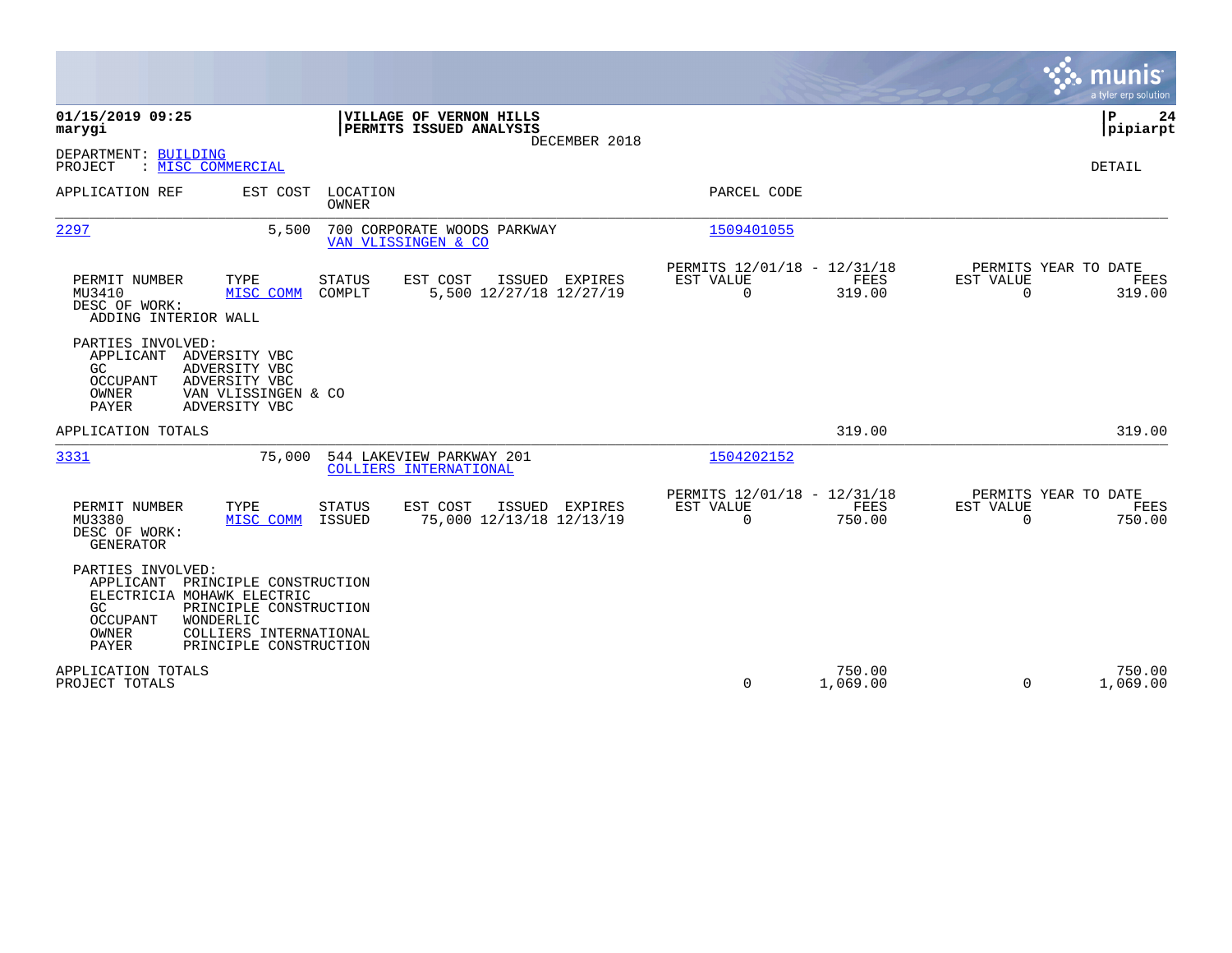|                                                                                                                                       |                                                                     |                                                           |                                                        |                                                                                                                                                                                                                                                                                                                                                 |                                                                |                       | munis<br>a tyler erp solution          |
|---------------------------------------------------------------------------------------------------------------------------------------|---------------------------------------------------------------------|-----------------------------------------------------------|--------------------------------------------------------|-------------------------------------------------------------------------------------------------------------------------------------------------------------------------------------------------------------------------------------------------------------------------------------------------------------------------------------------------|----------------------------------------------------------------|-----------------------|----------------------------------------|
| 01/15/2019 09:25<br>marygi                                                                                                            |                                                                     |                                                           | VILLAGE OF VERNON HILLS<br>PERMITS ISSUED ANALYSIS     |                                                                                                                                                                                                                                                                                                                                                 |                                                                |                       | 25<br>P<br> pipiarpt                   |
| DEPARTMENT: BUILDING<br>PROJECT<br>: <u>MISC RESIDENTIAL</u>                                                                          |                                                                     |                                                           | DECEMBER 2018                                          |                                                                                                                                                                                                                                                                                                                                                 |                                                                |                       | DETAIL                                 |
| APPLICATION REF                                                                                                                       | EST COST                                                            | LOCATION<br>OWNER                                         |                                                        |                                                                                                                                                                                                                                                                                                                                                 | PARCEL CODE                                                    |                       |                                        |
| 3271                                                                                                                                  |                                                                     | 7,900 159 SOUTHFIELD DR                                   | MUKESH GOEL & SHARDA SINGLA                            |                                                                                                                                                                                                                                                                                                                                                 | 1506404029                                                     |                       |                                        |
| PERMIT NUMBER<br>MU3358<br>DESC OF WORK:<br>REMOVAL OF INGROUND POOL                                                                  | TYPE<br>MISC RES                                                    | STATUS<br>ISSUED                                          | EST COST<br>ISSUED EXPIRES<br>7,900 12/06/18 12/06/19  | EST VALUE                                                                                                                                                                                                                                                                                                                                       | PERMITS 12/01/18 - 12/31/18<br>FEES<br>$\overline{0}$<br>79.00 | EST VALUE<br>$\Omega$ | PERMITS YEAR TO DATE<br>FEES<br>79.00  |
| PARTIES INVOLVED:<br>APPLICANT POOL BUSTERS LLC<br>GC<br>OWNER<br>PAYER                                                               | POOL BUSTERS LLC<br>MUKESH GOEL & SHARDA SINGLA<br>POOL BUSTERS LLC |                                                           |                                                        |                                                                                                                                                                                                                                                                                                                                                 |                                                                |                       |                                        |
| APPLICATION TOTALS                                                                                                                    |                                                                     |                                                           |                                                        |                                                                                                                                                                                                                                                                                                                                                 | 79.00                                                          |                       | 79.00                                  |
| 3327                                                                                                                                  | 15,000                                                              | 302 ALEXANDRIA DR<br>YINZ CHEN                            |                                                        |                                                                                                                                                                                                                                                                                                                                                 | 1505402003                                                     |                       |                                        |
| PERMIT NUMBER<br>MU3368<br>DESC OF WORK:<br>KITCHEN REMODEL                                                                           | TYPE<br>MISC RES                                                    | <b>STATUS</b><br>ISSUED                                   | EST COST<br>ISSUED EXPIRES<br>15,000 12/07/18 01/07/20 | EST VALUE                                                                                                                                                                                                                                                                                                                                       | PERMITS 12/01/18 - 12/31/18<br>FEES<br>150.00<br>0             | EST VALUE<br>0        | PERMITS YEAR TO DATE<br>FEES<br>150.00 |
| PARTIES INVOLVED:<br>APPLICANT LISA REAUME<br>CARPENTER JOHN LITTLE<br>ELECTRICIA LED ELECTRIC<br><b>GC</b><br>GC<br>OWNER<br>PLUMBER | LISA REAUME<br>JOHN LITTLE<br>YINZ CHEN<br>ALL AFFORDABLE PLUMBING  |                                                           |                                                        |                                                                                                                                                                                                                                                                                                                                                 |                                                                |                       |                                        |
| APPLICATION TOTALS                                                                                                                    |                                                                     |                                                           |                                                        |                                                                                                                                                                                                                                                                                                                                                 | 150.00                                                         |                       | 150.00                                 |
| 3356                                                                                                                                  |                                                                     | 20,364 16 SOUTH ASPEN DR<br><b>BRAD &amp; KAREN OEHME</b> |                                                        |                                                                                                                                                                                                                                                                                                                                                 | 1505427012                                                     |                       |                                        |
| PERMIT NUMBER<br>MU3389<br>DESC OF WORK:<br>ROOFTOP SOLAR PANELS                                                                      | TYPE<br>MISC RES ISSUED                                             | <b>STATUS</b>                                             | EST COST<br>ISSUED EXPIRES<br>20,364 12/19/18 12/19/19 | EST VALUE<br>$\overline{a}$ and $\overline{a}$ and $\overline{a}$ and $\overline{a}$ and $\overline{a}$ and $\overline{a}$ and $\overline{a}$ and $\overline{a}$ and $\overline{a}$ and $\overline{a}$ and $\overline{a}$ and $\overline{a}$ and $\overline{a}$ and $\overline{a}$ and $\overline{a}$ and $\overline{a}$ and $\overline{a}$ and | PERMITS 12/01/18 - 12/31/18<br>FEES<br>203.64                  | EST VALUE<br>$\sim$ 0 | PERMITS YEAR TO DATE<br>FEES<br>203.64 |
| PARTIES INVOLVED:<br>APPLICANT SUNRUN INSTALLATION SERVICES<br>ELECTRICIA SUNRUN INSTALLATION SERVICES<br>GC<br>OWNER                 | SUNRUN INSTALLATION SERVICES<br>BRAD & KAREN OEHME                  |                                                           |                                                        |                                                                                                                                                                                                                                                                                                                                                 |                                                                |                       |                                        |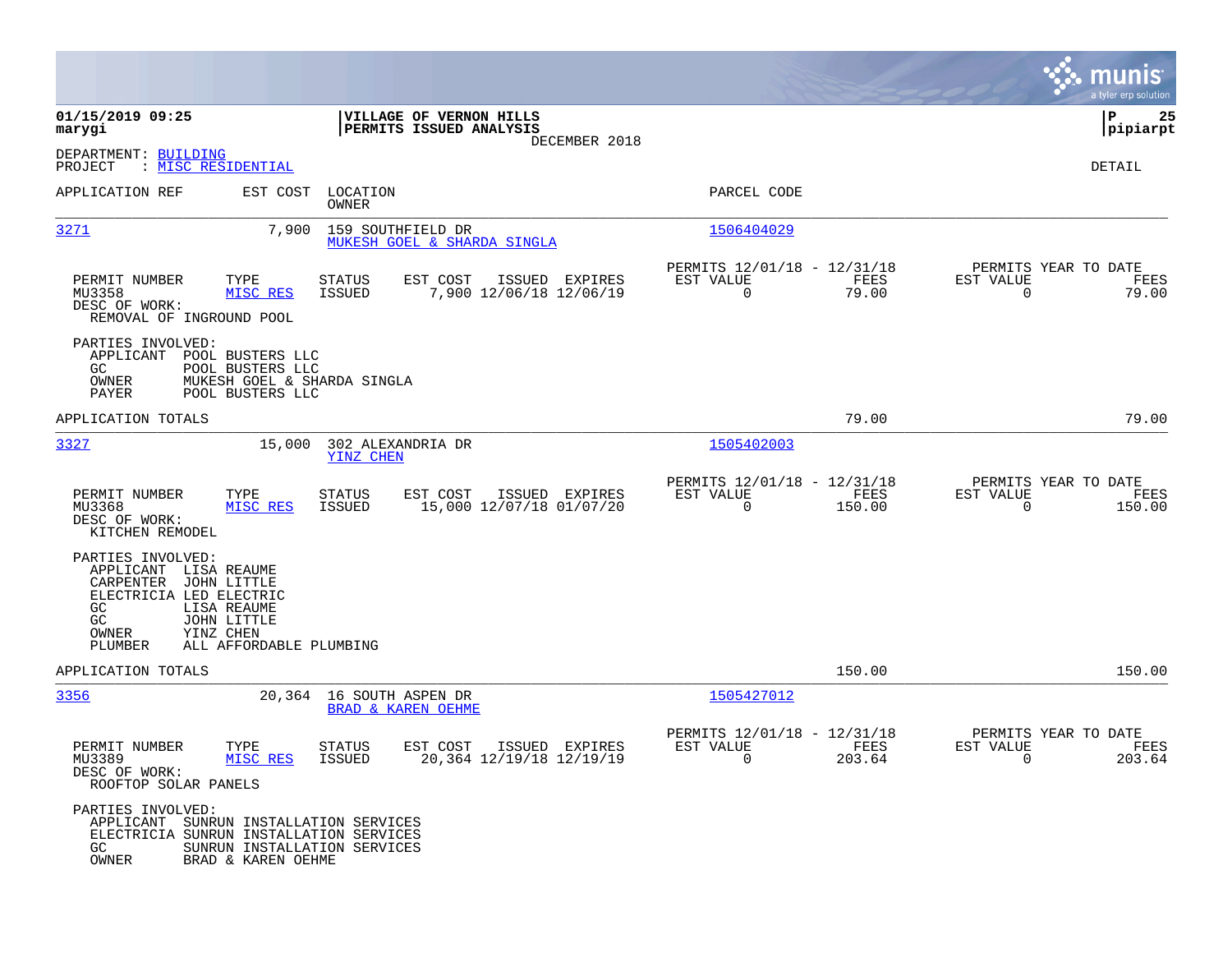|                                                                                                                                                                                             |                                                                          | munis<br>a tyler erp solution                                         |
|---------------------------------------------------------------------------------------------------------------------------------------------------------------------------------------------|--------------------------------------------------------------------------|-----------------------------------------------------------------------|
| 01/15/2019 09:25<br>VILLAGE OF VERNON HILLS<br>PERMITS ISSUED ANALYSIS<br>marygi<br>DECEMBER 2018                                                                                           |                                                                          | ΙP<br>26<br> pipiarpt                                                 |
| DEPARTMENT: BUILDING<br>: MISC RESIDENTIAL<br>PROJECT                                                                                                                                       |                                                                          | DETAIL                                                                |
| EST COST<br>LOCATION<br>APPLICATION REF<br><b>OWNER</b><br><b>PAYER</b><br>SUNRUN INSTALLATION SERVICES                                                                                     | PARCEL CODE                                                              |                                                                       |
| APPLICATION TOTALS                                                                                                                                                                          | 203.64                                                                   | 203.64                                                                |
| 3384<br>308 SUTCLIFFE CIR<br>6,788<br>MATTHEW A & LISA J NELSON                                                                                                                             | 1508214017                                                               |                                                                       |
| EST COST<br>PERMIT NUMBER<br>TYPE<br><b>STATUS</b><br>ISSUED EXPIRES<br>MISC RES<br><b>ISSUED</b><br>6,788 12/28/18 12/28/19<br>MU3414<br>DESC OF WORK:<br>ROOFTOP SOLAR PANELS             | PERMITS 12/01/18 - 12/31/18<br>EST VALUE<br>FEES<br>$\mathbf 0$<br>67.88 | PERMITS YEAR TO DATE<br><b>EST VALUE</b><br>FEES<br>$\Omega$<br>67.88 |
| PARTIES INVOLVED:<br>APPLICANT<br>SUNRUN INSTALLATION SERVICES<br>GC.<br>SUNRUN INSTALLATION SERVICES<br>OWNER<br>MATTHEW A & LISA J NELSON<br><b>PAYER</b><br>SUNRUN INSTALLATION SERVICES |                                                                          |                                                                       |
| APPLICATION TOTALS                                                                                                                                                                          | 67.88                                                                    | 67.88                                                                 |
| 3385<br>11,388<br>212 SOUTHFIELD DR<br><b>ALAN VAYNER</b>                                                                                                                                   | 1506401028                                                               |                                                                       |
| PERMIT NUMBER<br>TYPE<br><b>STATUS</b><br>EST COST<br>ISSUED EXPIRES<br>MU3413<br><b>ISSUED</b><br>11,388 12/28/18 12/28/19<br>MISC RES<br>DESC OF WORK:<br>ROOFTOP SOLAR PANELS            | PERMITS 12/01/18 - 12/31/18<br>EST VALUE<br>FEES<br>0<br>113.88          | PERMITS YEAR TO DATE<br>EST VALUE<br>FEES<br>$\Omega$<br>113.88       |
| PARTIES INVOLVED:<br>APPLICANT<br>SUNRUN INSTALLATION SERVICES<br>GC<br>SUNRUN INSTALLATION SERVICES<br>ALAN VAYNER<br>OWNER<br><b>PAYER</b><br>SUNRUN INSTALLATION SERVICES                |                                                                          |                                                                       |
| APPLICATION TOTALS<br>PROJECT TOTALS                                                                                                                                                        | 113.88<br>0<br>614.40                                                    | 113.88<br>614.40<br>$\Omega$                                          |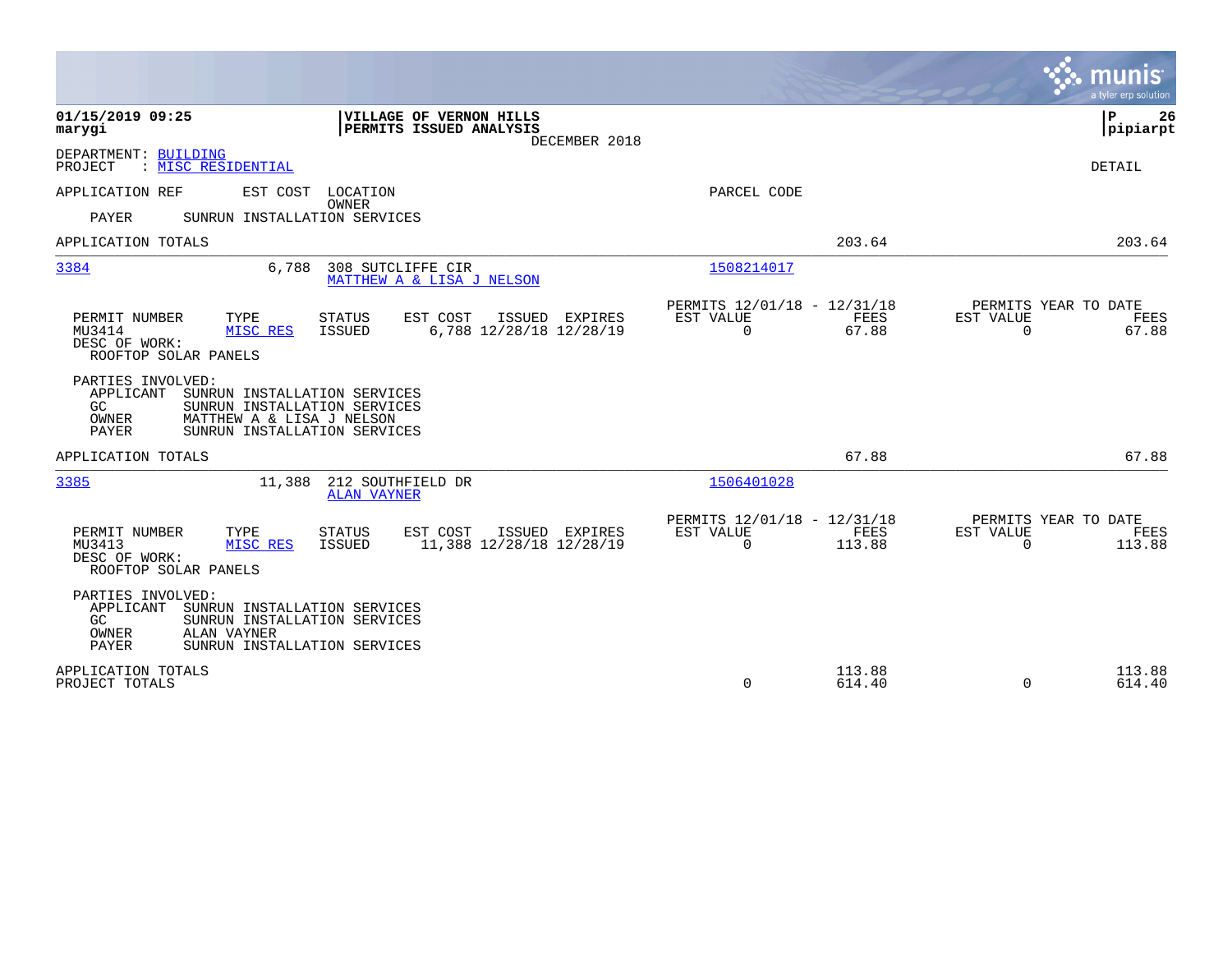|                                                                  |                                                                                                          |                   |                                                    |               |                                               |             |                                               | <b>munis</b><br>a tyler erp solution |
|------------------------------------------------------------------|----------------------------------------------------------------------------------------------------------|-------------------|----------------------------------------------------|---------------|-----------------------------------------------|-------------|-----------------------------------------------|--------------------------------------|
| 01/15/2019 09:25<br>marygi                                       |                                                                                                          |                   | VILLAGE OF VERNON HILLS<br>PERMITS ISSUED ANALYSIS | DECEMBER 2018 |                                               |             |                                               | 27<br>∣P<br> pipiarpt                |
| DEPARTMENT: BUILDING<br>PROJECT                                  | : PARKING LOT                                                                                            |                   |                                                    |               |                                               |             |                                               | DETAIL                               |
| APPLICATION REF                                                  | EST COST                                                                                                 | LOCATION<br>OWNER |                                                    |               | PARCEL CODE                                   |             |                                               |                                      |
| 1256                                                             | 3,800                                                                                                    |                   | 100 NORTH FAIRWAY DRIVE<br>ARTHUR J ROGERS & CO    |               | 1504303179                                    |             |                                               |                                      |
| PERMIT NUMBER<br>MU3376<br>DESC OF WORK:                         | TYPE<br>PKG LOT<br>PARKING LOT - SEWER MANHOLE COLAPSED                                                  | STATUS<br>COMPLT  | EST COST<br>ISSUED<br>3,800 12/13/18 12/13/19      | EXPIRES       | PERMITS 12/01/18 - 12/31/18<br>EST VALUE<br>0 | FEES<br>.00 | PERMITS YEAR TO DATE<br>EST VALUE<br>$\Omega$ | FEES<br>.00                          |
| PARTIES INVOLVED:<br>APPLICANT<br>GC.<br>OWNER<br>OWNER<br>PAYER | S & H PAVING INC<br>S & H PAVING INC<br>ARTHUR J ROGERS & CO<br>ARTHUR J ROGERS & CO<br>S & H PAVING INC |                   |                                                    |               |                                               |             |                                               |                                      |
| APPLICATION TOTALS<br>PROJECT TOTALS                             |                                                                                                          |                   |                                                    |               | 0                                             | .00<br>.00  | $\Omega$                                      | .00<br>.00                           |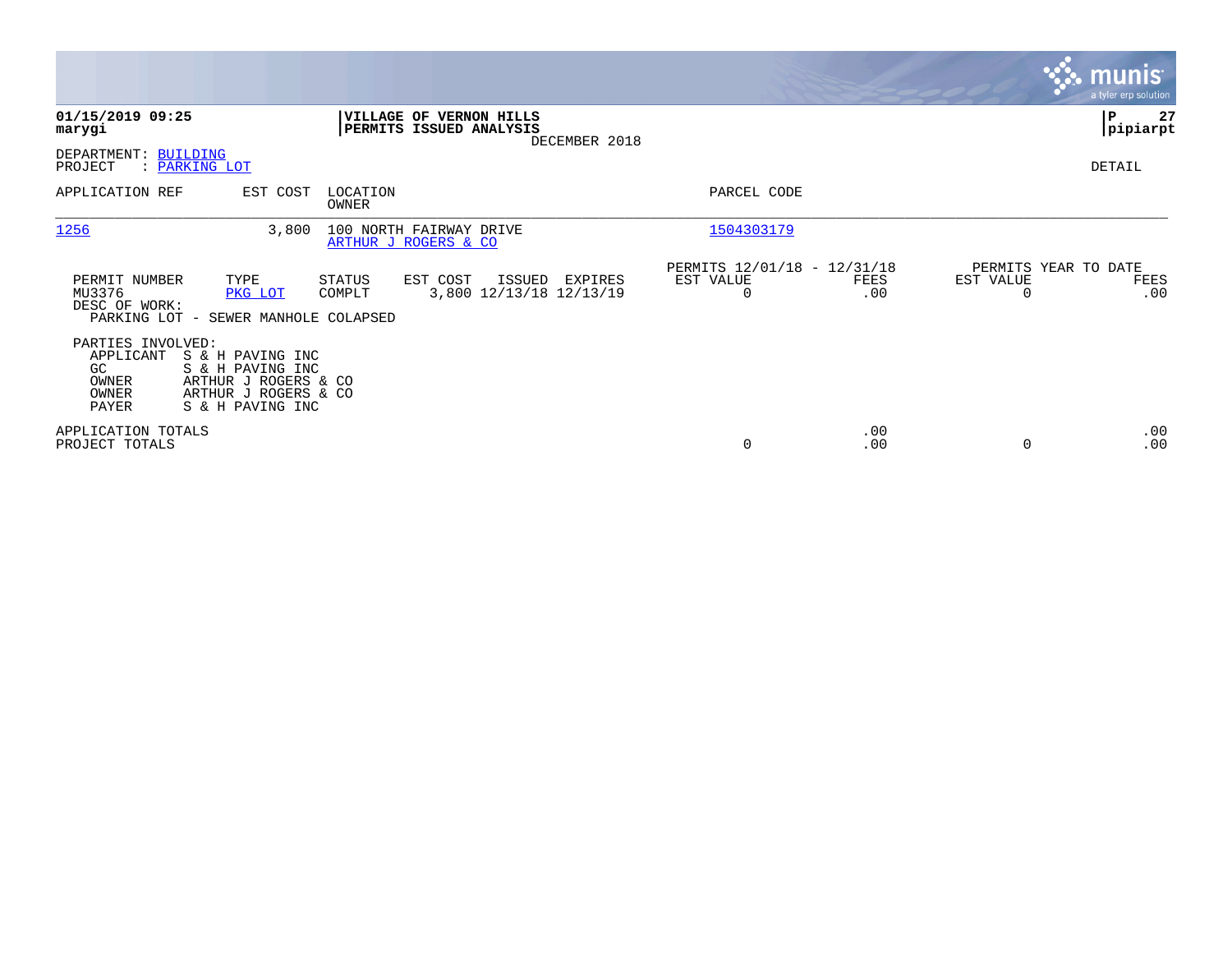|                                                                                |                                                                                  |                   |                                                           |               |                                                      |                |                                   | <b>munis</b><br>a tyler erp solution |
|--------------------------------------------------------------------------------|----------------------------------------------------------------------------------|-------------------|-----------------------------------------------------------|---------------|------------------------------------------------------|----------------|-----------------------------------|--------------------------------------|
| 01/15/2019 09:25<br>marygi                                                     |                                                                                  |                   | <b>VILLAGE OF VERNON HILLS</b><br>PERMITS ISSUED ANALYSIS | DECEMBER 2018 |                                                      |                |                                   | ∣P<br>28<br> pipiarpt                |
| DEPARTMENT: BUILDING<br>PROJECT<br>$:$ PATIO                                   |                                                                                  |                   |                                                           |               |                                                      |                |                                   | DETAIL                               |
| APPLICATION REF                                                                | EST COST                                                                         | LOCATION<br>OWNER |                                                           |               | PARCEL CODE                                          |                |                                   |                                      |
| 3107                                                                           | 1,720                                                                            | 541 SYCAMORE ST   | MARTY H & VICKI R DAVIS                                   |               | 1132104054                                           |                |                                   |                                      |
| PERMIT NUMBER<br>MU3360<br>DESC OF WORK:<br>2' x 5' PATIO SECTION; FRONT STEPS | TYPE<br>PATIO                                                                    | STATUS<br>ISSUED  | EST COST<br>ISSUED<br>1,720 12/06/18 12/06/19             | EXPIRES       | PERMITS 12/01/18 - 12/31/18<br>EST VALUE<br>$\Omega$ | FEES<br>50.00  | PERMITS YEAR TO DATE<br>EST VALUE | FEES<br>50.00                        |
| PARTIES INVOLVED:<br>APPLICANT<br>CONCRETE<br>GC.<br>OWNER                     | DAVE'S CONCRETE<br>DAVE'S CONCRETE<br>DAVE'S CONCRETE<br>MARTY H & VICKI R DAVIS |                   |                                                           |               |                                                      |                |                                   |                                      |
| APPLICATION TOTALS<br>PROJECT TOTALS                                           |                                                                                  |                   |                                                           |               | 0                                                    | 50.00<br>50.00 |                                   | 50.00<br>50.00                       |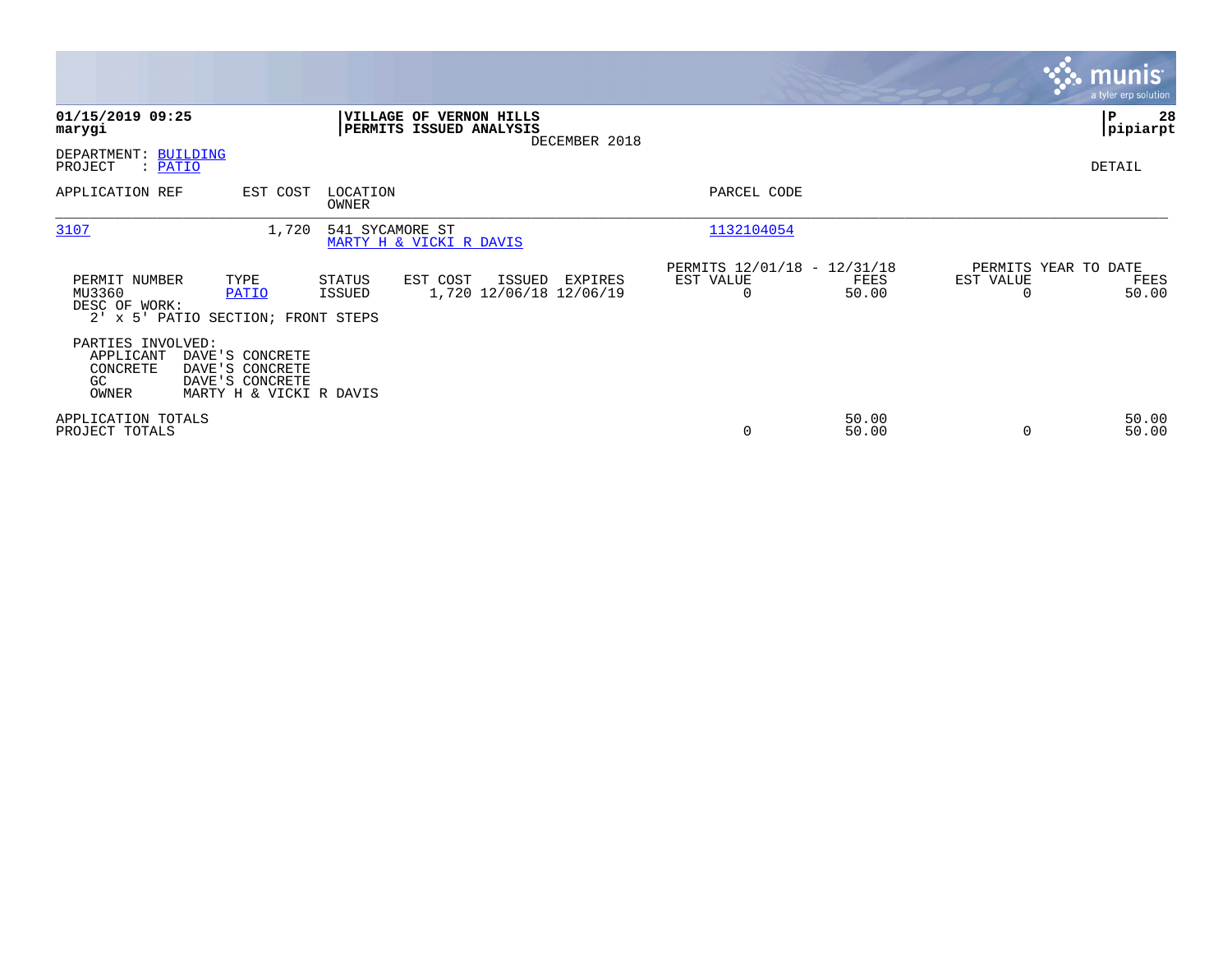|                                                                                                                                                                                                                  |                                                                                   |                                                                           | munis<br>a tyler erp solution                                   |
|------------------------------------------------------------------------------------------------------------------------------------------------------------------------------------------------------------------|-----------------------------------------------------------------------------------|---------------------------------------------------------------------------|-----------------------------------------------------------------|
| 01/15/2019 09:25<br>marygi                                                                                                                                                                                       | VILLAGE OF VERNON HILLS<br>PERMITS ISSUED ANALYSIS                                |                                                                           | P<br>29<br> pipiarpt                                            |
| DEPARTMENT: BUILDING<br>PROJECT<br>: <u>REROOF</u>                                                                                                                                                               | DECEMBER 2018                                                                     |                                                                           | DETAIL                                                          |
| APPLICATION REF                                                                                                                                                                                                  | EST COST LOCATION<br>OWNER                                                        | PARCEL CODE                                                               |                                                                 |
| 3152<br>12,430                                                                                                                                                                                                   | 238 NOBLE CIR<br>PETER W & PAULA M GULETSKY                                       | 1508411014                                                                |                                                                 |
| PERMIT NUMBER<br>TYPE<br>MU3072<br><b>REROOF</b><br>DESC OF WORK:<br><b>REROOF</b>                                                                                                                               | <b>STATUS</b><br>EST COST<br>ISSUED EXPIRES<br>COMPLT<br>12,430 12/04/18 12/04/19 | PERMITS 12/01/18 - 12/31/18<br>EST VALUE<br>FEES<br>124.30<br>$\mathbf 0$ | PERMITS YEAR TO DATE<br>EST VALUE<br>FEES<br>$\Omega$<br>124.30 |
| PARTIES INVOLVED:<br>APPLICANT<br>LANDMARK EXTERIORS<br>LANDMARK EXTERIORS<br>GC.<br>OWNER<br>PAYER<br>LANDMARK EXTERIORS<br><b>ROOFER</b><br>JARO ROOFING                                                       | PETER W & PAULA M GULETSKY                                                        |                                                                           |                                                                 |
| APPLICATION TOTALS                                                                                                                                                                                               |                                                                                   | 124.30                                                                    | 124.30                                                          |
| 3362<br>13,670                                                                                                                                                                                                   | 234 CONGRESSIONAL CT<br>CHUNZHANG WU & LINYUN ZHOU                                | 1132207014                                                                |                                                                 |
| PERMIT NUMBER<br>TYPE<br>MU3366<br><b>REROOF</b><br>DESC OF WORK:<br><b>REROOF</b>                                                                                                                               | <b>STATUS</b><br>EST COST<br>ISSUED EXPIRES<br>13,670 12/07/18 12/28/19<br>COMPLT | PERMITS 12/01/18 - 12/31/18<br>EST VALUE<br>FEES<br>136.70<br>$\mathbf 0$ | PERMITS YEAR TO DATE<br>EST VALUE<br>FEES<br>$\Omega$<br>136.70 |
| PARTIES INVOLVED:<br>APPLICANT<br>PHOENIX EXTERIOR<br>GC.<br>PHOENIX EXTERIOR<br>OWNER<br>PAYER<br>PHOENIX EXTERIOR<br><b>ROOFER</b><br>PHOENIX EXTERIOR                                                         | CHUNZHANG WU & LINYUN ZHOU                                                        |                                                                           |                                                                 |
| APPLICATION TOTALS                                                                                                                                                                                               |                                                                                   | 136.70                                                                    | 136.70                                                          |
| 3377                                                                                                                                                                                                             | 5,000 17 GREENVALE RD<br>SCOTT & DIANE B DRABICKI                                 | 1504102009                                                                |                                                                 |
| PERMIT NUMBER<br>TYPE<br>MU3382<br><b>REROOF</b><br>DESC OF WORK:<br>REROOF                                                                                                                                      | EST COST<br>ISSUED EXPIRES<br>STATUS<br>5,000 12/17/18 12/17/19<br><b>ISSUED</b>  | PERMITS 12/01/18 - 12/31/18<br>EST VALUE<br>FEES<br>0<br>50.00            | PERMITS YEAR TO DATE<br>EST VALUE<br>FEES<br>50.00<br>0         |
| PARTIES INVOLVED:<br>APPLICANT SCOTT & DIANE B DRABICKI<br>GC<br>SCOTT & DIANE B DRABICKI<br>OWNER<br>SCOTT & DIANE B DRABICKI<br>PAYER<br>SCOTT & DIANE B DRABICKI<br><b>ROOFER</b><br>SCOTT & DIANE B DRABICKI |                                                                                   |                                                                           |                                                                 |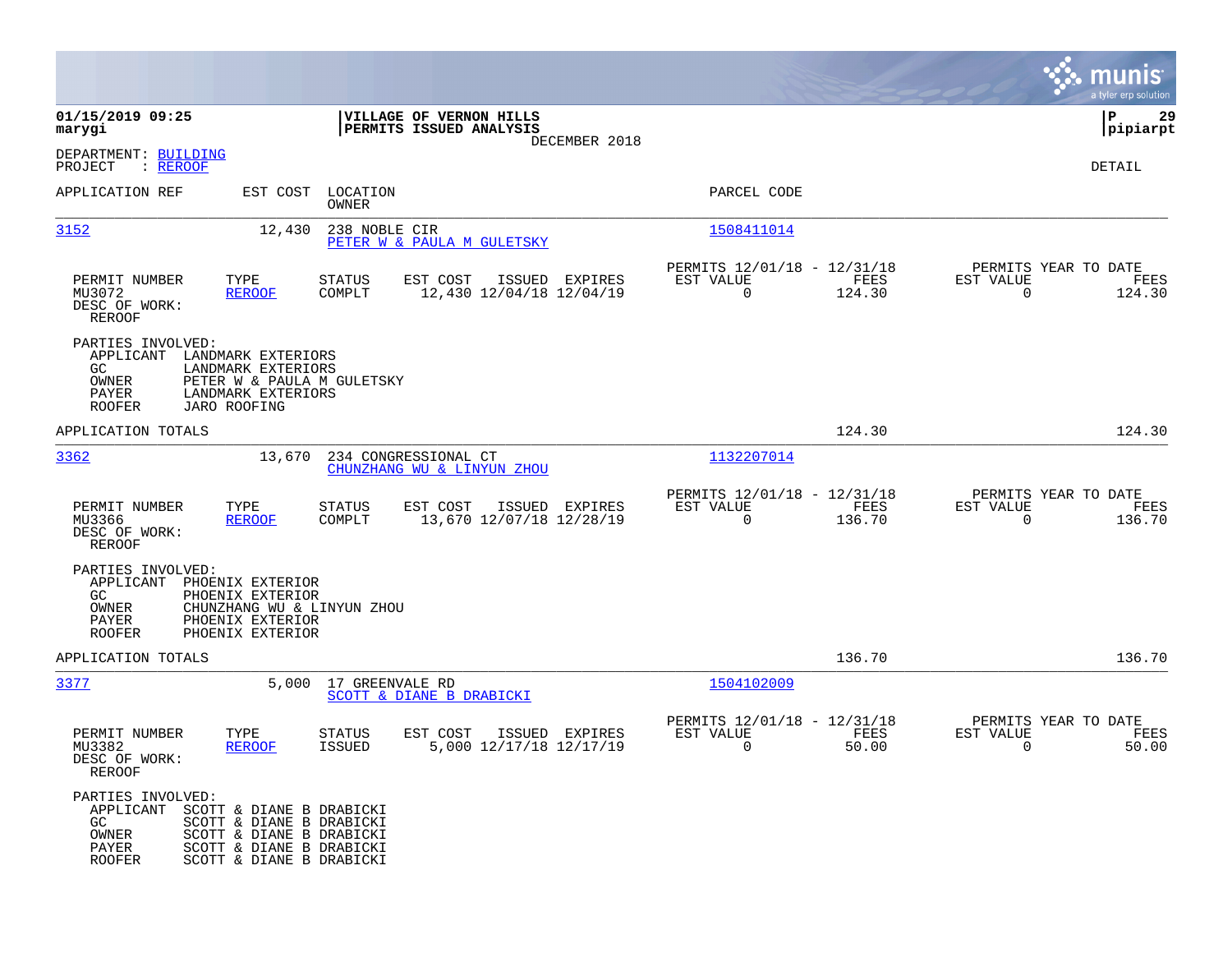|                                                                                                                                                                                        |                                                                                          |                                                         |                | munis<br>a tyler erp solution                    |                 |
|----------------------------------------------------------------------------------------------------------------------------------------------------------------------------------------|------------------------------------------------------------------------------------------|---------------------------------------------------------|----------------|--------------------------------------------------|-----------------|
| 01/15/2019 09:25<br>marygi                                                                                                                                                             | VILLAGE OF VERNON HILLS<br>PERMITS ISSUED ANALYSIS<br>DECEMBER 2018                      |                                                         |                | P                                                | 30<br> pipiarpt |
| DEPARTMENT: BUILDING<br>PROJECT<br>: <u>REROOF</u>                                                                                                                                     |                                                                                          |                                                         |                | DETAIL                                           |                 |
| APPLICATION REF<br>EST COST                                                                                                                                                            | LOCATION<br>OWNER                                                                        | PARCEL CODE                                             |                |                                                  |                 |
| APPLICATION TOTALS                                                                                                                                                                     |                                                                                          |                                                         | 50.00          |                                                  | 50.00           |
| 3378<br>50,000                                                                                                                                                                         | 1001 WOODLANDS PKY<br>BENCHMARC DISPLAY INC                                              | 1515104001                                              |                |                                                  |                 |
| PERMIT NUMBER<br>TYPE<br>MU3383<br><b>REROOF</b><br>DESC OF WORK:<br><b>REROOF</b>                                                                                                     | <b>STATUS</b><br>EST COST<br>ISSUED EXPIRES<br><b>ISSUED</b><br>50,000 12/17/18 12/17/19 | PERMITS 12/01/18 - 12/31/18<br>EST VALUE<br>$\mathbf 0$ | FEES<br>500.00 | PERMITS YEAR TO DATE<br>EST VALUE<br>$\mathbf 0$ | FEES<br>500.00  |
| PARTIES INVOLVED:<br>APPLICANT<br>ATHENS CONSTRUCTION INC<br>GC.<br>ATHENS CONSTRUCTION INC<br>OCCUPANT<br>BENCHMARC DISPLAY INC<br>OWNER<br>BENCHMARC DISPLAY INC<br><b>ROOFER</b>    | PRESIDENTIAL CONSTRUCTION & ROOFING INC                                                  |                                                         |                |                                                  |                 |
| APPLICATION TOTALS                                                                                                                                                                     |                                                                                          |                                                         | 500.00         |                                                  | 500.00          |
| 3393<br>18,100                                                                                                                                                                         | 282 BALTIMORE DR<br>DAVID C & TRACY M LOMBARDO                                           | 1132207010                                              |                |                                                  |                 |
| PERMIT NUMBER<br>TYPE<br>MU3398<br><b>REROOF</b><br>DESC OF WORK:<br>REROOF                                                                                                            | <b>STATUS</b><br>EST COST<br>ISSUED EXPIRES<br>18,100 12/20/18 12/28/19<br>COMPLT        | PERMITS 12/01/18 - 12/31/18<br>EST VALUE<br>$\mathbf 0$ | FEES<br>181.00 | PERMITS YEAR TO DATE<br>EST VALUE<br>$\mathbf 0$ | FEES<br>181.00  |
| PARTIES INVOLVED:<br>APPLICANT<br>PHOENIX EXTERIOR<br>GC.<br>PHOENIX EXTERIOR<br>OWNER<br>DAVID C & TRACY M LOMBARDO<br>PAYER<br>PHOENIX EXTERIOR<br>PHOENIX EXTERIOR<br><b>ROOFER</b> |                                                                                          |                                                         |                |                                                  |                 |
| APPLICATION TOTALS                                                                                                                                                                     |                                                                                          |                                                         | 181.00         |                                                  | 181.00          |
| 3401<br>9,140                                                                                                                                                                          | 316 GREENBRIER LN<br>DANIEL L & JILL F STROHL                                            | 1508112017                                              |                |                                                  |                 |
| PERMIT NUMBER<br>TYPE<br>MU3412<br><b>REROOF</b><br>DESC OF WORK:<br>REROOF                                                                                                            | <b>STATUS</b><br>EST COST ISSUED EXPIRES<br>9,140 12/28/18 01/09/20<br>COMPLT            | PERMITS 12/01/18 - 12/31/18<br>EST VALUE<br>$\Omega$    | FEES<br>91.40  | PERMITS YEAR TO DATE<br>EST VALUE<br>$\Omega$    | FEES<br>91.40   |
| PARTIES INVOLVED:<br>APPLICANT<br>FRANOS CONSTRUCTION CO<br>GC<br>STIOPA CONSTRUCTION INC<br>OWNER<br>DANIEL L & JILL F STROHL                                                         |                                                                                          |                                                         |                |                                                  |                 |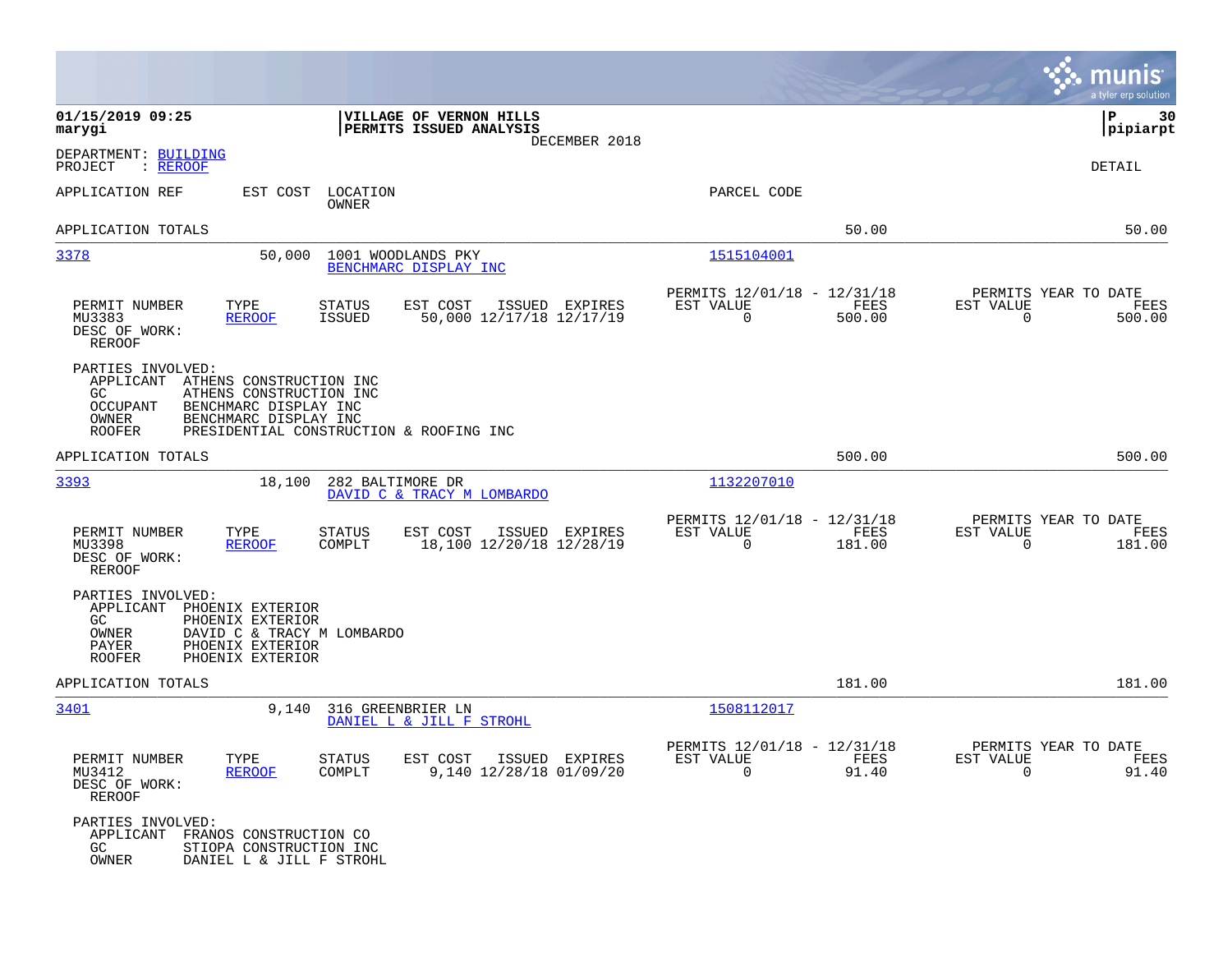|                                             |                                                                            |                        |   | <b>munis</b><br>a tyler erp solution |
|---------------------------------------------|----------------------------------------------------------------------------|------------------------|---|--------------------------------------|
| 01/15/2019 09:25<br>marygi                  | VILLAGE OF VERNON HILLS<br><b>PERMITS ISSUED ANALYSIS</b><br>DECEMBER 2018 |                        |   | 31<br>P<br> pipiarpt                 |
| DEPARTMENT: BUILDING<br>PROJECT<br>: REROOF |                                                                            |                        |   | DETAIL                               |
| APPLICATION REF                             | EST COST<br>LOCATION<br>OWNER                                              | PARCEL CODE            |   |                                      |
| PAYER<br><b>ROOFER</b>                      | STIOPA CONSTRUCTION INC<br>FRANOS CONSTRUCTION CO                          |                        |   |                                      |
| APPLICATION TOTALS<br>PROJECT TOTALS        |                                                                            | 91.40<br>1,083.40<br>0 | 0 | 91.40<br>1,083.40                    |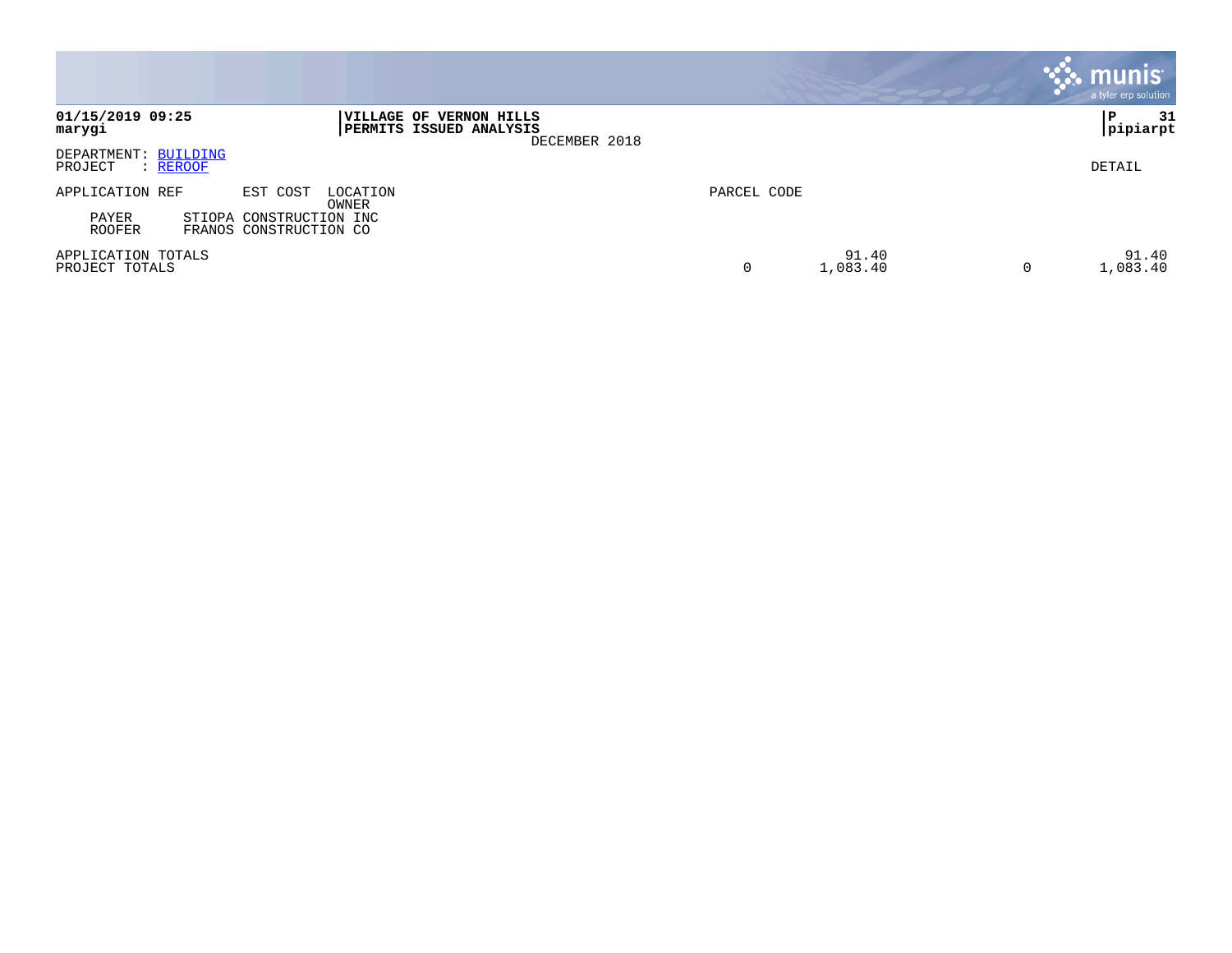|                                                                         |                                                                                                     |                         |                                                           |               |                                                      |                |                                               | <b>munis</b><br>a tyler erp solution |
|-------------------------------------------------------------------------|-----------------------------------------------------------------------------------------------------|-------------------------|-----------------------------------------------------------|---------------|------------------------------------------------------|----------------|-----------------------------------------------|--------------------------------------|
| 01/15/2019 09:25<br>marygi                                              |                                                                                                     |                         | <b>VILLAGE OF VERNON HILLS</b><br>PERMITS ISSUED ANALYSIS | DECEMBER 2018 |                                                      |                |                                               | 32<br>P<br> pipiarpt                 |
| DEPARTMENT: BUILDING<br>PROJECT                                         | : SEWER REPAIR                                                                                      |                         |                                                           |               |                                                      |                |                                               | DETAIL                               |
| APPLICATION REF                                                         | EST COST                                                                                            | LOCATION<br>OWNER       |                                                           |               | PARCEL CODE                                          |                |                                               |                                      |
| 3394                                                                    | 1,000                                                                                               |                         | 1050 CUMBERLAND CT<br>A YUDITSKIY O YUDITSKAYA            |               | 1132408013                                           |                |                                               |                                      |
| PERMIT NUMBER<br>MU3399<br>DESC OF WORK:<br>SEWER CLEAN OUT             | TYPE<br>SEWER REP                                                                                   | <b>STATUS</b><br>COMPLT | EST COST<br>ISSUED<br>1,000 12/20/18 12/20/19             | EXPIRES       | PERMITS 12/01/18 - 12/31/18<br>EST VALUE<br>$\Omega$ | FEES<br>30.00  | PERMITS YEAR TO DATE<br>EST VALUE<br>$\Omega$ | FEES<br>30.00                        |
| PARTIES INVOLVED:<br>APPLICANT<br>GC.<br>OWNER<br>PAYER<br><b>SEWER</b> | BORIS SOLOMON<br>BORIS SOLOMON<br>A YUDITSKIY O YUDITSKAYA<br>BORIS SOLOMON<br>MWA SEWER & DRAINAGE |                         |                                                           |               |                                                      |                |                                               |                                      |
| APPLICATION TOTALS<br>PROJECT TOTALS                                    |                                                                                                     |                         |                                                           |               | 0                                                    | 30.00<br>30.00 | 0                                             | 30.00<br>30.00                       |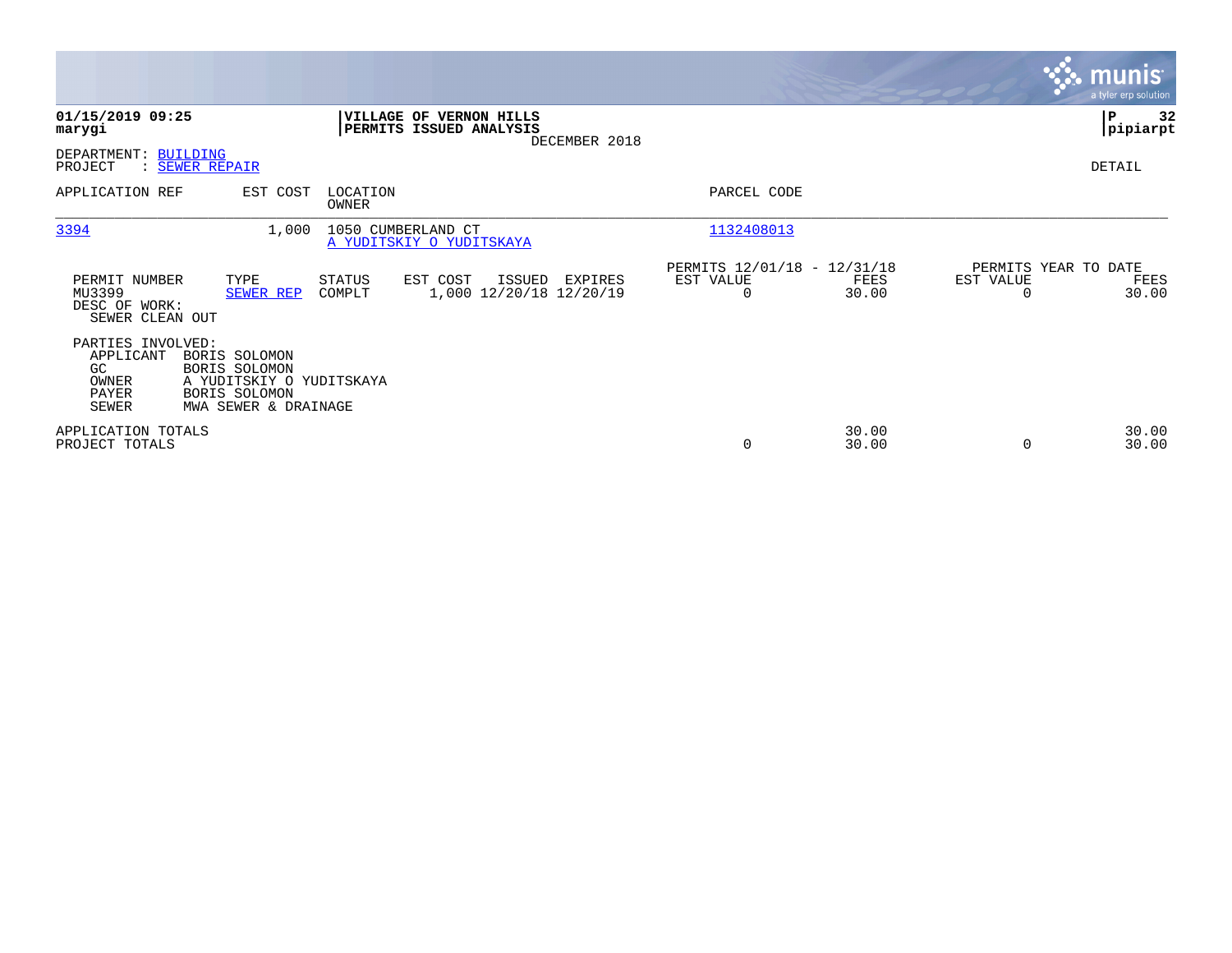|                                                                                                     |                                                                                                        |                          |                                                    |               |                                               |                |                                   | <b>munis</b><br>a tyler erp solution. |
|-----------------------------------------------------------------------------------------------------|--------------------------------------------------------------------------------------------------------|--------------------------|----------------------------------------------------|---------------|-----------------------------------------------|----------------|-----------------------------------|---------------------------------------|
| 01/15/2019 09:25<br>marygi                                                                          |                                                                                                        |                          | VILLAGE OF VERNON HILLS<br>PERMITS ISSUED ANALYSIS | DECEMBER 2018 |                                               |                |                                   | ΙP<br>33<br> pipiarpt                 |
| DEPARTMENT: BUILDING<br>: VOICE/DATA<br>PROJECT                                                     |                                                                                                        |                          |                                                    |               |                                               |                |                                   | DETAIL                                |
| APPLICATION REF                                                                                     | EST COST                                                                                               | LOCATION<br><b>OWNER</b> |                                                    |               | PARCEL CODE                                   |                |                                   |                                       |
| 3390                                                                                                | 3,500                                                                                                  | PLACEHOLDER              | 925 NORTH MILWAUKEE AVENUE 300                     |               | 1134302008                                    |                |                                   |                                       |
| PERMIT NUMBER<br>MU3394<br>DESC OF WORK:<br>VOICE & DATA                                            | TYPE<br><b>VOICE/DATA ISSUED</b>                                                                       | STATUS                   | EST COST<br>ISSUED<br>3,500 12/19/18 12/19/19      | EXPIRES       | PERMITS 12/01/18 - 12/31/18<br>EST VALUE<br>0 | FEES<br>75.00  | PERMITS YEAR TO DATE<br>EST VALUE | FEES<br>75.00                         |
| PARTIES INVOLVED:<br>APPLICANT<br>GC<br>LOW VOLTAG SRU COMMUNICATIONS<br>OCCUPANT<br>OWNER<br>PAYER | KRESKA CONSULTANTS<br>KRESKA CONSULTANTS<br>ALIGNED MODERN HEALTH<br>PLACEHOLDER<br>KRESKA CONSULTANTS |                          |                                                    |               |                                               |                |                                   |                                       |
| APPLICATION TOTALS<br>PROJECT TOTALS                                                                |                                                                                                        |                          |                                                    |               | 0                                             | 75.00<br>75.00 | $\Omega$                          | 75.00<br>75.00                        |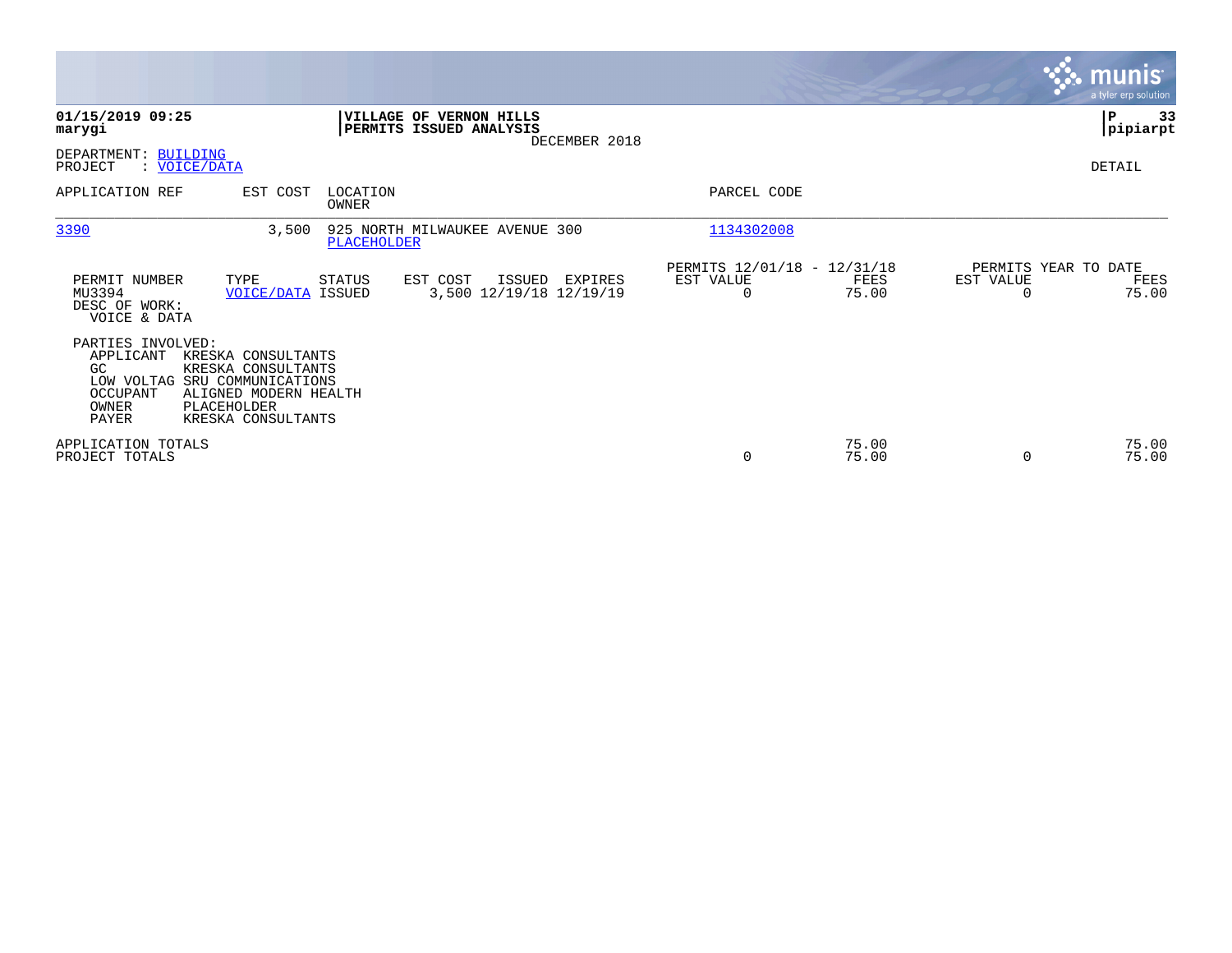|                                                                                                                                                                                           |                                                                                                                                                                          |                                                                           | munis<br>a tyler erp solution                                |
|-------------------------------------------------------------------------------------------------------------------------------------------------------------------------------------------|--------------------------------------------------------------------------------------------------------------------------------------------------------------------------|---------------------------------------------------------------------------|--------------------------------------------------------------|
| 01/15/2019 09:25<br>marygi                                                                                                                                                                | VILLAGE OF VERNON HILLS<br><b>PERMITS ISSUED ANALYSIS</b><br>DECEMBER 2018                                                                                               |                                                                           | 34<br>IΡ<br> pipiarpt                                        |
| DEPARTMENT: BUILDING<br>PROJECT<br>: WATER HEATER                                                                                                                                         |                                                                                                                                                                          |                                                                           | DETAIL                                                       |
| APPLICATION REF                                                                                                                                                                           | EST COST LOCATION<br>OWNER                                                                                                                                               | PARCEL CODE                                                               |                                                              |
| 3380                                                                                                                                                                                      | 1,700<br>201 ARRON CT<br>CHRISTOPHER GARRETT SELF & LAURA WARREN                                                                                                         | 1505405027                                                                |                                                              |
| TYPE<br>PERMIT NUMBER<br>MU3387<br>DESC OF WORK:<br>WATER HEATER                                                                                                                          | EST COST<br>STATUS<br>ISSUED EXPIRES<br>WATER HEAT COMPLT<br>1,700 12/18/18 12/20/19                                                                                     | PERMITS 12/01/18 - 12/31/18<br>EST VALUE<br>FEES<br>$\overline{0}$<br>.00 | PERMITS YEAR TO DATE<br>EST VALUE<br>FEES<br>$\Omega$<br>.00 |
| PARTIES INVOLVED:<br>APPLICANT<br>GC<br>OWNER<br>PLUMBER<br>DRF<br>PAYER                                                                                                                  | CHRISTOPHER GARRETT SELF & LAURA WARREN<br>CHRISTOPHER GARRETT SELF & LAURA WARREN<br>CHRISTOPHER GARRETT SELF & LAURA WARREN<br>CHRISTOPHER GARRETT SELF & LAURA WARREN |                                                                           |                                                              |
| APPLICATION TOTALS                                                                                                                                                                        |                                                                                                                                                                          | .00                                                                       | .00                                                          |
| 3382                                                                                                                                                                                      | 1,238 190 RANNEY AVE<br>STUART L & ANDREA M SHIP                                                                                                                         | 1509308001                                                                |                                                              |
| PERMIT NUMBER<br>TYPE<br>MU3388<br>DESC OF WORK:<br>WATER HEATER                                                                                                                          | EST COST<br>ISSUED EXPIRES<br>STATUS<br>1,238 12/18/18 12/18/19<br>WATER HEAT ISSUED                                                                                     | PERMITS 12/01/18 - 12/31/18<br>EST VALUE<br>FEES<br>$\Omega$<br>.00       | PERMITS YEAR TO DATE<br>EST VALUE<br>FEES<br>$\Omega$<br>.00 |
| PARTIES INVOLVED:<br>APPLICANT<br>STUART L & ANDREA M SHIP<br>STUART L & ANDREA M SHIP<br>GC.<br>OWNER<br>STUART L & ANDREA M SHIP<br>PLUMBER<br>ABT<br>PAYER<br>STUART L & ANDREA M SHIP |                                                                                                                                                                          |                                                                           |                                                              |
| APPLICATION TOTALS                                                                                                                                                                        |                                                                                                                                                                          | .00                                                                       | .00                                                          |
| 3397                                                                                                                                                                                      | 1,200 871 ANN ARBOR LANE<br><b>DORALEE SABOL</b>                                                                                                                         | 1506206021                                                                |                                                              |
| PERMIT NUMBER<br>TYPE<br>MU3405<br>DESC OF WORK:<br>WATER HEATER                                                                                                                          | <b>STATUS</b><br>EST COST<br>ISSUED EXPIRES<br>WATER HEAT COMPLT<br>1,200 12/26/18 12/26/19                                                                              | PERMITS 12/01/18 - 12/31/18<br>EST VALUE<br><b>FEES</b><br>.00<br>0       | PERMITS YEAR TO DATE<br>EST VALUE<br>FEES<br>0<br>.00        |
| PARTIES INVOLVED:<br><b>DORALEE SABOL</b><br>APPLICANT<br>GC<br>DORALEE SABOL<br>OWNER<br>DORALEE SABOL<br>PLUMBER<br>SHULL PLUMBING<br>PAYER<br>DORALEE SABOL                            |                                                                                                                                                                          |                                                                           |                                                              |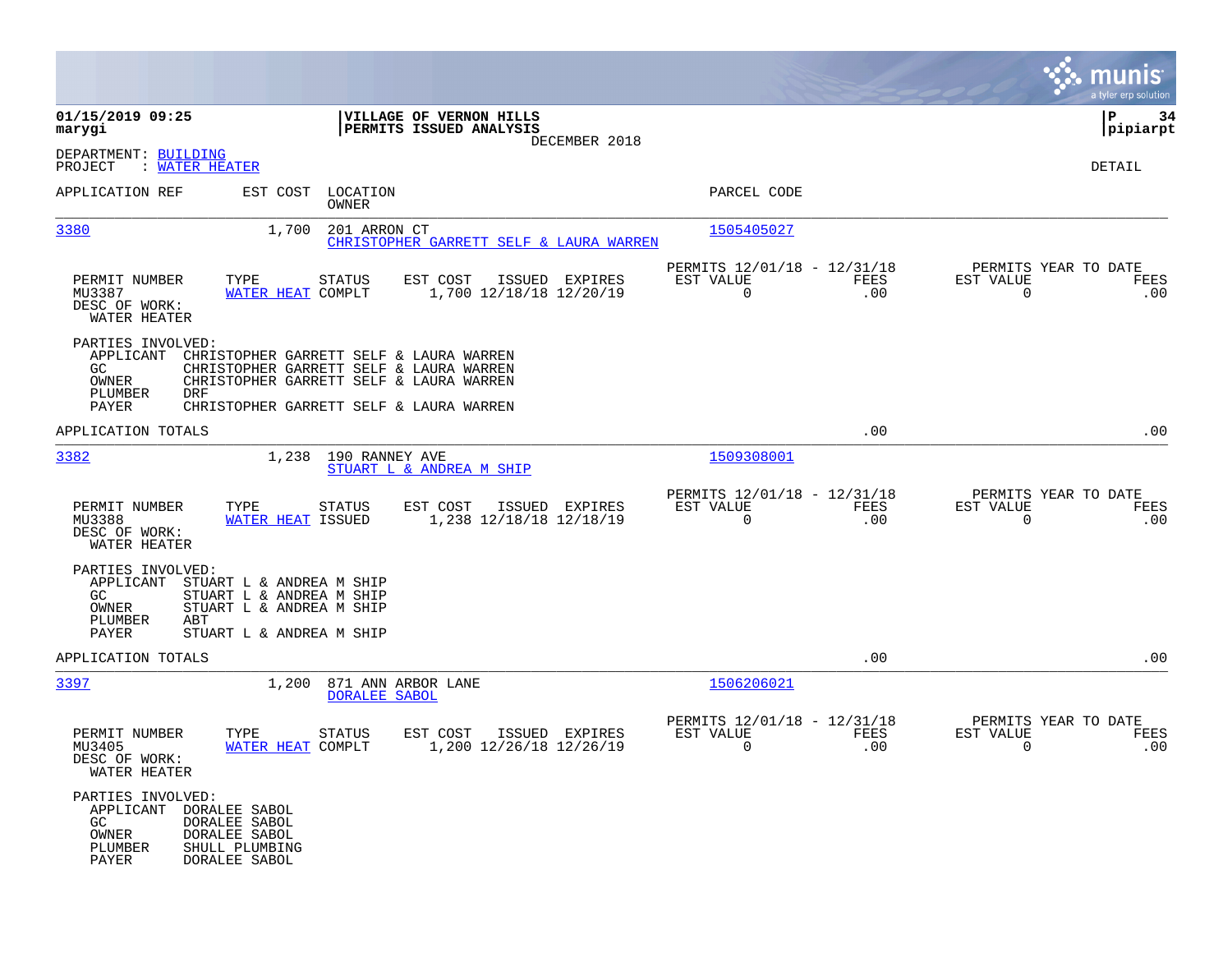|                                                        |          |                                                           |               |             |            | munis <sup>.</sup><br>a tyler erp solution |
|--------------------------------------------------------|----------|-----------------------------------------------------------|---------------|-------------|------------|--------------------------------------------|
| 01/15/2019 09:25<br>marygi                             |          | VILLAGE OF VERNON HILLS<br><b>PERMITS ISSUED ANALYSIS</b> | DECEMBER 2018 |             |            | 35<br>P<br>pipiarpt                        |
| DEPARTMENT: BUILDING<br>PROJECT<br><b>WATER HEATER</b> |          |                                                           |               |             |            | DETAIL                                     |
| APPLICATION REF                                        | EST COST | LOCATION<br>OWNER                                         |               | PARCEL CODE |            |                                            |
| APPLICATION TOTALS<br>PROJECT TOTALS                   |          |                                                           |               | 0           | .00<br>.00 | .00<br>.00                                 |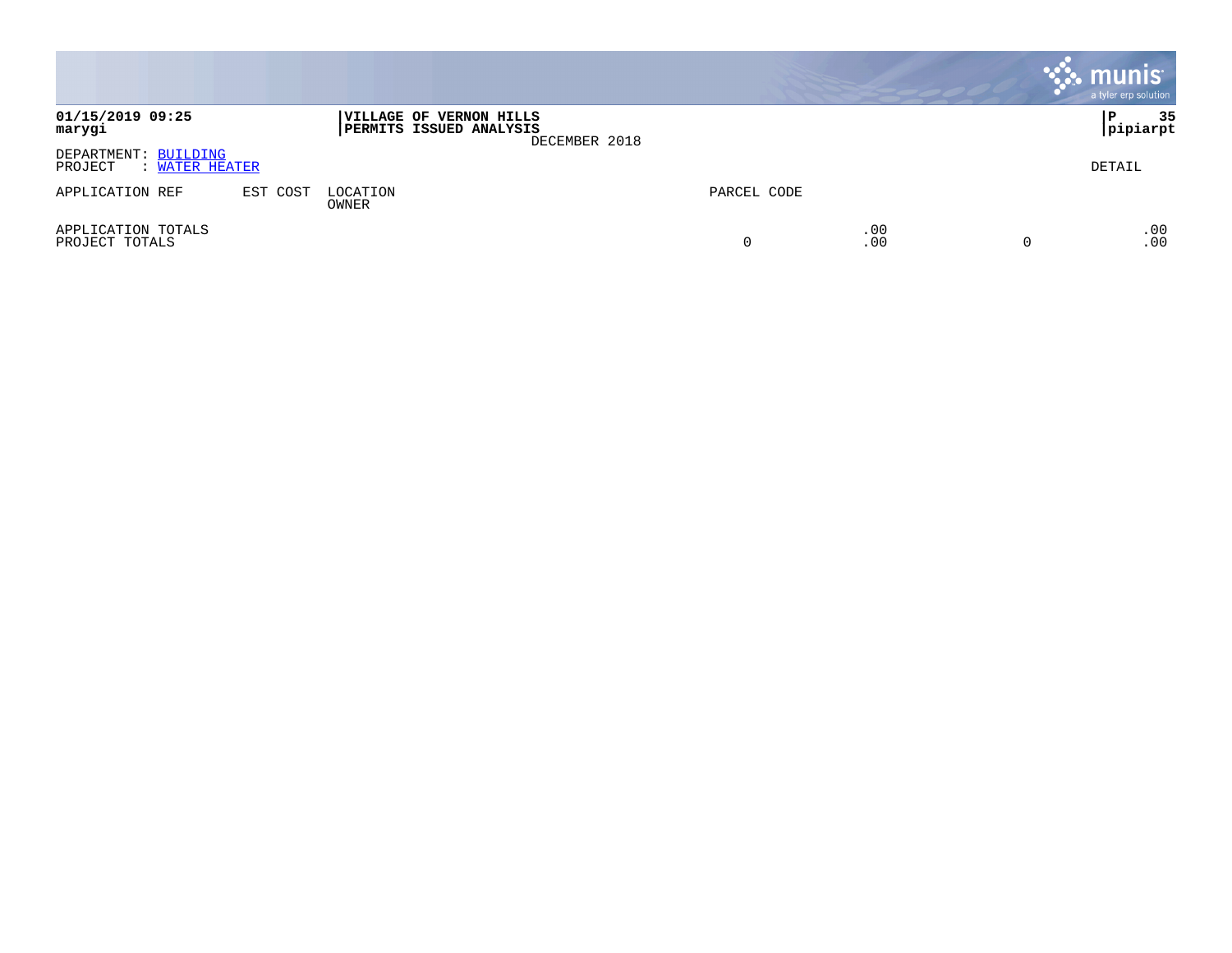|                                                                                            |                                                                        |                                   |                                                            |                |                                                                        |                       |                                                                 | munis<br>a tyler erp solution |
|--------------------------------------------------------------------------------------------|------------------------------------------------------------------------|-----------------------------------|------------------------------------------------------------|----------------|------------------------------------------------------------------------|-----------------------|-----------------------------------------------------------------|-------------------------------|
| 01/15/2019 09:25<br>marygi                                                                 |                                                                        |                                   | VILLAGE OF VERNON HILLS<br>PERMITS ISSUED ANALYSIS         | DECEMBER 2018  |                                                                        |                       |                                                                 | ΙP<br>36<br> pipiarpt         |
| DEPARTMENT: BUILDING<br>: CO/CART/KIOSK<br>PROJECT                                         |                                                                        |                                   |                                                            |                |                                                                        |                       |                                                                 | DETAIL                        |
| APPLICATION REF                                                                            | EST COST                                                               | LOCATION<br><b>OWNER</b>          |                                                            |                | PARCEL CODE                                                            |                       |                                                                 |                               |
| 3347                                                                                       | $\Omega$                                                               | 9010 HAWTHORN CTR<br>CENTENNIAL   |                                                            |                | 1133401086                                                             |                       |                                                                 |                               |
| PERMIT NUMBER<br>MU3357<br>MU3352<br>DESC OF WORK:<br>CART: THE SOCK SHOP                  | TYPE<br>CO NO FEE<br>$CO-C/K$                                          | <b>STATUS</b><br>COMPLT<br>COMPLT | EST COST<br>$0$ 12/05/18 12/06/19<br>$0$ 12/04/18 12/06/19 | ISSUED EXPIRES | PERMITS 12/01/18 - 12/31/18<br>EST VALUE<br>$\mathbf 0$<br>$\mathbf 0$ | FEES<br>.00<br>100.00 | PERMITS YEAR TO DATE<br>EST VALUE<br>$\mathbf 0$<br>$\mathbf 0$ | FEES<br>.00<br>100.00         |
| PARTIES INVOLVED:<br>GC.<br><b>OCCUPANT</b><br>OWNER<br>PAYER                              | THE SOCK SHOP<br>THE SOCK SHOP<br>CENTENNIAL<br>THE SOCK SHOP          |                                   |                                                            |                |                                                                        |                       |                                                                 |                               |
| APPLICATION TOTALS                                                                         |                                                                        |                                   |                                                            |                |                                                                        | 100.00                |                                                                 | 100.00                        |
| 3348                                                                                       | $\Omega$                                                               | CENTENNIAL                        | 1055 HAWTHORN CENTER                                       |                | 1133401086                                                             |                       |                                                                 |                               |
| PERMIT NUMBER<br>MU3379<br>MU3353<br>DESC OF WORK:<br>CO- LUV YOUR DOGGIE                  | TYPE<br>CO NO FEE<br>$CO-C/K$                                          | <b>STATUS</b><br>COMPLT<br>COMPLT | EST COST<br>$0$ 12/13/18 12/13/19<br>$0$ 12/04/18 12/12/19 | ISSUED EXPIRES | PERMITS 12/01/18 - 12/31/18<br>EST VALUE<br>$\mathbf 0$<br>$\mathbf 0$ | FEES<br>.00<br>100.00 | PERMITS YEAR TO DATE<br>EST VALUE<br>$\mathbf 0$<br>$\Omega$    | FEES<br>.00<br>100.00         |
| PARTIES INVOLVED:<br>GC.<br><b>OCCUPANT</b><br>OWNER<br>PAYER                              | LUV YOUR DOGGIE<br>LUV YOUR DOGGIE<br>CENTENNIAL<br>LUV YOUR DOGGIE    |                                   |                                                            |                |                                                                        |                       |                                                                 |                               |
| APPLICATION TOTALS                                                                         |                                                                        |                                   |                                                            |                |                                                                        | 100.00                |                                                                 | 100.00                        |
| 3361                                                                                       |                                                                        | 0 1010 HAWTHORN CTR<br>CENTENNIAL |                                                            |                | 1133401086                                                             |                       |                                                                 |                               |
| PERMIT NUMBER<br>MU3362<br>DESC OF WORK:<br>CART: LITTLE BETHLEHEM                         | TYPE<br>$CO-C/K$                                                       | STATUS<br>ISSUED                  | EST COST<br>$0$ 12/06/18 12/11/19                          | ISSUED EXPIRES | PERMITS 12/01/18 - 12/31/18<br>EST VALUE<br>$\mathbf 0$                | FEES<br>100.00        | PERMITS YEAR TO DATE<br>EST VALUE<br>0                          | FEES<br>100.00                |
| PARTIES INVOLVED:<br>APPLICANT LITTLE BETHLEHEM<br>GC<br><b>OCCUPANT</b><br>OWNER<br>PAYER | LITTLE BETHLEHEM<br>LITTLE BETHLEHEM<br>CENTENNIAL<br>LITTLE BETHLEHEM |                                   |                                                            |                |                                                                        |                       |                                                                 |                               |

**College**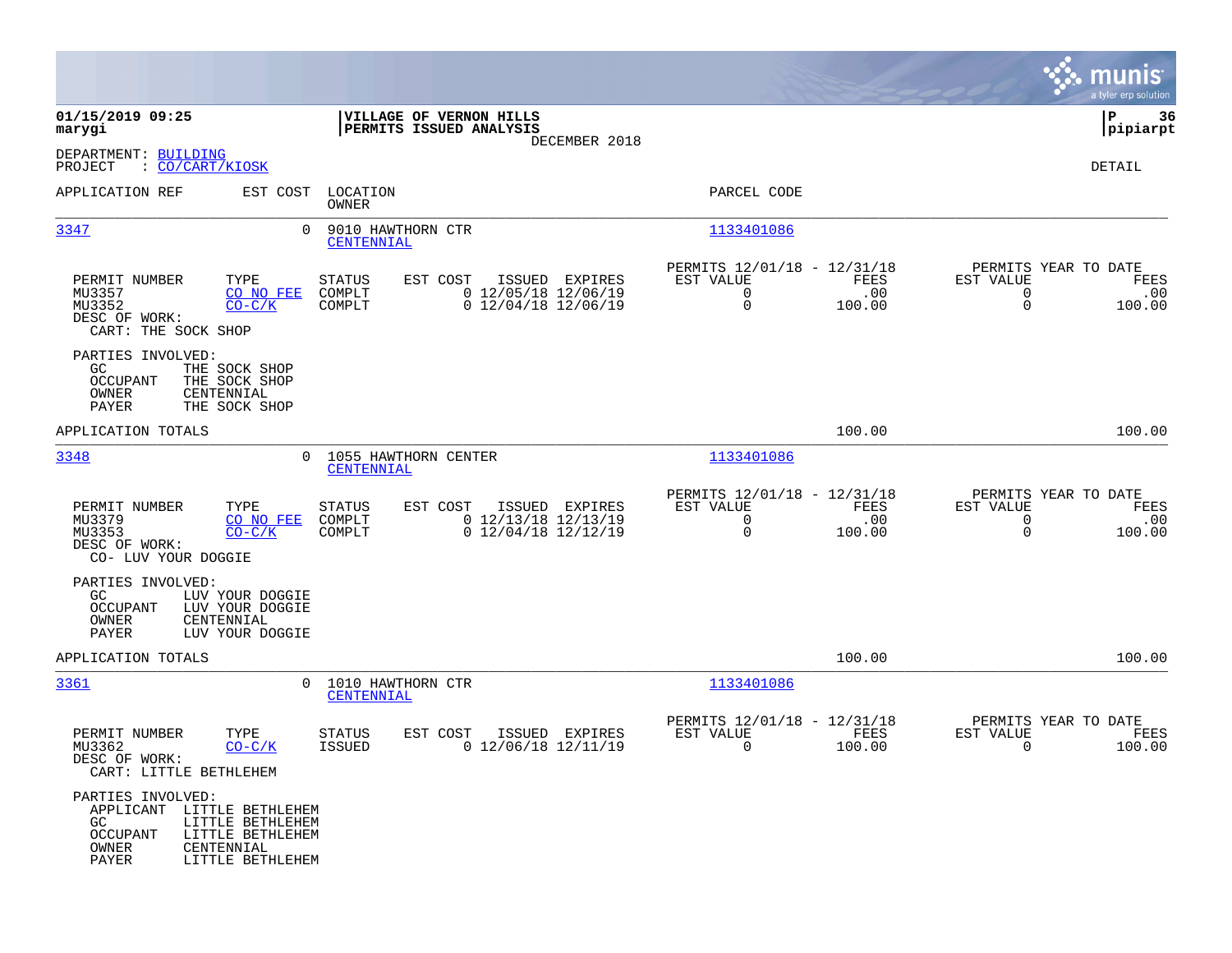|                                                    |          |                                                    |               |             |                  | $\cdot$ munis $\cdot$<br>a tyler erp solution |
|----------------------------------------------------|----------|----------------------------------------------------|---------------|-------------|------------------|-----------------------------------------------|
| 01/15/2019 09:25<br>marygi                         |          | VILLAGE OF VERNON HILLS<br>PERMITS ISSUED ANALYSIS | DECEMBER 2018 |             |                  | 37<br>P<br> pipiarpt                          |
| DEPARTMENT: BUILDING<br>: CO/CART/KIOSK<br>PROJECT |          |                                                    |               |             |                  | DETAIL                                        |
| APPLICATION REF                                    | EST COST | LOCATION<br>OWNER                                  |               | PARCEL CODE |                  |                                               |
| APPLICATION TOTALS<br>PROJECT TOTALS               |          |                                                    |               | 0           | 100.00<br>300.00 | 100.00<br>300.00                              |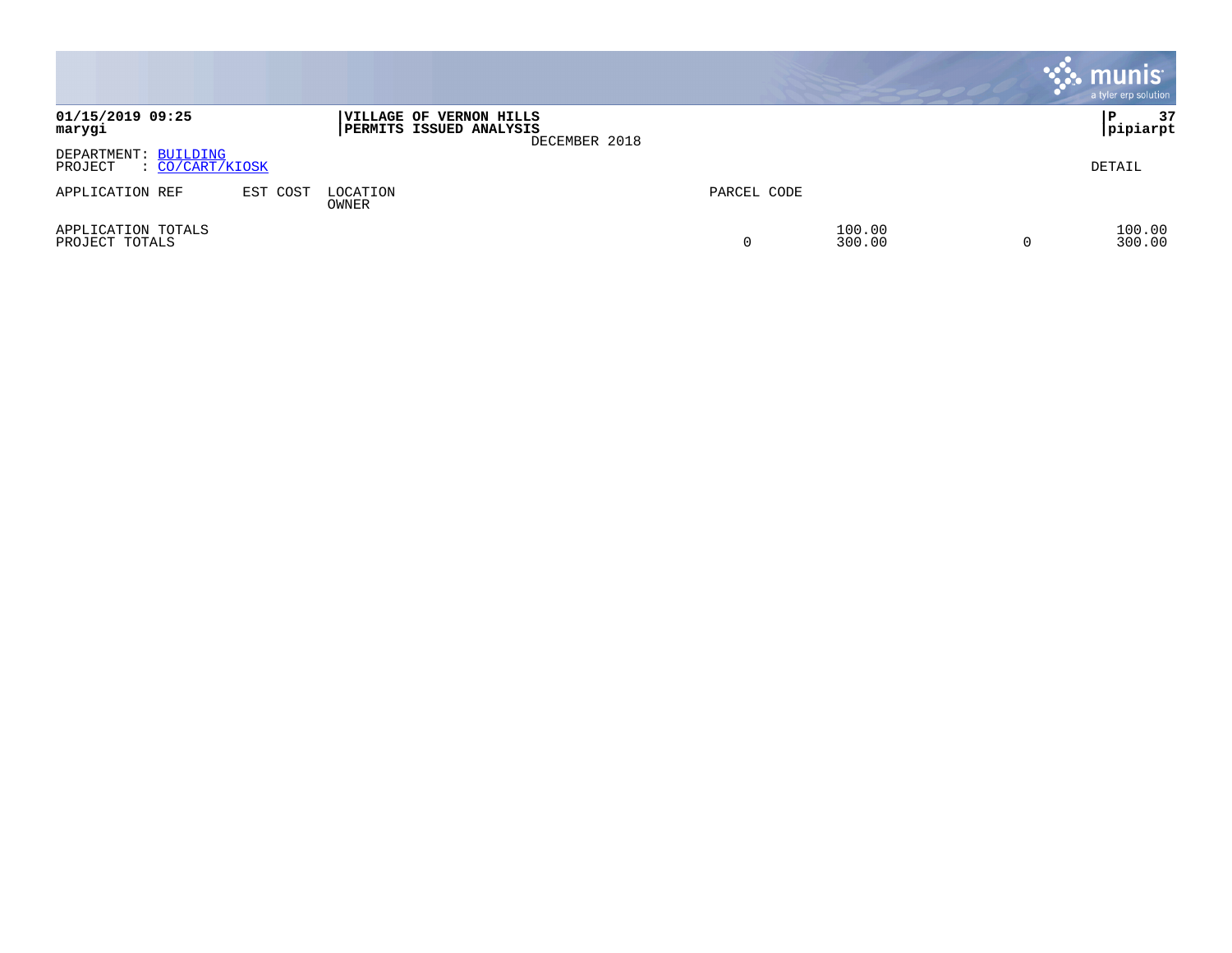|                                                                                                                                                                                                                                                                                         |                                                                            |                                                                              | munis<br>a tyler erp solution                                   |
|-----------------------------------------------------------------------------------------------------------------------------------------------------------------------------------------------------------------------------------------------------------------------------------------|----------------------------------------------------------------------------|------------------------------------------------------------------------------|-----------------------------------------------------------------|
| 01/15/2019 09:25<br>marygi                                                                                                                                                                                                                                                              | VILLAGE OF VERNON HILLS<br>PERMITS ISSUED ANALYSIS                         |                                                                              | ΙP<br>38<br> pipiarpt                                           |
| DEPARTMENT: BUILDING<br>PROJECT<br>$:$ SIGN                                                                                                                                                                                                                                             | DECEMBER 2018                                                              |                                                                              | DETAIL                                                          |
| APPLICATION REF                                                                                                                                                                                                                                                                         | EST COST LOCATION<br>OWNER                                                 | PARCEL CODE                                                                  |                                                                 |
| 3289<br>2,500                                                                                                                                                                                                                                                                           | 330 CORPORATE WOODS PARKWAY<br>CORPORATE WOODS ASSOCIATES LLC              | 1509401017                                                                   |                                                                 |
| PERMIT NUMBER<br>TYPE<br>MU3364<br><b>SIGN</b><br>DESC OF WORK:<br>SIGN FACE CHANGE: AMSINO                                                                                                                                                                                             | STATUS<br>EST COST<br>ISSUED EXPIRES<br>ISSUED<br>2,500 12/07/18 12/07/19  | PERMITS 12/01/18 - 12/31/18<br>EST VALUE<br>FEES<br>$\overline{0}$<br>123.00 | PERMITS YEAR TO DATE<br>EST VALUE<br>FEES<br>$\Omega$<br>123.00 |
| PARTIES INVOLVED:<br>APPLICANT NORTH SHORE SIGN<br>NORTH SHORE SIGN<br>GC<br>OCCUPANT<br>AMSINO HEALTHCASE (USA) INC<br>OWNER<br>CORPORATE WOODS ASSOCIATES LLC<br>PAYER<br>NORTH SHORE SIGN<br>NORTH SHORE SIGN<br>SIGN                                                                |                                                                            |                                                                              |                                                                 |
| APPLICATION TOTALS                                                                                                                                                                                                                                                                      |                                                                            | 123.00                                                                       | 123.00                                                          |
| 3311<br>10,000                                                                                                                                                                                                                                                                          | 925 NORTH MILWAUKEE AVENUE 300<br>PLACEHOLDER                              | 1134302008                                                                   |                                                                 |
| PERMIT NUMBER<br>TYPE<br>MU3378<br><b>SIGN</b><br>DESC OF WORK:<br>SIGN: ALIGNED MODERN HEALTH                                                                                                                                                                                          | EST COST<br>ISSUED EXPIRES<br>STATUS<br>10,000 12/13/18 12/13/19<br>ISSUED | PERMITS 12/01/18 - 12/31/18<br>EST VALUE<br>FEES<br>$\mathbf 0$<br>182.00    | PERMITS YEAR TO DATE<br>EST VALUE<br>FEES<br>$\Omega$<br>182.00 |
| PARTIES INVOLVED:<br>APPLICANT PARVIN-CLAUSS SIGN COMPANY<br>ELECTRICIA PARVIN-CLAUSS SIGN COMPANY<br>GC<br>PARVIN-CLAUSS SIGN COMPANY<br>ALIGNED MODERN HEALTH<br><b>OCCUPANT</b><br>OWNER<br>PLACEHOLDER<br>PAYER<br>PARVIN-CLAUSS SIGN COMPANY<br>SIGN<br>PARVIN-CLAUSS SIGN COMPANY |                                                                            |                                                                              |                                                                 |
| APPLICATION TOTALS                                                                                                                                                                                                                                                                      |                                                                            | 182.00                                                                       | 182.00                                                          |
| 3332<br>27,500                                                                                                                                                                                                                                                                          | 720 HAWTHORN CTR<br><b>CENTENNIAL</b>                                      | 1133401086                                                                   |                                                                 |
| PERMIT NUMBER<br>TYPE<br>MU3365<br><b>SIGN</b><br>DESC OF WORK:<br>SIGN - BARBARA'S BOOKSTORE                                                                                                                                                                                           | STATUS<br>EST COST<br>ISSUED EXPIRES<br>ISSUED<br>27,500 12/07/18 12/07/19 | PERMITS 12/01/18 - 12/31/18<br>EST VALUE<br>FEES<br>$\overline{0}$<br>437.00 | PERMITS YEAR TO DATE<br>EST VALUE<br>FEES<br>$\Omega$<br>437.00 |
| PARTIES INVOLVED:<br>APPLICANT NORTH SHORE SIGN<br>GC.<br>NORTH SHORE SIGN                                                                                                                                                                                                              |                                                                            |                                                                              |                                                                 |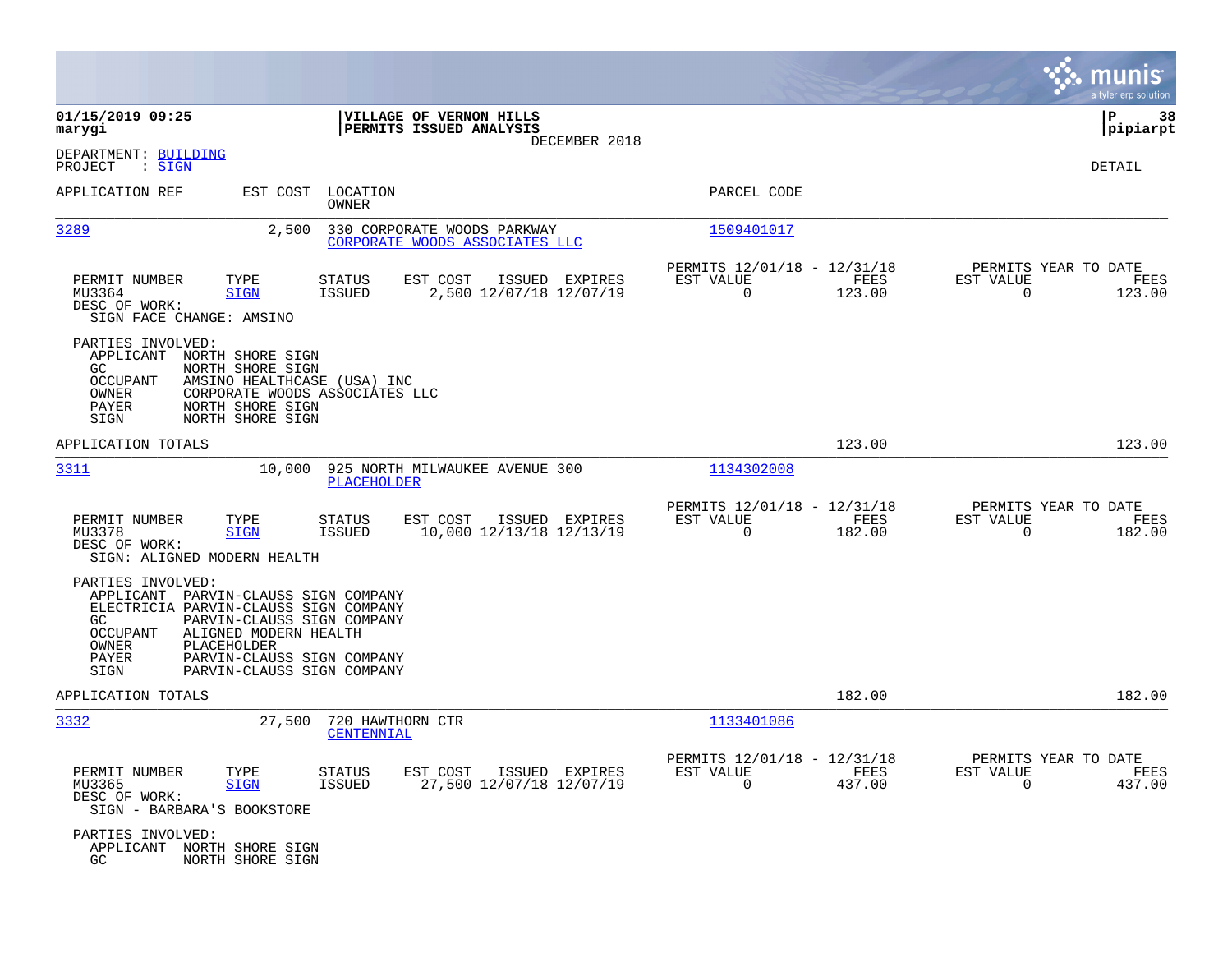|                                                                                                                                                                                                                                                                     |                                                                                          |                                                                           | munis<br>a tyler erp solution                                            |
|---------------------------------------------------------------------------------------------------------------------------------------------------------------------------------------------------------------------------------------------------------------------|------------------------------------------------------------------------------------------|---------------------------------------------------------------------------|--------------------------------------------------------------------------|
| 01/15/2019 09:25<br>marygi                                                                                                                                                                                                                                          | VILLAGE OF VERNON HILLS<br>PERMITS ISSUED ANALYSIS<br>DECEMBER 2018                      |                                                                           | lР<br>39<br> pipiarpt                                                    |
| DEPARTMENT: BUILDING<br>: SIGN<br>PROJECT                                                                                                                                                                                                                           |                                                                                          |                                                                           | <b>DETAIL</b>                                                            |
| APPLICATION REF<br>EST COST                                                                                                                                                                                                                                         | LOCATION<br>OWNER                                                                        | PARCEL CODE                                                               |                                                                          |
| CENTENNIAL<br>OWNER<br>PAYER<br>NORTH SHORE SIGN<br>SIGN<br>NORTH SHORE SIGN                                                                                                                                                                                        |                                                                                          |                                                                           |                                                                          |
| APPLICATION TOTALS                                                                                                                                                                                                                                                  |                                                                                          | 437.00                                                                    | 437.00                                                                   |
| 3343<br>2,440                                                                                                                                                                                                                                                       | 901 NORTH MILWAUKEE AVENUE 650<br><b>PLACEHOLDER</b>                                     | 1134302008                                                                |                                                                          |
| PERMIT NUMBER<br>TYPE<br>MU3395<br><b>SIGN</b><br>DESC OF WORK:                                                                                                                                                                                                     | ISSUED EXPIRES<br>STATUS<br>EST COST<br>2,440 12/19/18 12/19/19<br>ISSUED                | PERMITS 12/01/18 - 12/31/18<br>EST VALUE<br>FEES<br>$\Omega$<br>88.00     | PERMITS YEAR TO DATE<br><b>EST VALUE</b><br>FEES<br>$\mathbf 0$<br>88.00 |
| SIGNS: ANDREAS HOGUE SALON<br>BLADE SIGN & PAINTED WALL GRAPHICS<br>PARTIES INVOLVED:<br>APPLICANT DOYLE SIGNS<br><b>DOYLE SIGNS</b><br>GC.<br>ANDREAS HOGUE SALON<br><b>OCCUPANT</b><br>PLACEHOLDER<br>OWNER<br>DOYLE SIGNS<br>PAYER<br><b>DOYLE SIGNS</b><br>SIGN |                                                                                          |                                                                           |                                                                          |
| APPLICATION TOTALS                                                                                                                                                                                                                                                  |                                                                                          | 88.00                                                                     | 88.00                                                                    |
| 3359<br>700                                                                                                                                                                                                                                                         | 151 EAST TOWNLINE RD<br>GENDELL PARTNERS VERNON HILLS II, LLC                            | 1504109003                                                                |                                                                          |
| PERMIT NUMBER<br>TYPE<br>MU3416<br><b>SIGN</b><br>DESC OF WORK:<br>REAL ESTATE SIGN                                                                                                                                                                                 | EST COST<br>ISSUED EXPIRES<br>STATUS<br><b>ISSUED</b><br>700 12/28/18 12/28/19           | PERMITS 12/01/18 - 12/31/18<br>EST VALUE<br>FEES<br>$\Omega$<br>75.00     | PERMITS YEAR TO DATE<br>EST VALUE<br>FEES<br>$\mathbf 0$<br>75.00        |
| PARTIES INVOLVED:<br>APPLICANT ALL SIGNS INC<br>GC<br>ALL SIGNS INC<br><b>OCCUPANT</b><br>TGI FRIDAYS<br>OWNER<br>PAYER<br>ALL SIGNS INC<br>ALL SIGNS INC<br>SIGN                                                                                                   | GENDELL PARTNERS VERNON HILLS II, LLC                                                    |                                                                           |                                                                          |
| APPLICATION TOTALS                                                                                                                                                                                                                                                  |                                                                                          | 75.00                                                                     | 75.00                                                                    |
| 3366<br>28,885                                                                                                                                                                                                                                                      | 353 CORPORATE WOODS PARKWAY<br>RICHARD WOLF MEDICAL INSTRUMENTS CORP.                    | 1509402039                                                                |                                                                          |
| PERMIT NUMBER<br>TYPE<br>MU3411<br><b>SIGN</b><br>DESC OF WORK:<br>SIGNS: RICHARD WOLF MEDICAL                                                                                                                                                                      | <b>STATUS</b><br>EST COST<br>ISSUED EXPIRES<br>28,885 12/28/18 12/28/19<br><b>ISSUED</b> | PERMITS 12/01/18 - 12/31/18<br>EST VALUE<br>FEES<br>$\mathbf 0$<br>395.85 | PERMITS YEAR TO DATE<br>EST VALUE<br>FEES<br>$\mathbf 0$<br>395.85       |